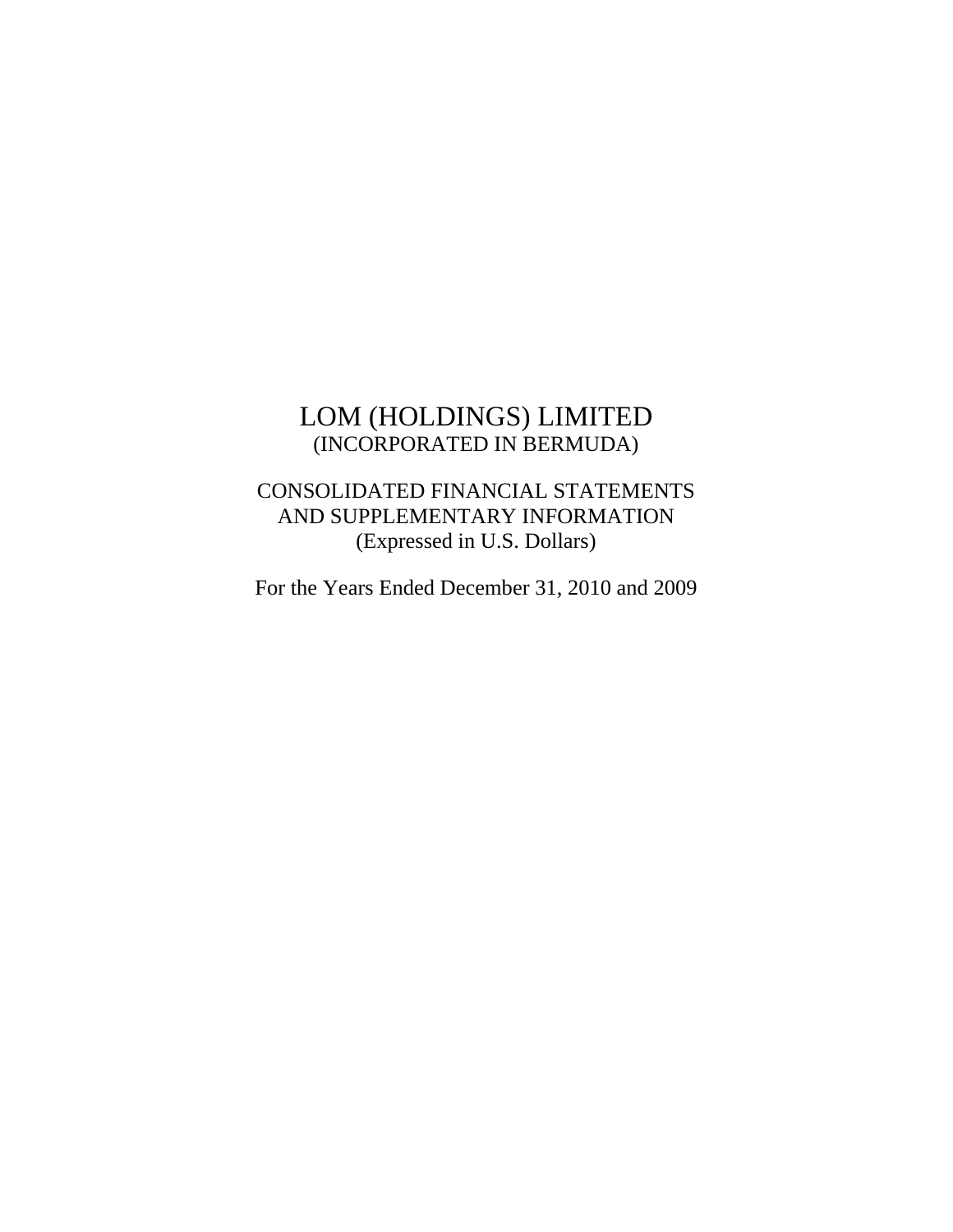# **CONTENTS**

|                                                            | Page           |
|------------------------------------------------------------|----------------|
| <b>INDEPENDENT AUDITORS' REPORT</b>                        | $1-2$          |
| <b>FINANCIAL STATEMENTS</b>                                |                |
| <b>Consolidated Balance Sheets</b>                         | 3              |
| <b>Consolidated Statements of Operations</b>               | $\overline{A}$ |
| Consolidated Statements of Changes in Stockholders' Equity |                |
| and Comprehensive Loss                                     | $5-6$          |
| <b>Consolidated Statements of Cash Flows</b>               | 7-8            |
| NOTES TO CONSOLIDATED FINANCIAL STATEMENTS                 | $9 - 38$       |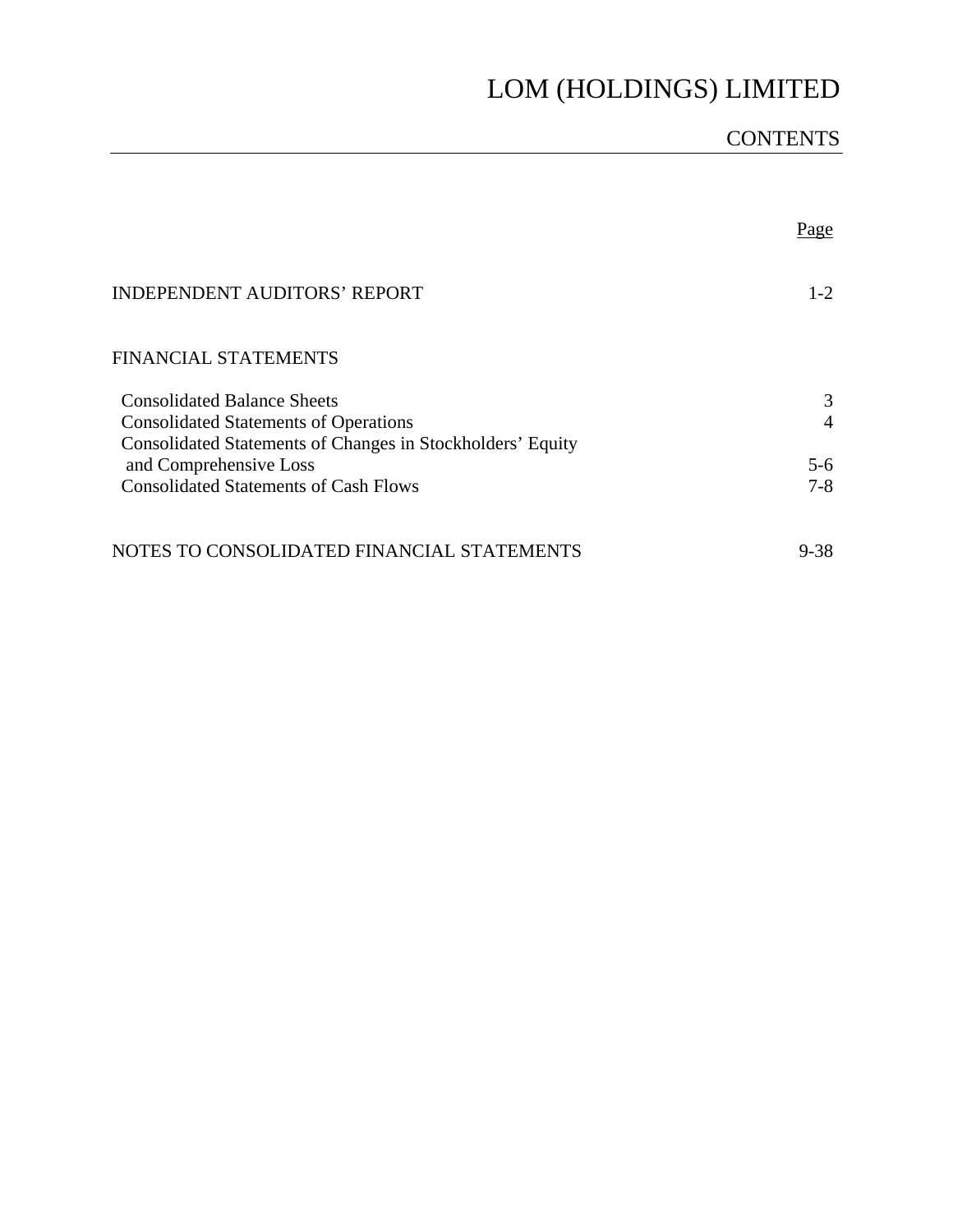

## INDEPENDENT AUDITORS' REPORT

To the Stockholders' of LOM (Holdings) Limited

We have audited the accompanying consolidated balance sheets of LOM (Holdings) Limited and Subsidiaries as of December 31, 2010 and 2009, and the related consolidated statements of operations, changes in stockholders' equity and comprehensive loss, and cash flows for the years then ended. These financial statements are the responsibility of the Company's management. Our responsibility is to express an opinion on these financial statements based on our audit.

We conducted our audit in accordance with auditing standards generally accepted in the United States of America. Those standards require that we plan and perform the audit to obtain reasonable assurance about whether the financial statements are free of material misstatement. An audit includes consideration of internal control over financial reporting as a basis for designing audit procedures that are appropriate in the circumstances, but not for the purpose of expressing an opinion on the effectiveness of the Company's internal control over financial reporting. Accordingly, we express no such opinion. An audit also includes examining, on a test basis, evidence supporting the amounts and disclosures in the financial statements, assessing the accounting principles used and significant estimates made by management, as well as evaluating the overall financial statement presentation. We believe that our audit provides a reasonable basis for our opinion.

In our opinion, the financial statements referred to above present fairly, in all material respects, the financial position of LOM (Holdings) Limited and Subsidiaries as of December 31, 2010 and 2009, and the results of its operations and its cash flows for the years then ended in conformity with accounting principles generally accepted in the United States of America.

Our audit was conducted for the purpose of forming an opinion on the basic financial statements taken as a whole. The supplementary information contained in the five year comparison table in Note 18 is presented for purposes of additional analysis and is not a required part of the basic financial statements. Such information is the responsibility of management and was derived from and relates directly to the underlying accounting and other records used to prepare the financial statements. The information has been subjected to the auditing procedures applied in

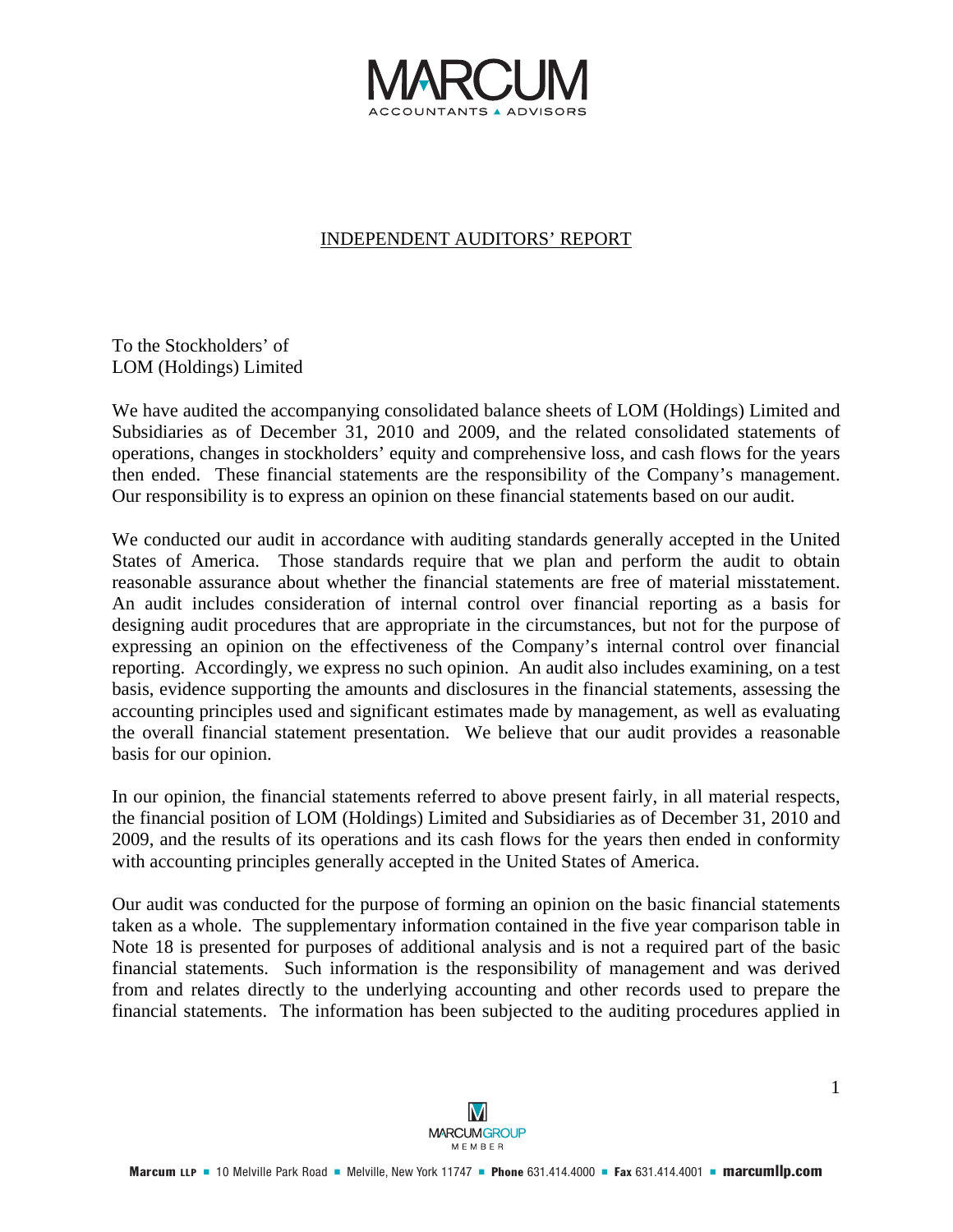the audit of the financial statements and certain additional procedures, including comparing and reconciling such information directly to the underlying accounting and other records used to prepare the financial statements or to the financial statements themselves, and other additional procedures in accordance with auditing standards generally accepted in the United States of America. In our opinion, the information is fairly stated in all material respects in relation to the financial statements taken as a whole.

Marcum LLP

Melville, NY April 27, 2011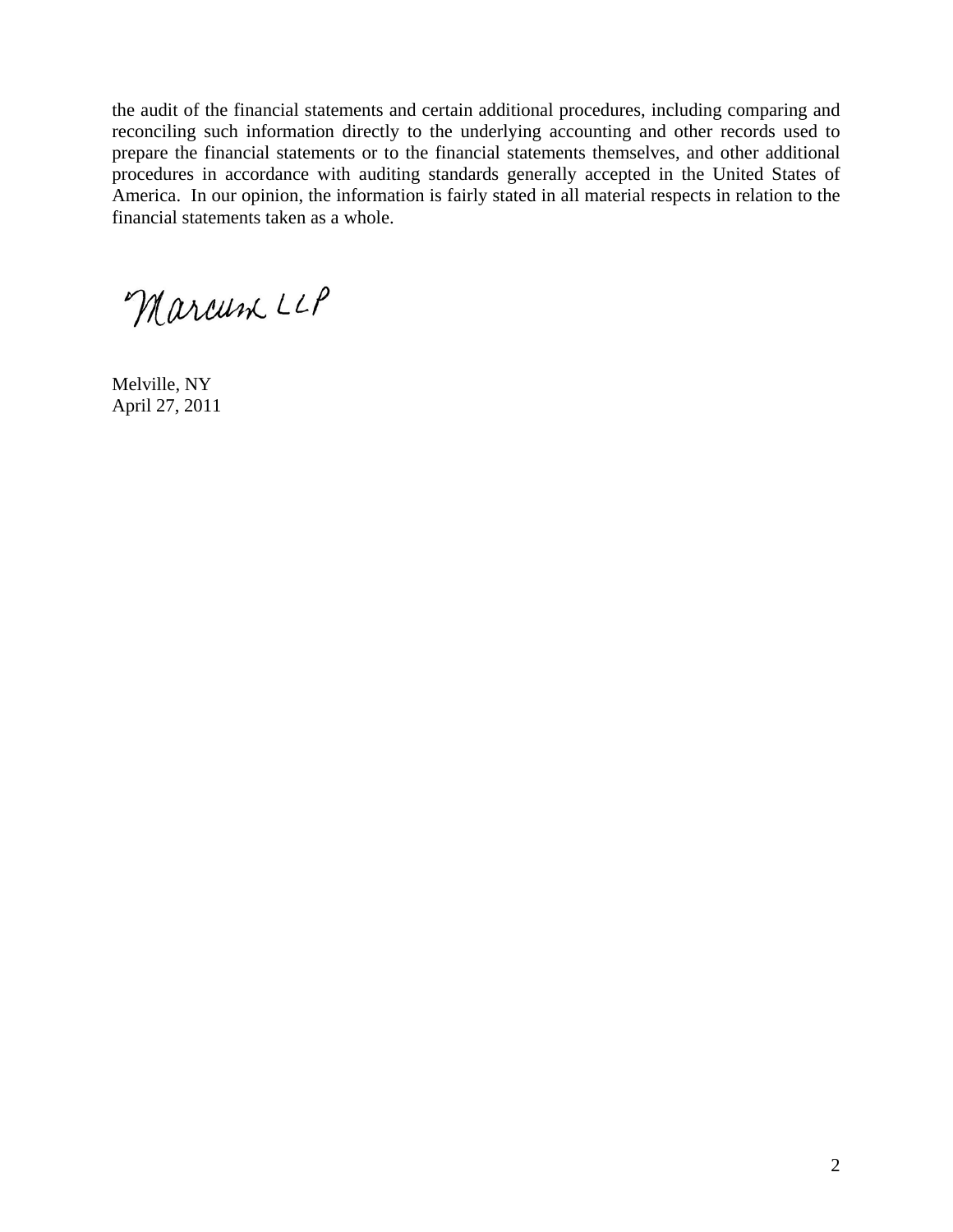# CONSOLIDATED BALANCE SHEETS (Expressed in U.S. Dollars)

December 31, 2010 and 2009

| <b>ASSETS</b>                                                                                                                               |                                      |                                       |
|---------------------------------------------------------------------------------------------------------------------------------------------|--------------------------------------|---------------------------------------|
|                                                                                                                                             | $\frac{2010}{\$ 3,795,209}$          | $\frac{2009}{$4,276,008}$             |
| Cash and cash equivalents                                                                                                                   |                                      |                                       |
| Securities owned (cost: 2010 - \$2,853,012<br>2009 - \$3,366,733)<br>Other receivables                                                      | 4,353,685<br>357,346                 | 4,953,207<br>144,756                  |
| Employee loans receivable<br>Due from related parties<br>Prepaid expenses and other assets                                                  | 20,004<br>328,844                    | 1,194,919<br>12,027<br>225,546        |
| Investment in Yorkstreet Holdings Limited – equity method<br>Property and equipment, net                                                    | 978,172<br>9,365,748                 | 967,141<br>9,447,224                  |
| <b>TOTAL ASSETS</b>                                                                                                                         | \$19,199,008                         | \$21,220,828                          |
| LIABILITIES AND STOCKHOLDERS' EQUITY                                                                                                        |                                      |                                       |
| <b>LIABILITIES</b><br>Accounts payable and accrued liabilities<br>Unrealized loss on futures contract                                       | \$<br>763,801<br>4,412               | \$<br>651,989                         |
| Accrued legal fees and litigation expenses                                                                                                  |                                      | 1,688,426                             |
| <b>TOTAL LIABILITIES</b>                                                                                                                    | 768,213                              | 2,340,415                             |
| <b>COMMITMENTS AND CONTINGENCIES</b>                                                                                                        |                                      |                                       |
| STOCKHOLDERS' EQUITY<br>Common shares, par value \$0.10 per share; 20,000,000<br>shares authorized, and 6,223,450 (2009 - 6,257,450) shares |                                      |                                       |
| issued and outstanding                                                                                                                      | 622,345                              | 625,745                               |
| Additional paid-in capital<br>Loans receivable for issuance of common stock<br>Retained earnings                                            | 3,499,555<br>(171,050)<br>14,479,945 | 3,594,710<br>(172, 250)<br>14,832,208 |
| TOTAL STOCKHOLDERS' EQUITY                                                                                                                  | 18,430,795                           | 18,880,413                            |
| TOTAL LIABILITIES AND STOCKHOLDERS'<br><b>EQUITY</b>                                                                                        | \$19,199,008                         | \$21,220,828                          |
| Approved by the Board of Directors:                                                                                                         |                                      |                                       |
|                                                                                                                                             |                                      |                                       |

Director Director Director

*The accompanying notes are an integral part of these consolidated financial statements.*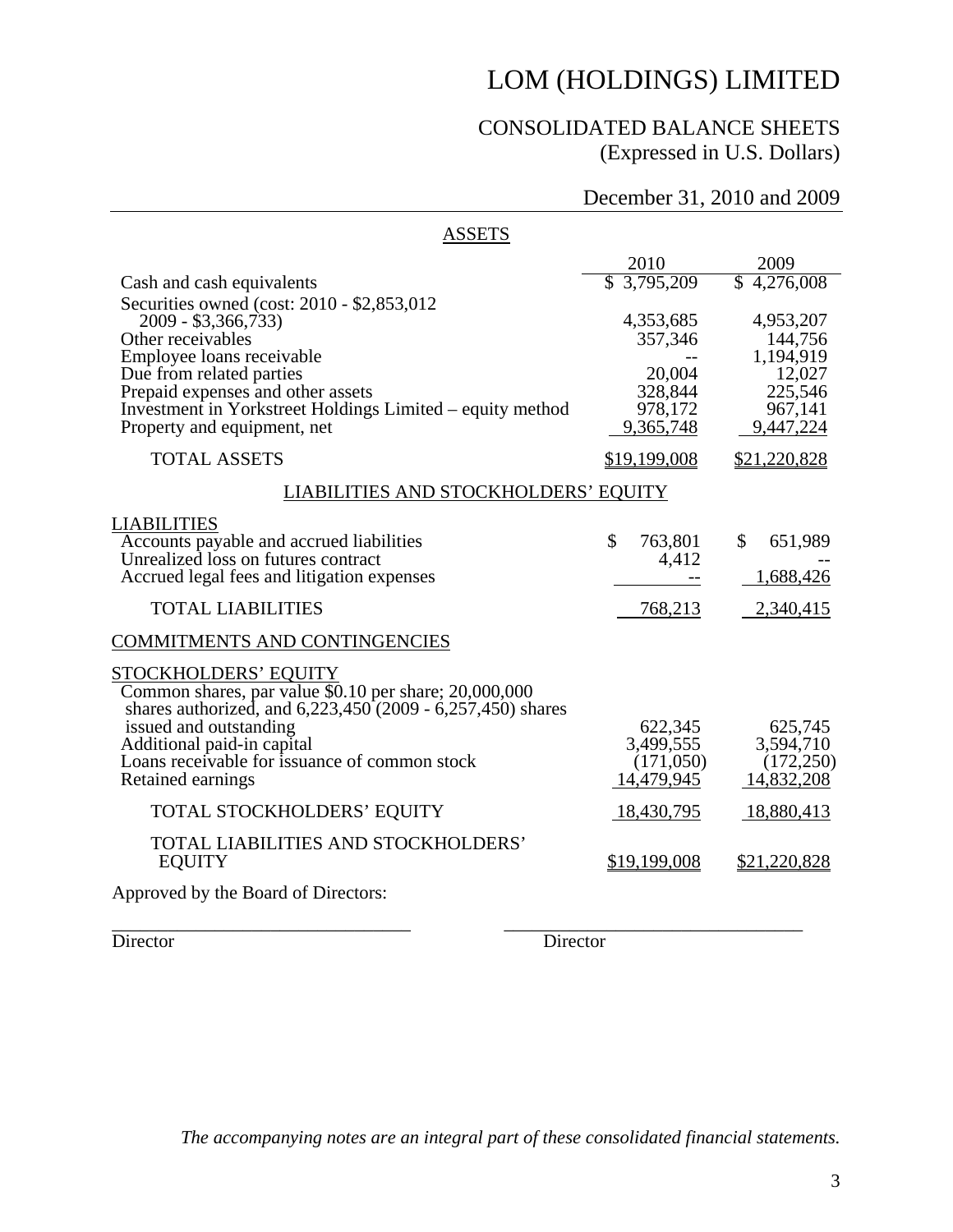# CONSOLIDATED STATEMENTS OF OPERATIONS (Expressed in U.S. Dollars)

# For the Years Ended December 31, 2010 and 2009

|                                                              | 2010          | 2009         |
|--------------------------------------------------------------|---------------|--------------|
| REVENUES                                                     |               |              |
| Broking fee income                                           | \$3,706,049   | \$3,844,676  |
| Management and investment advisory fees including related    |               |              |
| party management fees of \$1,050,345 in 2010 and             |               |              |
| \$906,910 in 2009                                            | 1,921,653     | 1,466,482    |
| Net interest income, net of interest expense of \$168,098 in |               |              |
| 2010 and \$84,079 in 2009                                    | 707,755       | 631,373      |
| Rental income, including related party rent of \$243,800 in  |               |              |
| 2010 and \$216,967 in 2009                                   | 723,717       | 682,659      |
| Other income                                                 | 207,379       | 224,825      |
| Income recorded under the equity method                      | 113,231       | 101,713      |
| Foreign exchange income, net                                 | 1,016,469     | 526,288      |
| Net trading gains on securities owned                        | 89,849        | 394,406      |
| Corporate finance income                                     | 278,174       | 59,597       |
| Administration and custody fees                              | 77,029        | 82,470       |
| <b>TOTAL REVENUES</b>                                        | 8,841,305     | 8,014,489    |
| <b>OPERATING EXPENSES</b>                                    |               |              |
| Employee compensation and benefits                           | 2,838,813     | 3,171,043    |
| Commissions and referral fees                                | 1,973,084     | 1,673,638    |
| Computer and information services                            | 695,788       | 732,532      |
| Depreciation of property and equipment                       | 393,096       | 408,388      |
| Jitney fees                                                  | 517,614       | 577,253      |
| Advisory fee expense                                         | 126,700       |              |
| Professional fees                                            | 955,040       | 402,723      |
| Occupancy                                                    | 572,261       | 669,893      |
| Administration                                               | 320,182       | 284,623      |
| Insurance                                                    | 189,078       | 213,013      |
| Custodial charges                                            | 522,873       | 404,905      |
| Net foreign exchange transaction losses (gains)              | 26,664        | (83,747)     |
| TOTAL OPERATING EXPENSES                                     | 9,131,193     | 8,454,264    |
| <b>NET LOSS</b>                                              | \$ (289, 888) | \$ (439,775) |
| NET LOSS PER COMMON SHARE                                    |               |              |
| Basic and diluted                                            | $$$ (0.05)    | \$(0.07)     |
|                                                              |               |              |
| <b>WEIGHTED AVERAGE COMMON SHARES</b><br><b>OUTSTANDING:</b> |               |              |
|                                                              | 6,245,508     |              |
| Basic and diluted                                            |               | 6,269,002    |

*The accompanying notes are an integral part of these consolidated financial statements.*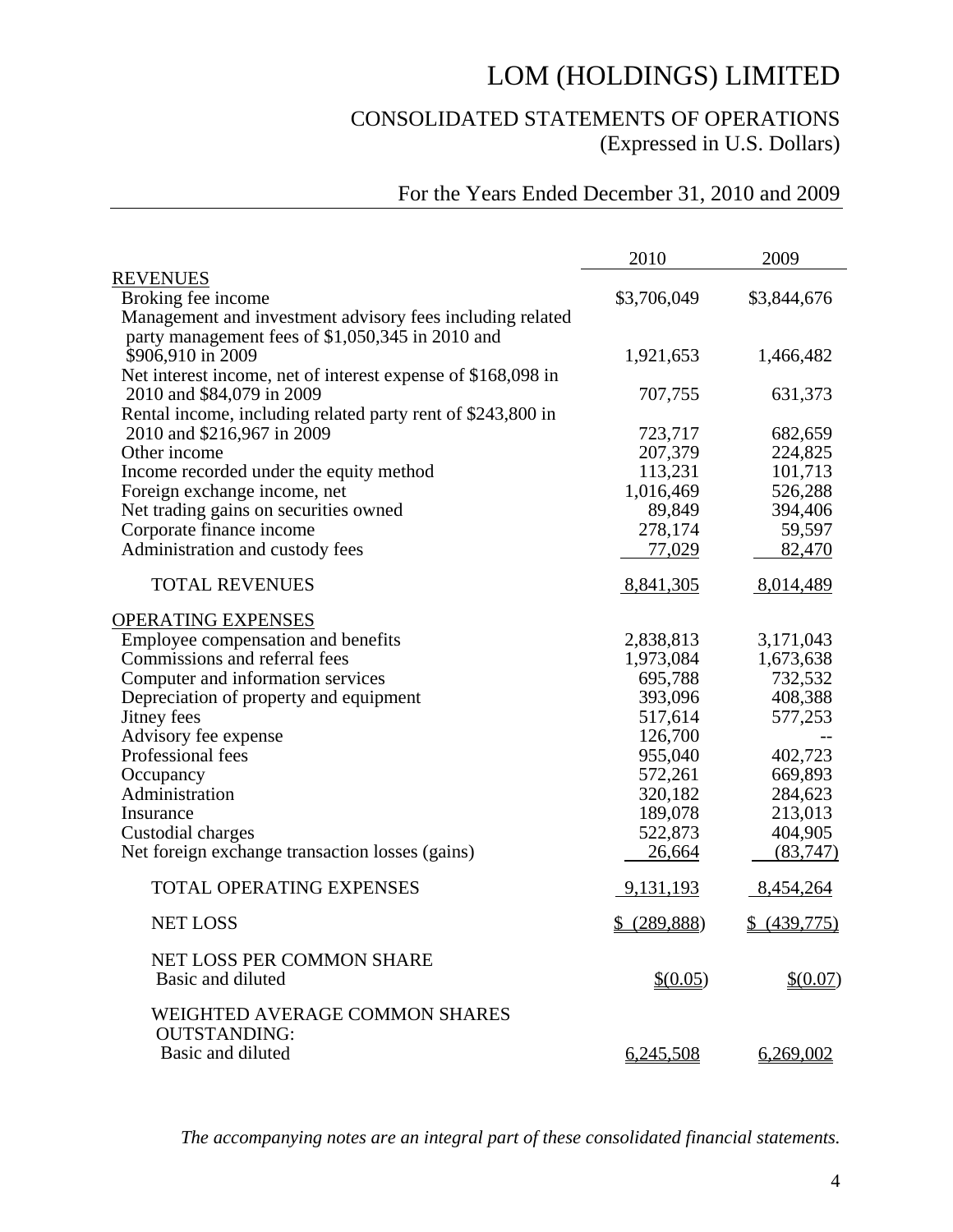# CONSOLIDATED STATEMENTS OF CHANGES IN STOCKHOLDERS' EQUITY AND COMPREHENSIVE LOSS (Expressed in U.S. Dollars)

# For the Years Ended December 31, 2010 and 2009

|                                                                        | Common Stock  |           |                               |                                                     |                      |                                                                                                   |              |                                |
|------------------------------------------------------------------------|---------------|-----------|-------------------------------|-----------------------------------------------------|----------------------|---------------------------------------------------------------------------------------------------|--------------|--------------------------------|
|                                                                        | <b>Shares</b> | Amount    | Additional<br>Paid-in Capital | Loans Receivable<br>for Issuance of<br>Common Stock | Retained<br>Earnings | <b>Accumulated Other</b><br>Comprehensive<br>Income (Loss)                                        | Total        | Total<br>Comprehensive<br>Loss |
| BALANCE - January 1, 2009                                              | 6,292,500     | \$629,250 | \$3,709,651                   | \$(177,100)                                         | \$15,334,455         | \$2,137                                                                                           | \$19,498,393 |                                |
| Net loss                                                               |               |           |                               |                                                     | (439,775)            | $\overline{\phantom{m}}$                                                                          | (439,775)    | (439,775)                      |
| Comprehensive loss from investment<br>recorded under the equity method |               |           | $-$                           |                                                     | $- -$                | (2,137)                                                                                           | (2,137)      | (2,137)                        |
| Total Comprehensive Income                                             |               |           |                               |                                                     |                      |                                                                                                   |              | \$(441,912)                    |
| Repurchase and retirement of<br>common stock                           | (35,050)      | (3,505)   | (124, 685)                    |                                                     |                      | --                                                                                                | (128, 190)   |                                |
| Payment of loans receivable for<br>issuance of common stock            |               |           | $-\,-$                        | 3,650                                               |                      | $- -$                                                                                             | 3,650        |                                |
| Stock based compensation                                               |               | $-\,-$    | 9,744                         | $\overline{\phantom{m}}$                            |                      | --                                                                                                | 9,744        |                                |
| Dividends declared                                                     |               |           |                               | 1,200                                               | (62, 472)            | $\hspace{0.05cm} \hspace{0.02cm} \hspace{0.02cm} \hspace{0.02cm} \hspace{0.02cm} \hspace{0.02cm}$ | (61,272)     |                                |
| BALANCE – December 31, 2009                                            | 6,257,450     | \$625,745 | \$3,594,710                   | \$(172,250)                                         | \$14,832,208         | $- -$                                                                                             | \$18,880,413 |                                |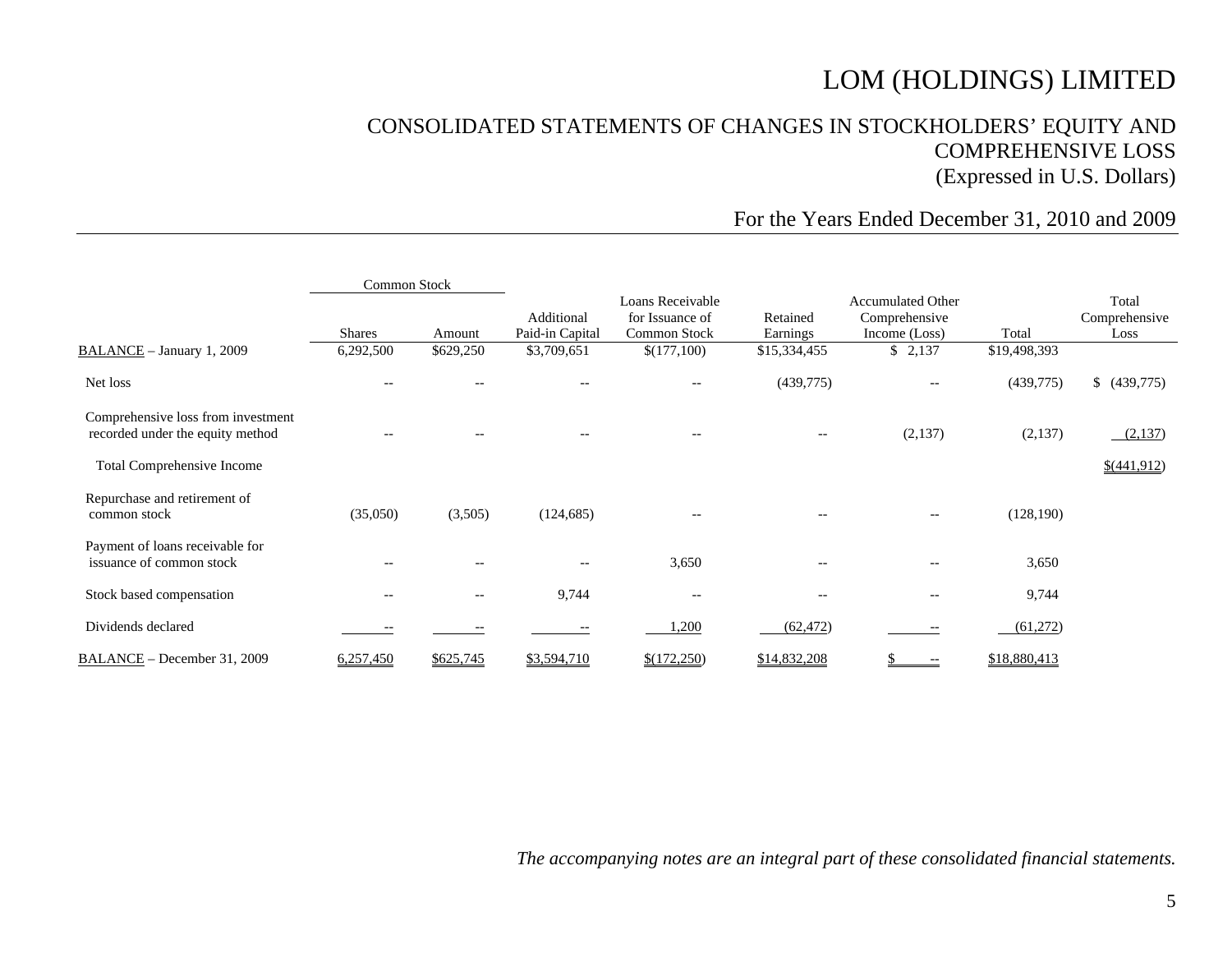# CONSOLIDATED STATEMENTS OF CHANGES IN STOCKHOLDERS' EQUITY AND COMPREHENSIVE LOSS, continued (Expressed in U.S. Dollars)

# For the Years Ended December 31, 2010 and 2009

|                                              | <b>Common Stock</b> |                          |                               |                                                            |                      |                                                                |              |                                |
|----------------------------------------------|---------------------|--------------------------|-------------------------------|------------------------------------------------------------|----------------------|----------------------------------------------------------------|--------------|--------------------------------|
|                                              | <b>Shares</b>       | Amount                   | Additional<br>Paid-in Capital | Loans Receivable<br>for Issuance of<br><b>Common Stock</b> | Retained<br>Earnings | <b>Accumulated Other</b><br>Comprehensive<br>Income / $(Loss)$ | Total        | Total<br>Comprehensive<br>Loss |
| <b>BALANCE</b> - January 1, 2010             | 6,257,450           | \$625,745                | \$3,594,710                   | \$(172,250)                                                | \$14,832,208         | $\overline{\phantom{a}}$                                       | \$18,880,413 |                                |
| Net income                                   |                     |                          |                               |                                                            | (289, 888)           | $\overline{\phantom{m}}$                                       | (289, 888)   | $$^{(289,888)}$                |
| Repurchase and retirement of<br>common stock | (34,000)            | (3,400)                  | (104,900)                     | $\overline{\phantom{m}}$                                   | $- -$                | $- -$                                                          | (108, 300)   |                                |
| Stock based compensation                     | $- -$               | $\overline{\phantom{m}}$ | 9,745                         | $\overline{\phantom{m}}$                                   | $- -$                | $\overline{\phantom{m}}$                                       | 9,745        |                                |
| Dividends declared                           |                     |                          |                               | 1,200                                                      | (62, 375)            | $- -$                                                          | (61, 175)    |                                |
| BALANCE - December 31, 2010                  | 6,223,450           | \$622,345                | \$3,499,555                   | \$(171,050)                                                | \$14,479,945         | $- -$                                                          | \$18,430,795 |                                |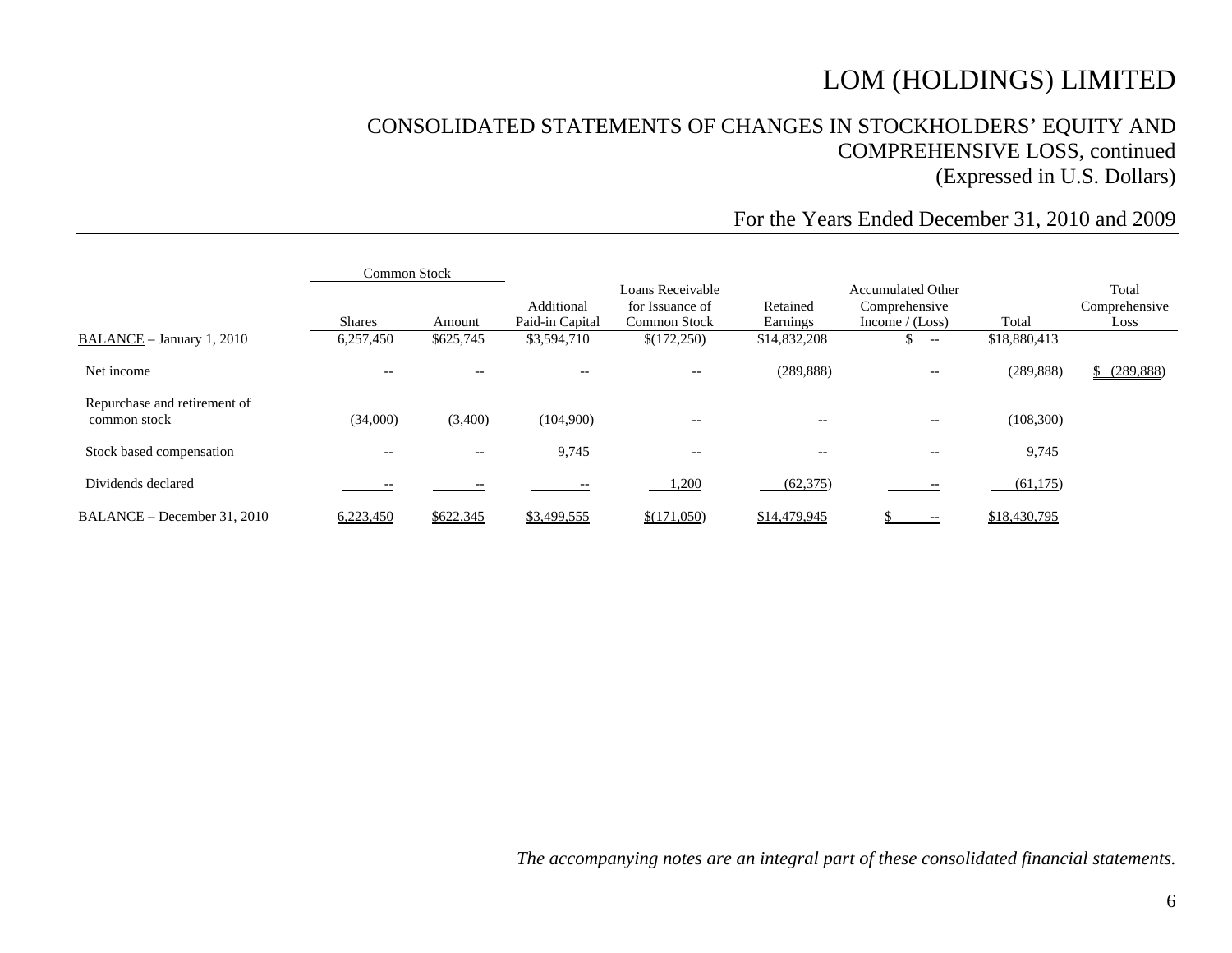# CONSOLIDATED STATEMENTS OF CASH FLOWS (Expressed in U.S. Dollars)

# For the Years Ended December 31, 2010 and 2009

|                                                                            | 2010          | 2009          |
|----------------------------------------------------------------------------|---------------|---------------|
| CASH FLOWS FROM OPERATING ACTIVITIES                                       |               |               |
| Net loss                                                                   | \$ (289, 888) | \$ (439,775)  |
| Adjustments to reconcile net loss to net cash                              |               |               |
| (used in) provided by operating activities:                                |               |               |
| Depreciation of property and equipment                                     | 393,096       | 408,388       |
| Stock based compensation expense                                           | 9,745         | 9,744         |
| Net income from equity method investments                                  | (113, 231)    | (101, 713)    |
| Dividends received from equity method investments                          | 102,200       |               |
| Gain on disposal of fixed assets                                           | (15, 871)     |               |
| Net trading gains on securities owned                                      | (89, 849)     | (394, 406)    |
| Changes in operating assets and liabilities:                               |               |               |
| Securities owned, net                                                      | 689,371       | 420,834       |
| Other receivables                                                          | (212,590)     | 1,008,887     |
| Direct finance lease receivable                                            |               | 463           |
| Employee loans receivable                                                  | 1,194,919     | 43,686        |
| Due from related parties                                                   | (7, 977)      | (4,782)       |
| Prepaid expenses                                                           | (103, 298)    | 106,438       |
| Accounts payable and accrued liabilities                                   | 111,812       | (64, 267)     |
| Net unrealized losses on futures                                           | 4,412         |               |
| Accrued legal fees and litigation expenses                                 | (1,688,426)   | 69,273        |
| <b>TOTAL ADJUSTMENTS</b>                                                   | 274,313       | 1,502,545     |
| NET CASH (USED IN) PROVIDED BY OPERATING                                   |               |               |
| <b>ACTIVITIES</b>                                                          | (15,575)      | 1,062,770     |
|                                                                            |               |               |
| CASH FLOWS FROM INVESTING ACTIVITIES<br>Purchase of property and equipment | (322,590)     | (146, 132)    |
| Proceeds from sale of property and equipment                               | 26,841        |               |
| Restricted cash                                                            |               | 135,626       |
|                                                                            |               |               |
| NET CASH USED IN INVESTING ACTIVITIES                                      | (295,749)     | (10,506)      |
| <u>CASH FLOWS FROM FINANCING ACTIVITIES</u>                                |               |               |
| Repurchase of common stock                                                 | (108, 300)    | (128, 190)    |
| Proceeds from loan receivable for issuance of common stock                 |               | 3,650         |
| Dividends paid                                                             | (61, 175)     | (61,272)      |
|                                                                            |               |               |
| NET CASH USED IN FINANCING ACTIVITIES                                      | \$(169, 475)  | \$ (185, 812) |

*The accompanying notes are an integral part of these consolidated financial statements.*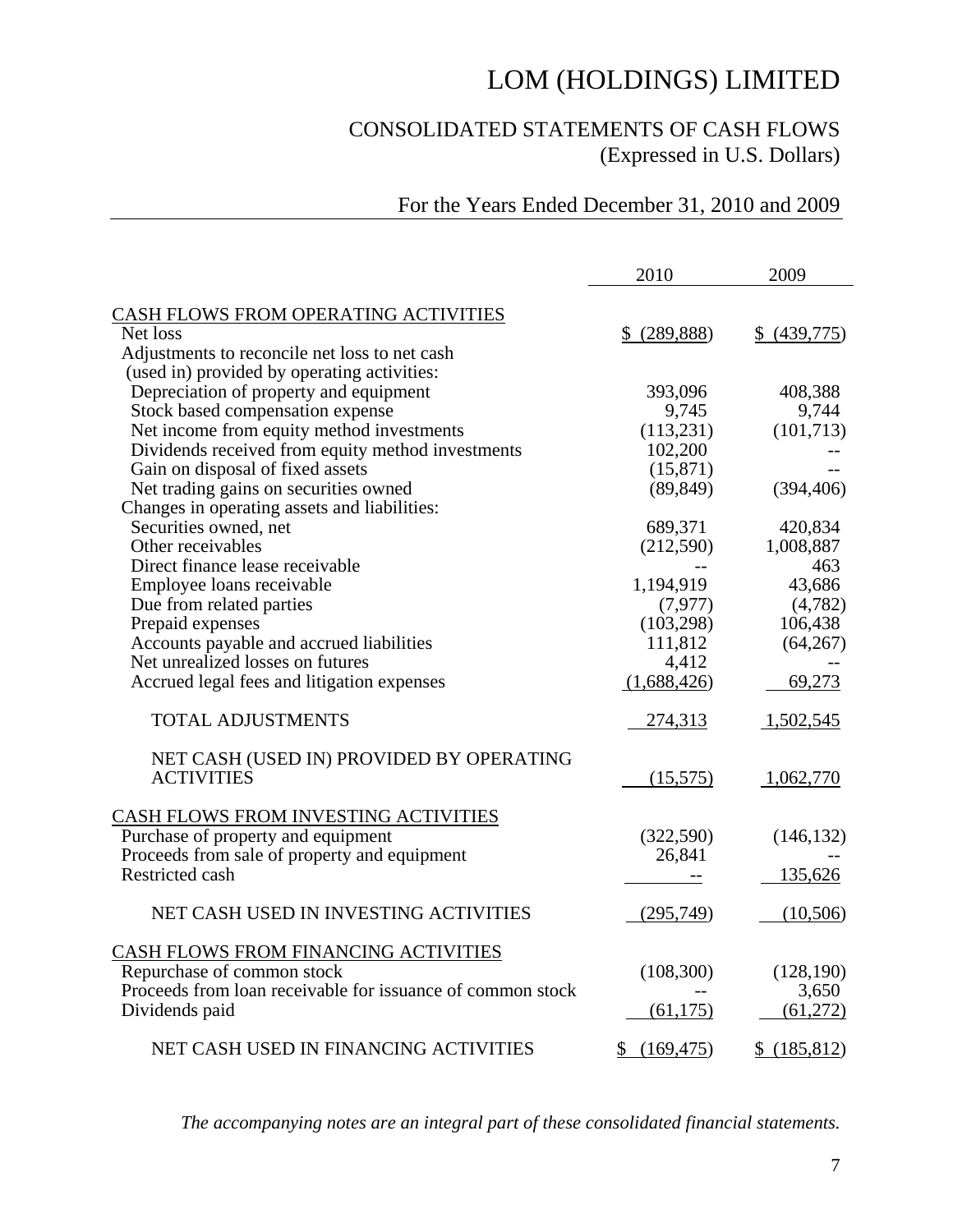# CONSOLIDATED STATEMENTS OF CASH FLOWS, Continued (Expressed in U.S. Dollars)

For the Years Ended December 31, 2010 and 2009

|                                                                                                                                                 | 2010            | 2009               |
|-------------------------------------------------------------------------------------------------------------------------------------------------|-----------------|--------------------|
| NET (DECREASE) INCREASE IN CASH AND CASH<br><b>EQUIVALENTS</b>                                                                                  | \$<br>(480,799) | \$<br>866,452      |
| CASH AND CASH EQUIVALENTS - Beginning                                                                                                           | 4,276,008       | 3,409,556          |
| CASH AND CASH EQUIVALENTS - Ending                                                                                                              | \$3,795,209     | <u>\$4,276,008</u> |
| SUPPLEMENTAL DISCLOSURE OF CASH FLOW INFORMATION<br>Interest paid                                                                               | \$168,098       | \$84,079           |
| Non-Cash Investing and Financing Activities:<br>Dividends paid during the year, offset against loans<br>receivable for issuance of common stock | S<br>1,200      | 1.200              |

*The accompanying notes are an integral part of these consolidated financial statements.*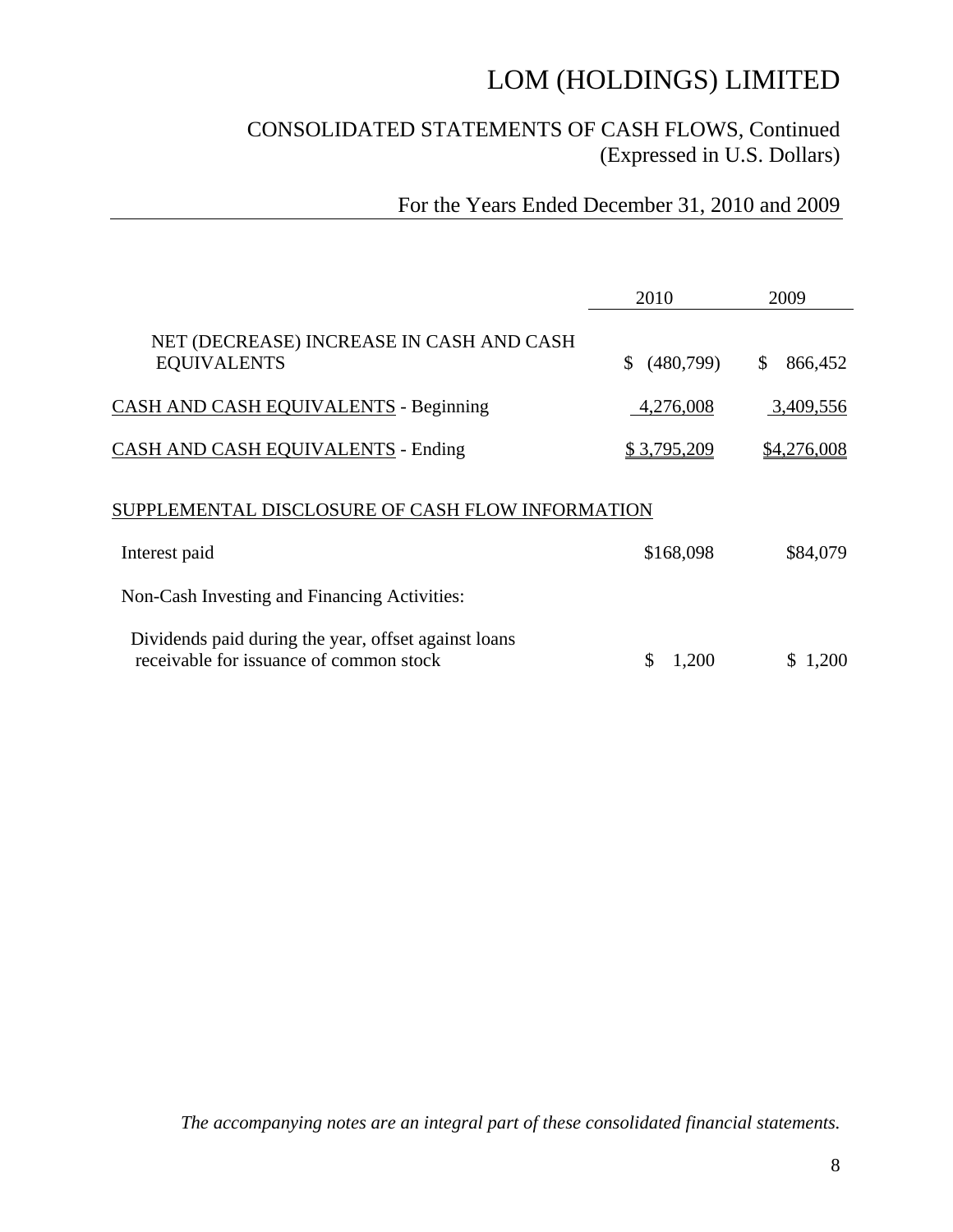# NOTES TO CONSOLIDATED FINANCIAL STATEMENTS (Expressed in U.S. Dollars)

## NOTE 1 - Nature of Business

LOM (Holdings) Limited ("Holdings"), a holding company for several wholly owned subsidiaries, was incorporated on May 1, 1996 under the laws of Bermuda. The common stock of Holdings is publicly traded and listed on the Bermuda Stock Exchange. Holdings, collectively with its subsidiaries, is referred to as the "Company" or the "LOM Group of Companies."

A description of the operations of Holdings' wholly-owned subsidiaries is as follows:

LOM Securities (Bermuda) Limited ("LOMB") was incorporated in 1998 to provide investment and financial advice, brokerage services and discretionary investment management services. LOMB is domiciled and operates in Bermuda and is regulated under the Investment Business Act (2003) of Bermuda.

LOM International Holdings Limited, a Bahamian company, was incorporated in the Commonwealth of the Bahamas in 2005 to hold the LOM Group of Companies non-Bermuda subsidiaries. LOM Securities (Cayman) Limited and LOM (UK) Limited are wholly owned subsidiaries of LOM International Holdings Limited. Unlike Holdings, LOM International Holdings Limited is not restricted by the 60/40 Bermudian ownership rules and gives the group greater flexibility to engage in joint ventures or partnerships, should it choose to do so.

LOM Securities (Cayman) Limited was incorporated in 1995 under the laws of the Cayman Islands as an exempt company with limited liability and was previously regulated by the Cayman Islands Monetary Authority. The LOM Securities (Cayman) Limited office was closed in March 2010 as the group consolidated its Caribbean operations into its office in Nassau in The Bahamas, it will be liquidated in 2011.

LOM Securities (Bahamas) Limited was incorporated in 2001 in the Commonwealth of The Bahamas and is regulated by the Securities Commission of the Bahamas. LOM Securities (Bahamas) Limited is domiciled in the Bahamas and is engaged in a single line of business as a Bahamian broker-dealer, which comprises several classes of service, including principal transactions, agency transactions and the provision of investment advisory services.

LOM Asset Management Limited was incorporated in 1995 to offer its services as investment consultant, manager and advisor. LOM Asset Management Limited is domiciled and operates in Bermuda and is regulated under the Investment Business Act (2003) of Bermuda.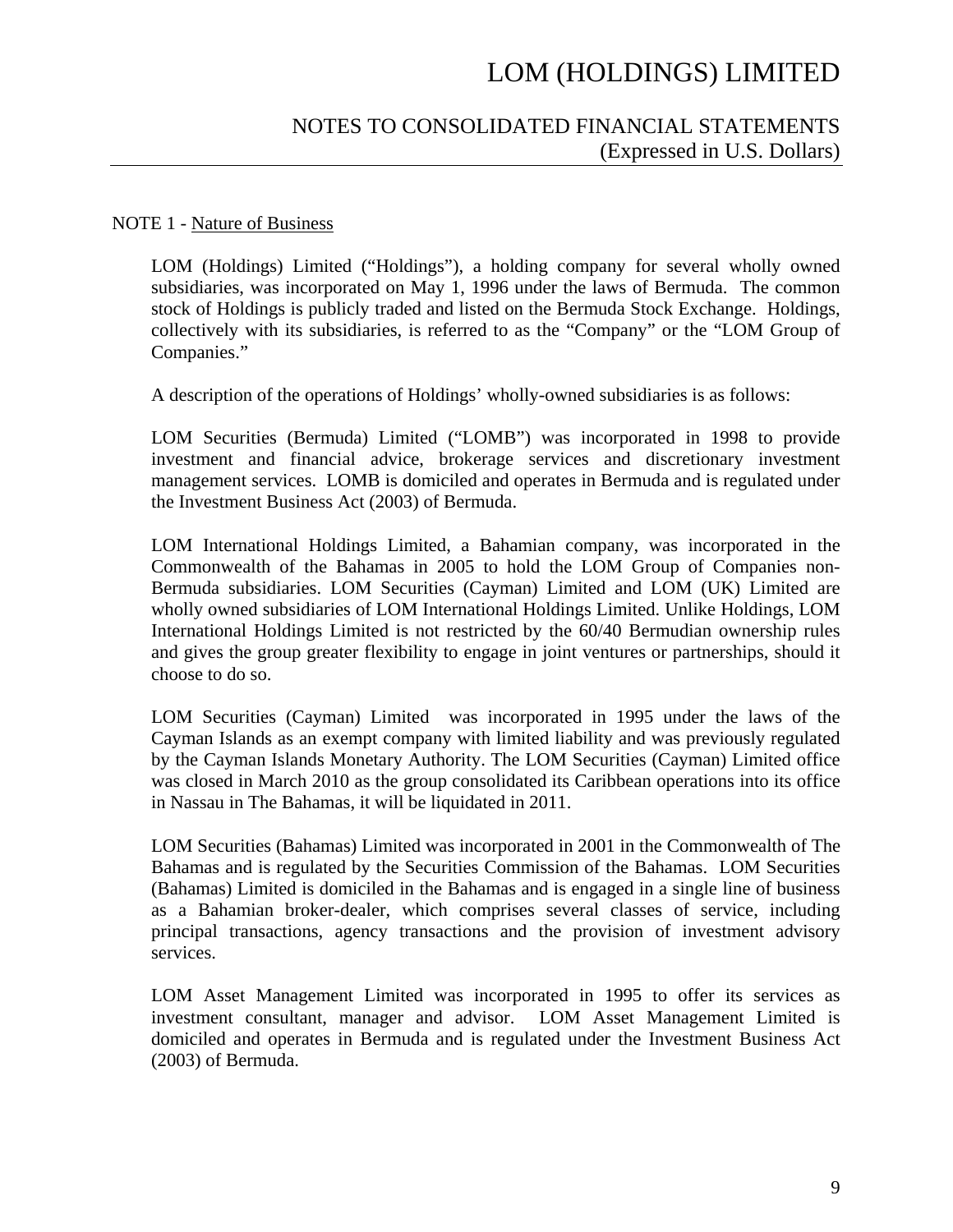# NOTES TO CONSOLIDATED FINANCIAL STATEMENTS (Expressed in U.S. Dollars)

### NOTE 1 - Nature of Business, continued

Lines Overseas Management Limited ("LOML") was incorporated in 1992, to provide custody, settlement, information technology and execution services as well as certain finance, human resources and administrative services to other companies in the LOM Group of Companies. LOML operates in Bermuda and is regulated under the Investment Business Act (2003) of Bermuda.

LOM Properties Limited was incorporated in 1996 to hold property for Holdings in Bermuda.

LOM Capital Limited ("LOMCP") was incorporated in 1998 to offer services to source, value, document and close capital investments in growing companies. LOMCP is domiciled and operates in Bermuda.

LOM Services Limited, a Bermuda company, was incorporated in 2003 to provide information technology and client services to the LOM Group of Companies and external clients. The assets, liabilities and intellectual property of LOM Services Limited were purchased by LOML on October 19, 2010. The Company was dissolved on February 3, 2011.

LOM Nominees Limited, a Bermuda company, was incorporated in 1994 to perform nominee services.

LOM (UK) Limited was incorporated in the United Kingdom in 2004 to market the LOM Group of Companies services to intermediaries in Europe. It also provides assistance in administration for the LOM Group of Companies.

### NOTE 2 - Summary of Significant Accounting Policies

The accompanying consolidated financial statements have been prepared in accordance with accounting principles generally accepted in the United States of America ("US GAAP").

## Principles of Consolidation and Basis of Presentation

The consolidated financial statements include the accounts and results of operations of all wholly-owned subsidiaries listed in Note 1. All inter-company balances and transactions are eliminated in consolidation.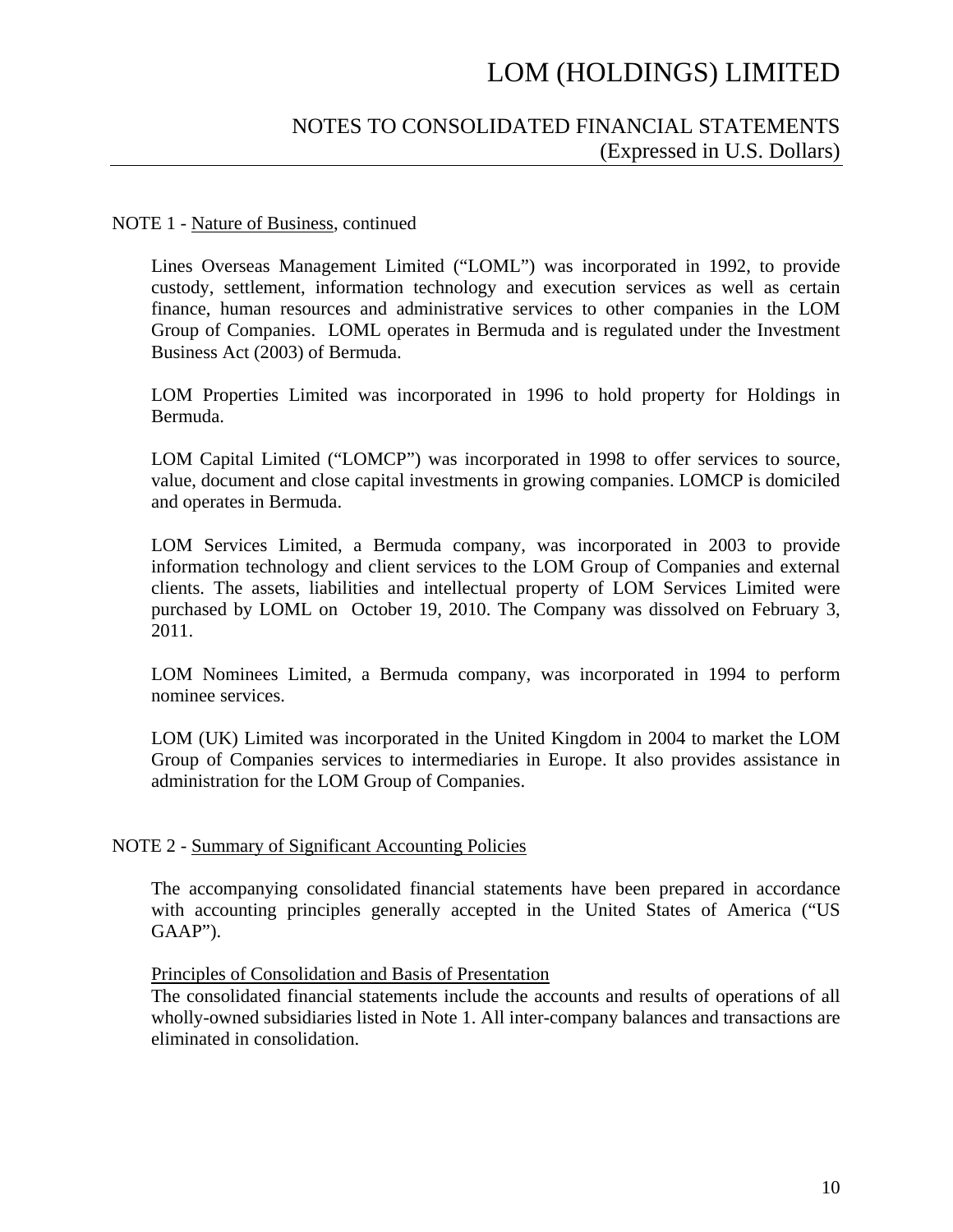# NOTES TO CONSOLIDATED FINANCIAL STATEMENTS (Expressed in U.S. Dollars)

## NOTE 2 - Summary of Significant Accounting Policies, continued

### Broking Fee Income and Jitney Fees

Broking fee income represents amounts charged to clients for brokerage services and related jitney fees are amounts charged to the Company by the executing broker. Both are recognized on a trade date basis.

#### Management and Investment Advisory Fees

The LOM Group of Companies receives management fees and investment advisory fees for managing assets on a discretionary basis for both private and institutional clients and earns management and investment advisory fees based on the value of the portfolio, which are recorded on an accrual basis and recognized on a monthly basis. The LOM Group of Companies also earns management fees from the following mutual funds listed on the Bermuda Stock Exchange (collectively referred to as the LOM Sponsored Funds), which are recorded on an accrual basis and recognized on a monthly basis, based on the net asset values:

- LOM Money Market Fund Limited
- LOM Fixed Income Fund Limited
- LOM Global Equity Fund Limited
- LOM Balanced Fund Limited
- LOM Commodity Fund

#### Foreign Exchange Income, net

Foreign exchange income represents income earned from foreign currency transactions facilitated for customers which is based on the current foreign exchange rates, and is net of foreign exchange fees charged by external brokers. Foreign exchange income is recorded on a trade date basis.

#### Corporate Finance Income

Corporate finance income consists of fees earned for the underwriting of securities, generally for privately held companies, and is received in the form of cash, securities or warrants from its underlying investments. When corporate finance income is received in the form of securities, the Company records income based on the fair value of the securities received as of the date of the transaction. Fair value is the last reported sales price on the main market in which the investments trade on the date of valuation. Where there are no sales on that day, the mid-market prices are used. Where income is received in the form of warrants, the Board of Directors determines a price based on the fair value of the warrant. Corporate finance income for 2010 amounted to \$278,174 (2009 \$59,597).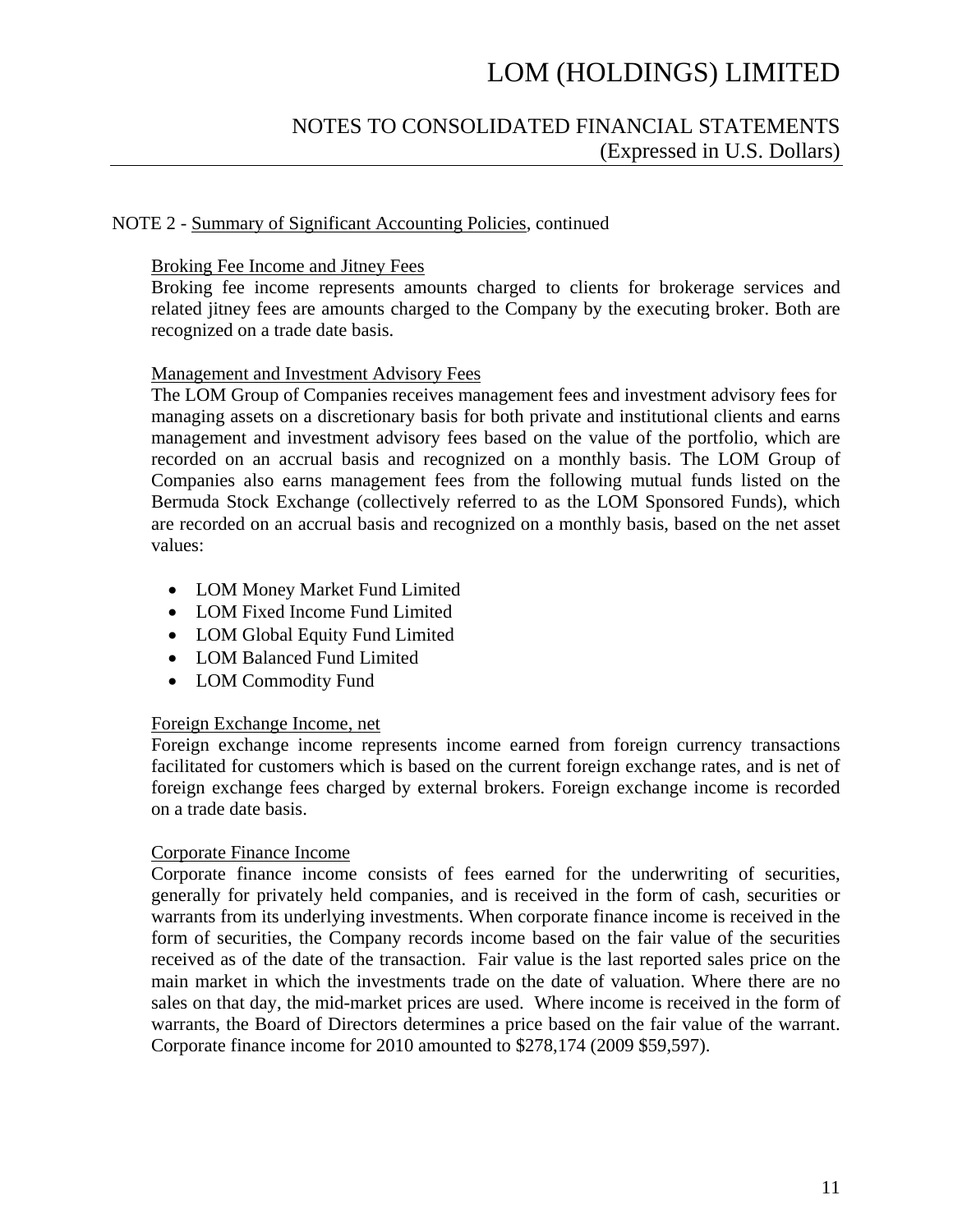# NOTES TO CONSOLIDATED FINANCIAL STATEMENTS (Expressed in U.S. Dollars)

## NOTE 2 - Summary of Significant Accounting Policies, continued

### Administration and Custody Fees

Administration fees, charged for the administrative and custodial services provided to the LOM Sponsored Funds, are recorded on an accrual basis over the period which the service is provided.

#### Net Interest Income

Net interest income is a combination of interest earned on or paid to clients based on their daily cash balances and interest received or paid on the Company's cash balances from and to brokers, custodians, related parties (see Note 4), and direct finance leases. Interest income for 2010 amounted to \$875,853 (2009 - \$715,452). Interest expense for 2010 amounted to \$168,098 (2009 - \$84,079).

#### Other Income

Other income earned includes fees for settlement of client investment transactions and dividends received related to the Company's investments. Fees earned for settlement of client investment transactions and dividends received related to the Company's investments are recorded on a transaction date basis.

#### Rental Income

Rental income consists of rent earned from the lease of office space in the Company owned office building and includes rent from related parties and is recorded on an accrual basis. (See Note 11)

#### Accrued Legal Fees and Litigation Expenses

In making a determination of the amount to accrue for a loss contingency involving litigation, the Company's policy is to accrue for expected legal fees and associated costs related to the litigation when the loss contingency is initially recorded, not when the legal services are actually provided.

#### Cash and Cash Equivalents

The Company has defined cash equivalents as highly liquid investments, with original maturities of 90 days or less that are not held for sale in the ordinary course of business. Cash and cash equivalents can include time deposits, money market funds and U.S. Treasury bills with original maturities of 90 days or less.

### Property and Equipment

Property and equipment is stated at cost, net of accumulated depreciation. The costs of normal maintenance and repairs are charged to expense in the year incurred. Expenditures which significantly improve or extend the life of an asset are capitalized and depreciated over the assets remaining useful life.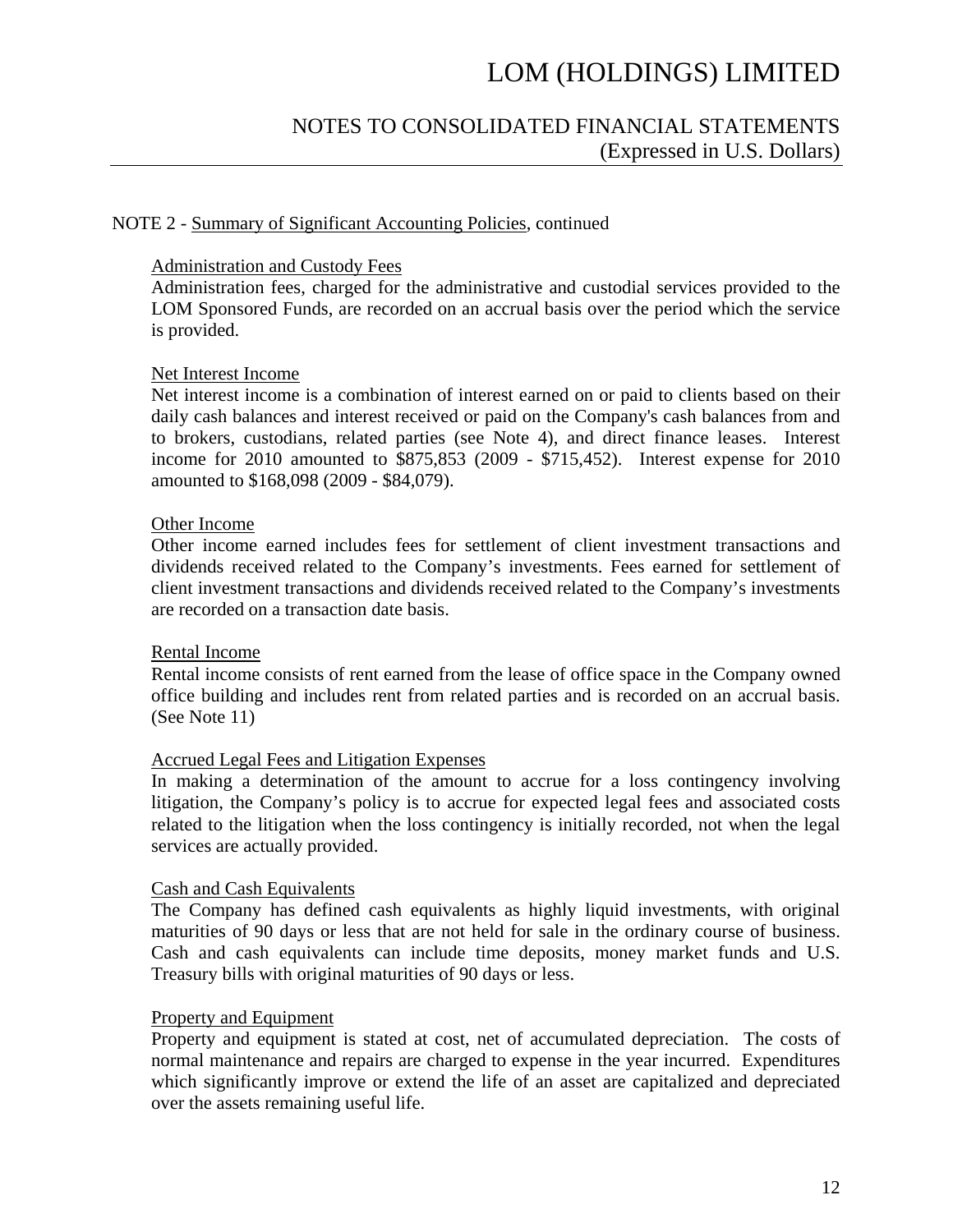# NOTES TO CONSOLIDATED FINANCIAL STATEMENTS (Expressed in U.S. Dollars)

## NOTE 2 - Summary of Significant Accounting Policies, continued

### Property and Equipment, continued

Depreciation is provided on a straight-line basis over the estimated useful lives of the related assets. Leasehold improvements are amortized over the lesser of the life of the asset or the remaining lease term. Upon sale or disposition, the related cost and accumulated depreciation are removed from this account and the result of gain or loss, if any, is reflected in earnings. The useful lives are as follows:

| <b>Building</b>                | 40 years      |
|--------------------------------|---------------|
| Computer hardware and software | 3 years       |
| Furniture and fittings         | 4 years       |
| Leasehold improvements         | $4 - 6$ years |
| Machinery and equipment        | 4 years       |

## Unclaimed Cash and Securities

Client funds received and unclaimed after a three-year period are included as income under the category of broking fees. Securities received and unclaimed after a five-year period are sold and included as income under the category of broking fees. During 2010, the amount of unclaimed cash and proceeds from the sale of unclaimed securities included in income was \$515 (2009 - \$9,370).

### Foreign Currency Transactions and Balances

The Company has adopted U.S. Dollars as its functional currency for Holdings and all subsidiaries (including LOM (UK) Limited) because the majority of the Company's transactions and assets under management are denominated in U.S. Dollars. Bermuda Dollars and Bahamian Dollars trade at par with the U.S. Dollar. Therefore, no foreign currency translation gains or losses are recorded in the accompanying consolidated financial statements. Foreign currency transaction gains or losses are recorded at the prevailing foreign exchange rates on the date of the transaction and are reflected in earnings for the year in the accompanying consolidated statement of operations.

## Impairment of Long-Lived Assets

The Company reviews long-lived assets and certain identifiable intangibles for impairment whenever events or changes in circumstances indicate that the carrying amount of an asset may not be recoverable. The recoverability of an asset to be held and used is measured by a comparison of the carrying amount of the asset to future net undiscounted cash flows expected to be generated by the asset. If such assets are considered to be impaired, the impairment to be recognized is measured by the amount the carrying value of the assets exceeds the fair value of the assets.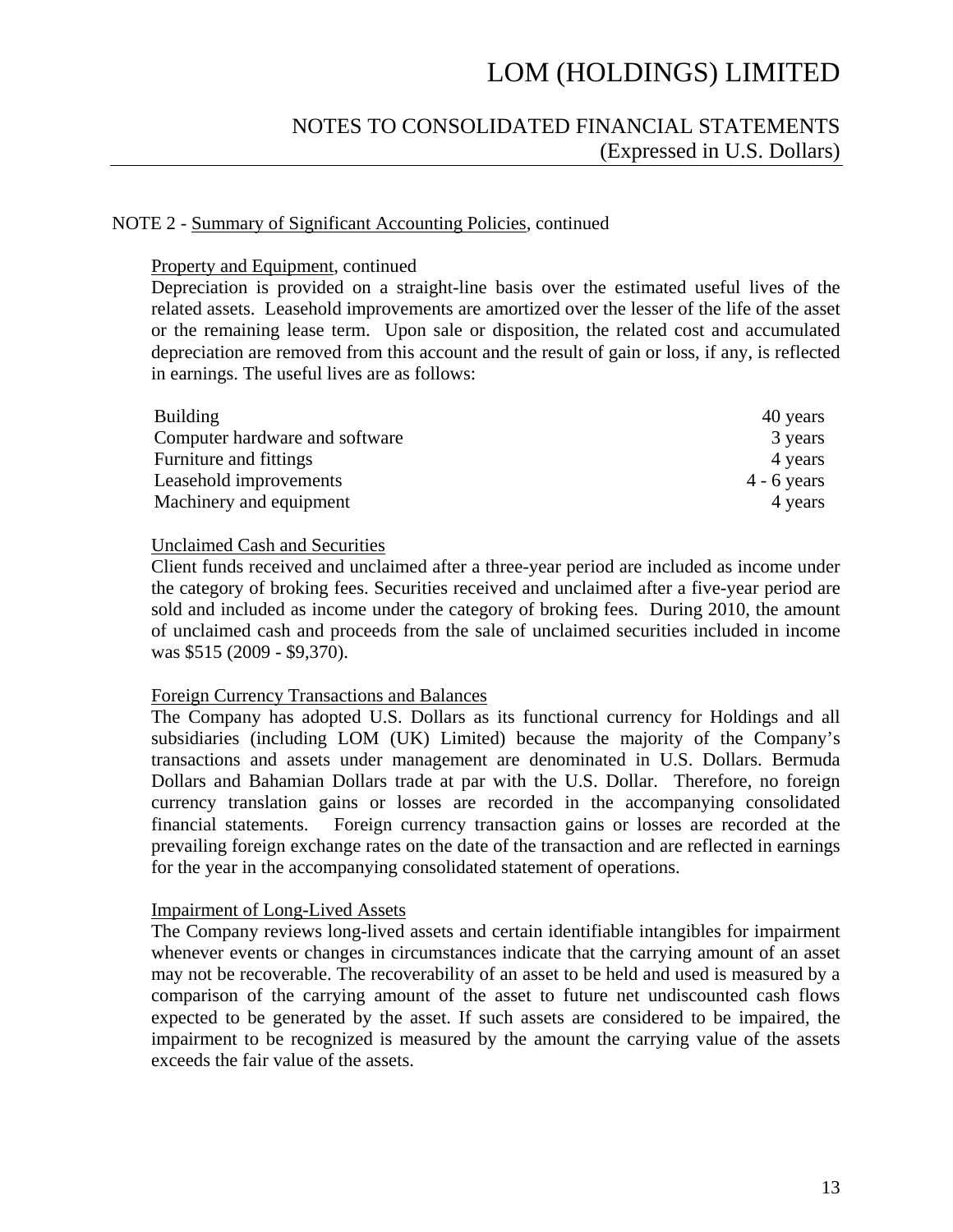# NOTES TO CONSOLIDATED FINANCIAL STATEMENTS (Expressed in U.S. Dollars)

## NOTE 2 - Summary of Significant Accounting Policies, continued

### Securities Owned

Securities owned are investments such as bonds and equities that are both marketable and non-marketable. These investments consist of trading investments, securities received as income from corporate finance transactions, privately held securities, and other strategic investments. Realized and unrealized gains or losses for trading securities and strategic investments are reflected in earnings for the year and are reflected as net trading gains and losses in the consolidated statements of operations. Realized gains or losses are based on the average cost method of securities purchased and sold. Security transactions are recorded on a trade date basis. Marketable securities are valued at the last reported sales price on the principal market in which the investments trade on the date of valuation. Where there are no sales on that day, the mid-market prices are used. For securities with no readily available market price or where the security is restricted, the securities are recorded at the estimated fair value in accordance with U.S. GAAP. The use of different assumptions or valuation techniques could produce materially different estimates of fair value. Non-marketable equity securities consist of privately held securities of \$2,073,383 which were valued as of December 31, 2010 (2009 - \$2,614,950) (see Note 3, Fair Value Measurements) in accordance with U.S. GAAP by reference to market prices and other analytics for similar securities traded in ready market.

#### Investments Recorded Under the Equity Method

For investments in entities that do not constitute a Variable Interest Entity ("VIE"), or for investments in securities owned and held as trading investments which is held at fair value, the Company considers other U.S. GAAP, as required, in determining (i) consolidation of the entity if the Company's ownership interests comprise a majority of its outstanding voting stock or otherwise control the entity, or (ii) application of the equity method of accounting if the Company does not have direct or indirect control of the entity, with the initial investment carried at cost and subsequently adjusted for the Company's share of net income or loss and cash contributions and distributions to and from these entities.

If events or circumstances indicate that the fair value of an investment accounted for using the equity method has declined below its carrying value and the Company considers the decline to be "other than temporary," the investment is written down to fair value and an impairment loss is recognized. The evaluation of impairment for an investment would be based on a number of factors, including financial condition and operating results for the investment, inability to remain in compliance with provisions of any related debt agreements, and recognition of impairments by other investors. Impairment recognition would negatively impact the recorded value of the Company's investment and reduce net income.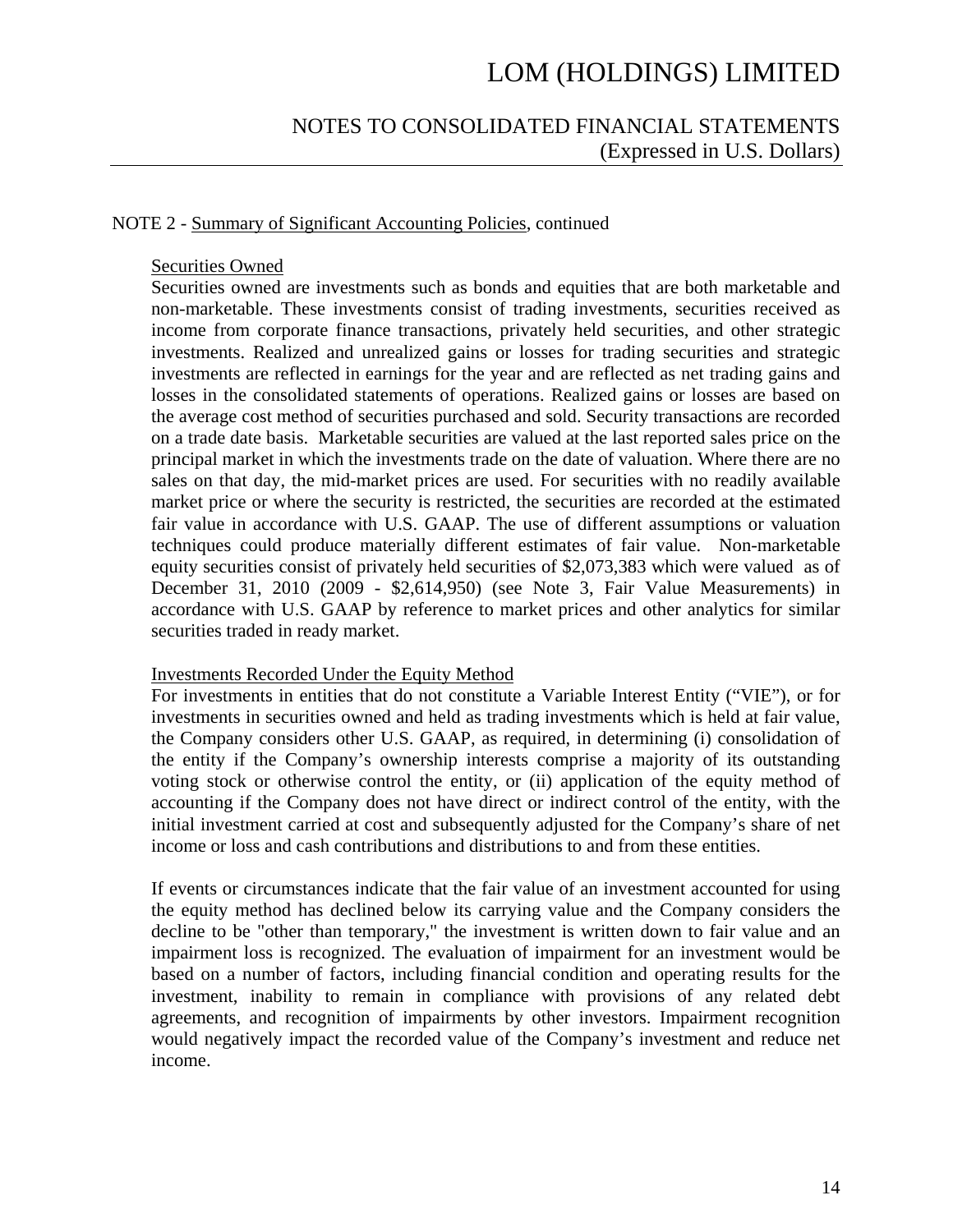# NOTES TO CONSOLIDATED FINANCIAL STATEMENTS (Expressed in U.S. Dollars)

## NOTE 2 - Summary of Significant Accounting Policies, continued

#### Accumulated Other Comprehensive Income

Accumulated other comprehensive income represents the Company's proportional share of items of other comprehensive loss related to the Company's investments recorded under the equity method of accounting. For the year ended December 31, 2009, other comprehensive loss represents unrealized losses on investments recorded under the equity method of accounting (see Note 5).

### Stock-Based Compensation Plans

The Company accounts for stock-based compensation under the provisions of Financial Accounting Standards Board ("FASB") Accounting Standards Codification ("ASC") Topic 718, "Compensation – Stock Compensation," which requires the recognition of the fair value of stock-based compensation. Under the fair value recognition provisions for ASC Topic 718, stock-based compensation is estimated at the grant date based on the fair value of the awards expected to vest and recognized as expense rateably over the requisite service period of the award. The Company uses the Black-Scholes valuation model to estimate fair value of stock-based awards, which requires various assumptions including estimating stock price volatility, forfeiture rates and expected life.

### Fair Value of Financial Instruments

The Company's financial instruments consist primarily of cash and cash equivalents, accounts receivable, securities owned, securities sold short, accounts payable and accrued liabilities. The book value of cash and cash equivalents, accounts receivable, and accounts payable is considered to be representative of their fair value because of their short term maturities.

#### Fair Value Measurements

Statement of Financial Accounting Standards ("SFAS") No. 157, "Fair Value Measurements" as codified in ASC 820 ("ASC 820"), defines fair value, establishes a framework for measuring fair value in accordance with generally accepted accounting principles, and expands disclosures about fair value measurements. Fair value is the price that would be received to sell an asset or paid to transfer a liability in an orderly transaction between market participants at the measurement date. ASC 820 applies to all assets and liabilities that are measured and reported on a fair value basis (see Note 3).

## Concentration of Credit Risk

Financial instruments that potentially subject the Company to a concentration of credit risk principally consist of cash and cash equivalents, employee loans, and securities owned. The Company has its cash and cash equivalents and securities placed with major international, financial institutions. As part of its cash management process, the Company performs continuous evaluation of the relative credit standing of these institutions.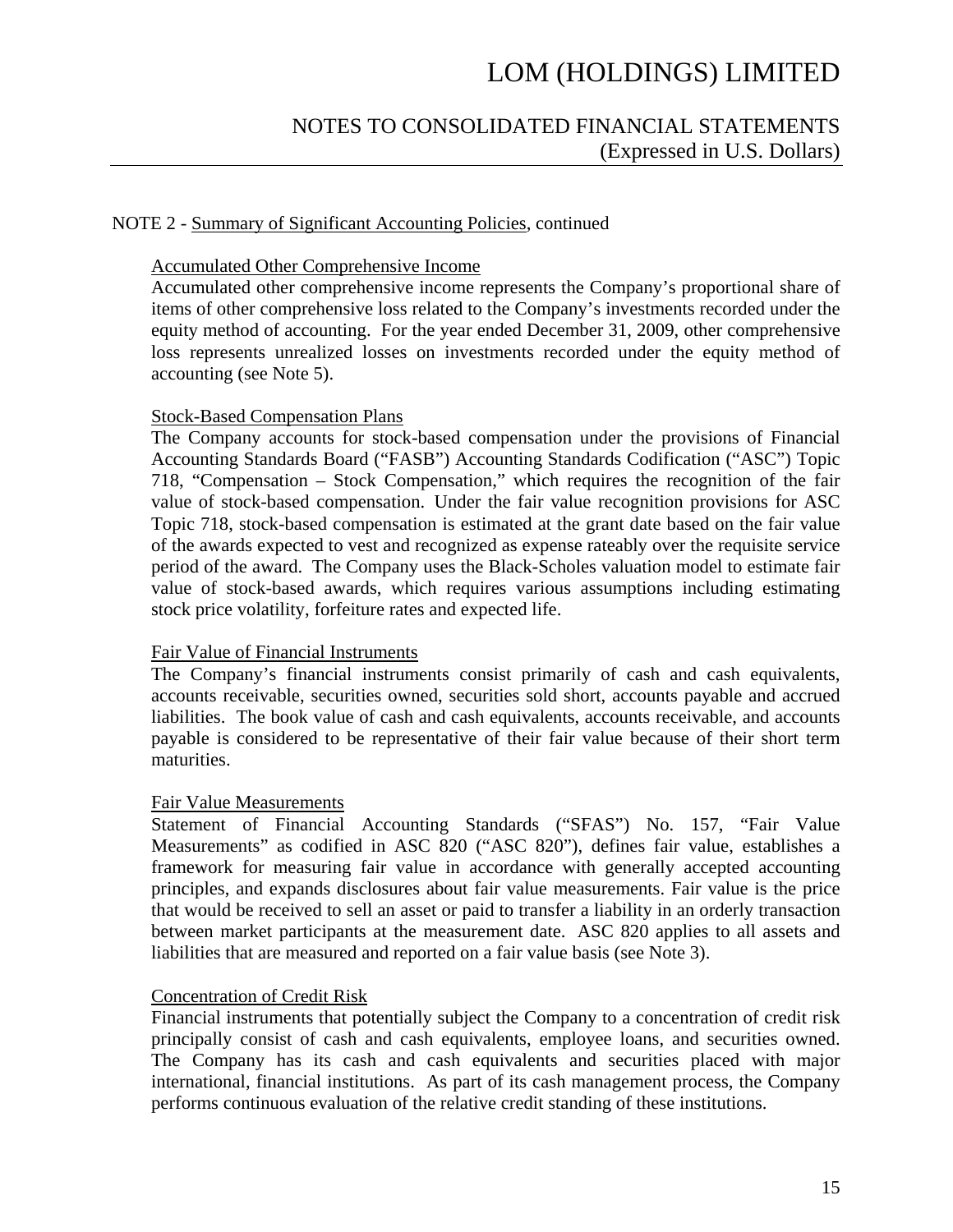# NOTES TO CONSOLIDATED FINANCIAL STATEMENTS (Expressed in U.S. Dollars)

## NOTE 2 - Summary of Significant Accounting Policies, continued

#### Use of Estimates

The preparation of consolidated financial statements in conformity with accounting principles generally accepted in the United States of America requires management to make estimates and assumptions that affect the reported amount of assets and liabilities and disclosure of contingent assets and liabilities at the date of the consolidated financial statements and the reported amounts of revenues and expenses during the reporting period. Management bases its estimates on historical experience and on various assumptions that are believed to be reasonable under the circumstances, the results of which form the basis for making judgments about the carrying values of assets and liabilities that are not readily apparent from the other sources. The most significant estimates include estimates recorded for the fair market value of non-marketable investments, certain accrued expenses, and recognition of revenue. On a continual basis, management reviews its estimates utilizing currently available information, changes in facts and circumstances, historical experience and reasonable assumptions. After such reviews, and if deemed appropriate, those estimates are adjusted accordingly. Actual results could differ from those estimates.

#### Reclassification

Certain accounts in the prior year consolidated financial statements have been reclassified for comparative purposes to conform with the presentation in the current year consolidated financial statements. These reclassifications have no effect on previously reported net loss.

#### Net Loss Per Common Share

The Company calculates basic net loss per common share and diluted net loss per common share assuming dilution. Basic net loss per common share is calculated by dividing net loss attributable to common stockholders by the weighted average number of common shares outstanding during the period. Diluted net loss per common share is calculated by dividing the net income attributable to common stockholders by the weighted average number of common shares outstanding during the period, plus potential dilutive common shares. Options issued by the Company are considered potential dilutive common shares and are included in the calculation using the treasury stock method, unless their inclusion would be considered anti-dilutive. Securities that could potentially dilute basic net income per common share in the future, that were not included in the computation of both the 2010 and 2009 diluted net loss per common share because to do so would have been anti-dilutive, consist of  $1,275,000$  options  $(2009 - 1,375,000)$  to purchase common stock. For the years ended December 31, 2010 and 2009, the weighted average common shares basic and diluted were the same.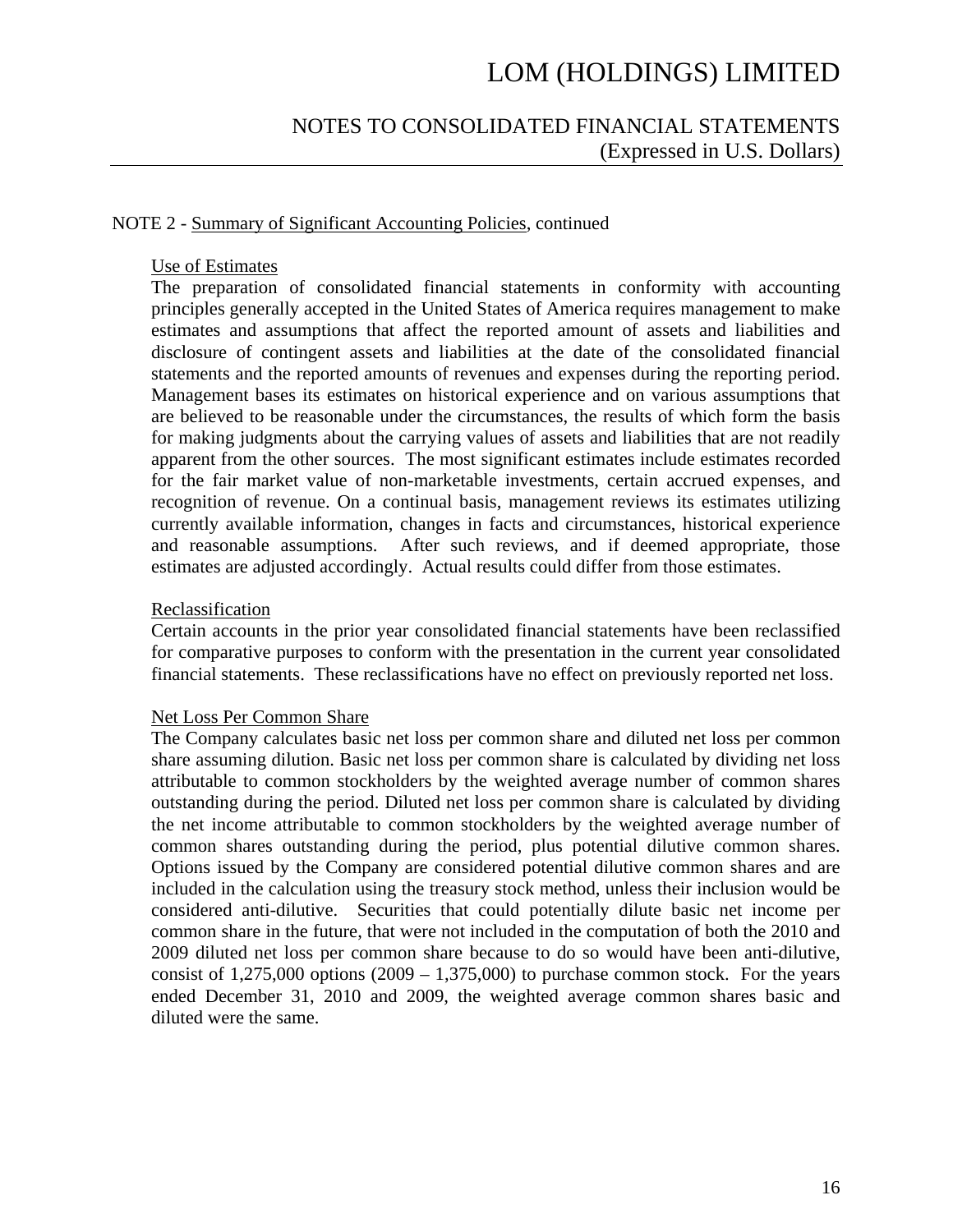# NOTES TO CONSOLIDATED FINANCIAL STATEMENTS (Expressed in U.S. Dollars)

#### NOTE 2 - Summary of Significant Accounting Policies, continued

#### Securities Sold Short

The Company may sell a security it does not own in anticipation of a decline in fair value of the security, or as a hedge against similar securities owned. When the Company sells a security short, it must borrow the security sold short and deliver it to the broker-dealer through which it made the short sale. Obligations related to securities sold short are recorded as a liability at fair value. Realized and unrealized gains and losses are recorded in net trading losses/gains in the consolidated statement of operations. A gain, limited to the price at which the Company sold the security short, or a loss, unlimited in size, is recognized on a monthly basis. Since the Company did not hold a significant portfolio of securities sold short, the amounts are included in accounts payable and accrued expenses due to their lack of materiality.

#### Recently Issued Accounting Pronouncements

The FASB has issued ASU 2010-29, "Business Combinations (Topic 805): Disclosure of Supplementary Pro Forma Information for Business Combinations." This amendment affects any public entity as defined by Topic 805, Business Combinations that enters into business combinations that are material on an individual or aggregate basis. The comparative financial statements should present and disclose revenue and earnings of the combined entity as though the business combination that occurred during the current year had occurred as of the beginning of the comparable prior annual reporting period only. The amendments also expand the supplemental pro forma disclosures to include a description of the nature and amount of material, nonrecurring pro forma adjustments directly attributable to the business combination included in the reported pro forma revenue and earnings. The amendments are effective prospectively for business combinations for which the acquisition date is on or after the beginning of the first annual reporting period beginning on or after December 15, 2010. It is not expected that the adoption of this standard will not have an impact on the Company's consolidated financial position and results of operations.

#### NOTE 3 - Securities Owned and Fair Value Measurements

Securities owned consist of the following:

|                                               | 2010        | 2009        |
|-----------------------------------------------|-------------|-------------|
| <b>Marketable Securities:</b><br>Equities     | \$2,280,302 | \$2,338,257 |
| <b>Privately Held Securities:</b><br>Equities | 2,073,383   | 2,614,950   |
|                                               | \$4,353,685 | \$4,953,207 |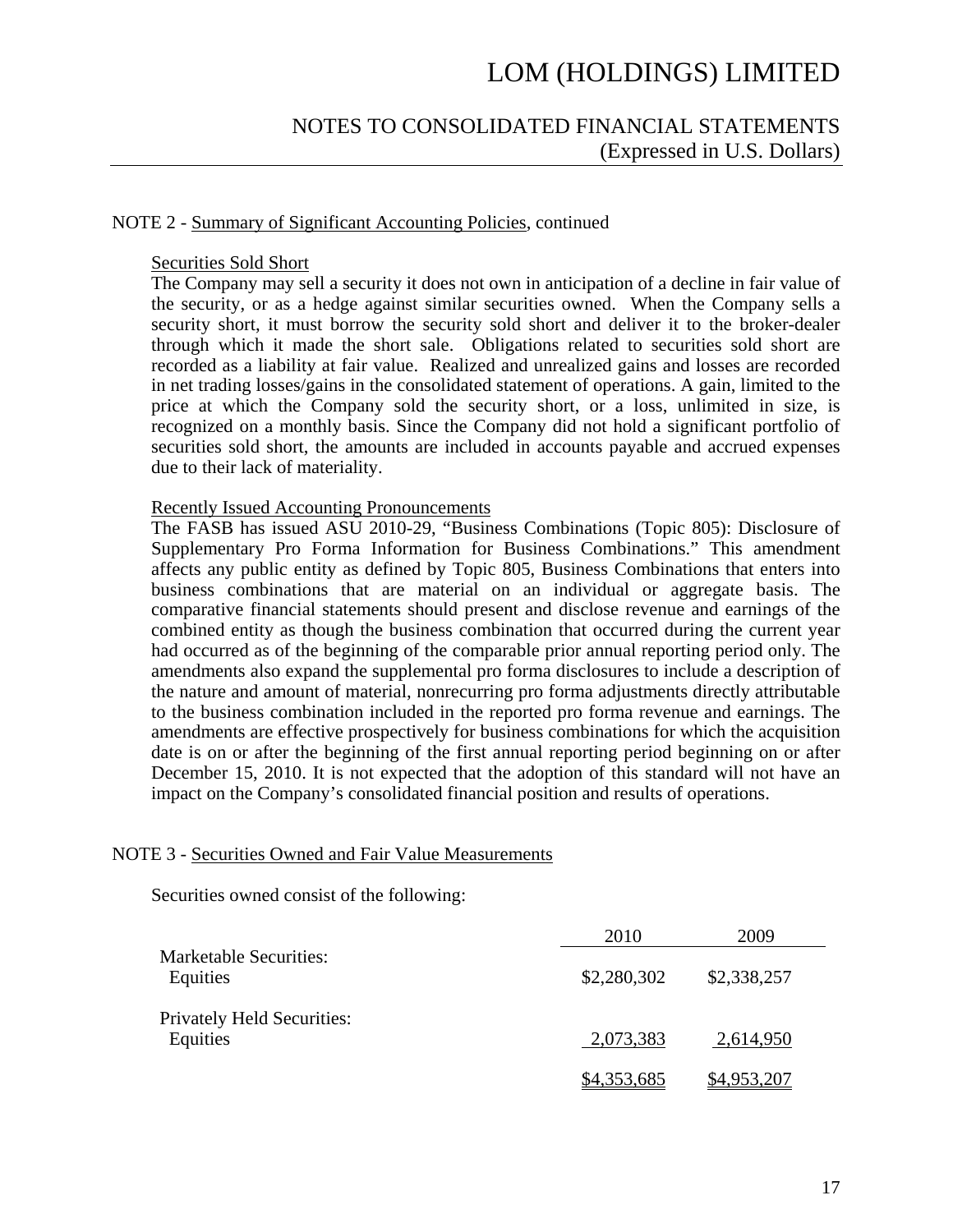# NOTES TO CONSOLIDATED FINANCIAL STATEMENTS (Expressed in U.S. Dollars)

### NOTE 3 - Securities Owned and Fair Value Measurements, continued

Included in privately held securities is the Company's investment in the Bermuda Stock Exchange ("BSX") which amounts to approximately 19% of the outstanding shares valued at \$1,939,401 as of December 31, 2010 (2009 - \$2,096,650). The stock of the BSX is not traded in an active market and management has estimated the fair value by using price to earnings ratios of comparable publically traded securities exchanges as well as other factors. The Company also included its investments in Pembrook Mining Corp. ("Pembrook") in privately held securities, which consist of a direct private common stock investment. This investment has been recorded at cost in accordance with accepted practices of U.S. GAAP due to the Company's limited operating history, lack of profitability and the uncertainty regarding future profits and cash flows. When evidence supports a change to the carrying value from the transaction price, adjustments will be made to reflect expected exit values in the investment's principal market under current market conditions. Ongoing reviews will be conducted by the Company's management based on an assessment of the underlying investment from the inception date through the most recent valuation date. At December 31, 2010 the fair value of the Company's investment in Pembrook was determined to be equal to the cost which was \$123,962 in accordance with accepted practices of U.S. GAAP. The investments in the BSX and Pembrook are included in Level 3 of the fair value hierarchy.

#### Fair Value Measurements

In September 2006, the FASB issued SFAS No. 157 "Fair Value Measurements" as codified in ASC 820. ASC 820 clarifies the definition of fair value, establishes a framework for measurement of fair value and expands disclosure about fair value measurements. Fair value is the price that would be received to sell an asset or paid to transfer a liability in an orderly transaction between market participants at the measurement date. ASC 820 applies to all financial instruments that are measured and reported on a fair value basis.

Where available, fair value is based on observable market prices or is derived from such prices. In instances where valuation models are applied, inputs are correlated to a market value, combinations of market values or the Company's proprietary data. The Company primarily uses the market approach.

## Market Approach

The market approach uses prices and other pertinent information generated from market transactions involving identical or comparable assets or liabilities. Valuation techniques consistent with the market approach often use market multiples derived from a set of comparables or may include matrix pricing.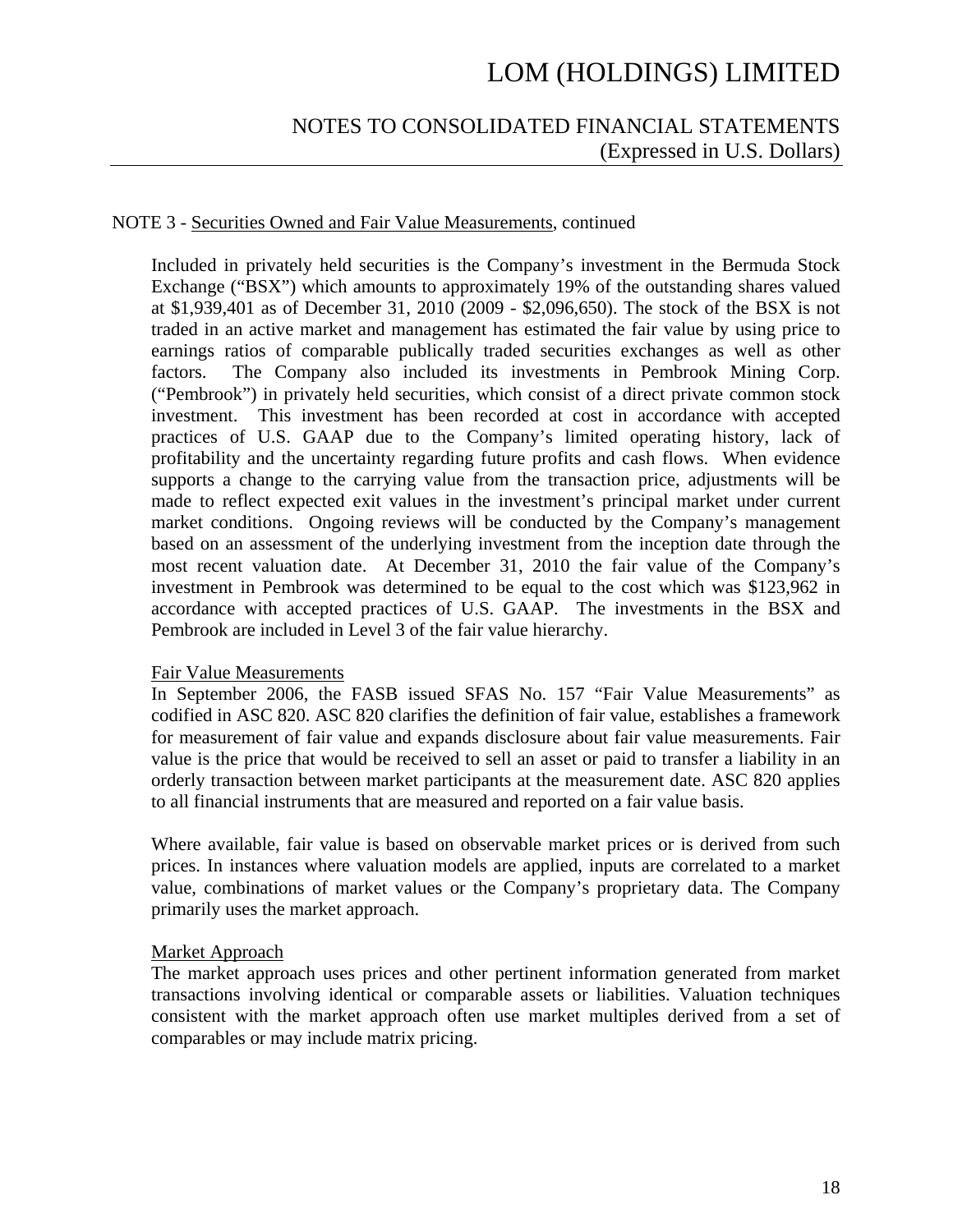# NOTES TO CONSOLIDATED FINANCIAL STATEMENTS (Expressed in U.S. Dollars)

## NOTE 3 - Securities Owned and Fair Value Measurements, continued

### Income Approach

The income approach uses valuation techniques to convert future values (i.e. cash flows, or earnings) to a single present amount (discounted). The measurement is based on the value indicated by current market expectations about those future amounts. Those valuation techniques include present value computations, option pricing models and a binomial model. In following these approaches, the types of factors the Company may take into account in estimating fair value include: available current market data, including relevant and applicable market quotes, yields and multiples, quotations received from counterparties, brokers or dealers when considered reliable, subsequent rounds of financing, recapitalizations and other recent transactions in the same or similar instruments, restrictions on disposition, the entity's current or projected earnings and discounted cash flows, the market in which the entity does business, comparisons of financial ratios of peer companies that are public, merger and acquisitions comparables and the principal market and enterprise values, among other factors.

Based on these approaches, the Company will use certain assumptions that market participants would use in pricing the asset or liability, including assumptions about risk and/or the risks inherent in the inputs to the valuation technique. These inputs can be readily observable, market corroborated, or generally unobservable firm inputs. The Company aims to use valuation techniques that maximize the use of observable inputs and minimize the use of unobservable inputs. The Company uses valuation techniques it believes is most appropriate to estimate the fair value of its portfolio investments; however, considerable judgment is required in interpreting market data to develop the estimates of fair value. There are inherent limitations in any estimation technique.

For investments in publicly held securities that trade on exchanges, the Company generally uses the market approach, except when circumstances, in the estimation of the Company, warrant consideration of other data such as current market prices for similar securities in cases where current market data is not available or unreliable. Many of the stocks and warrants held are in small cap companies and are highly volatile with thinly traded daily volumes. Sudden sharp declines in the market value of such securities can result in very illiquid markets. Management and the directors have taken all of these factors into account, including the fact that some securities it holds are currently restricted as to sale, in arriving at their best estimate of the fair value of the securities. For privately held investments that do not trade on exchanges, the Company records its investment at cost until information such as financial ratios, benchmarks, and subsequent rounds of financing substantiate a different valuation in accordance with U.S. GAAP.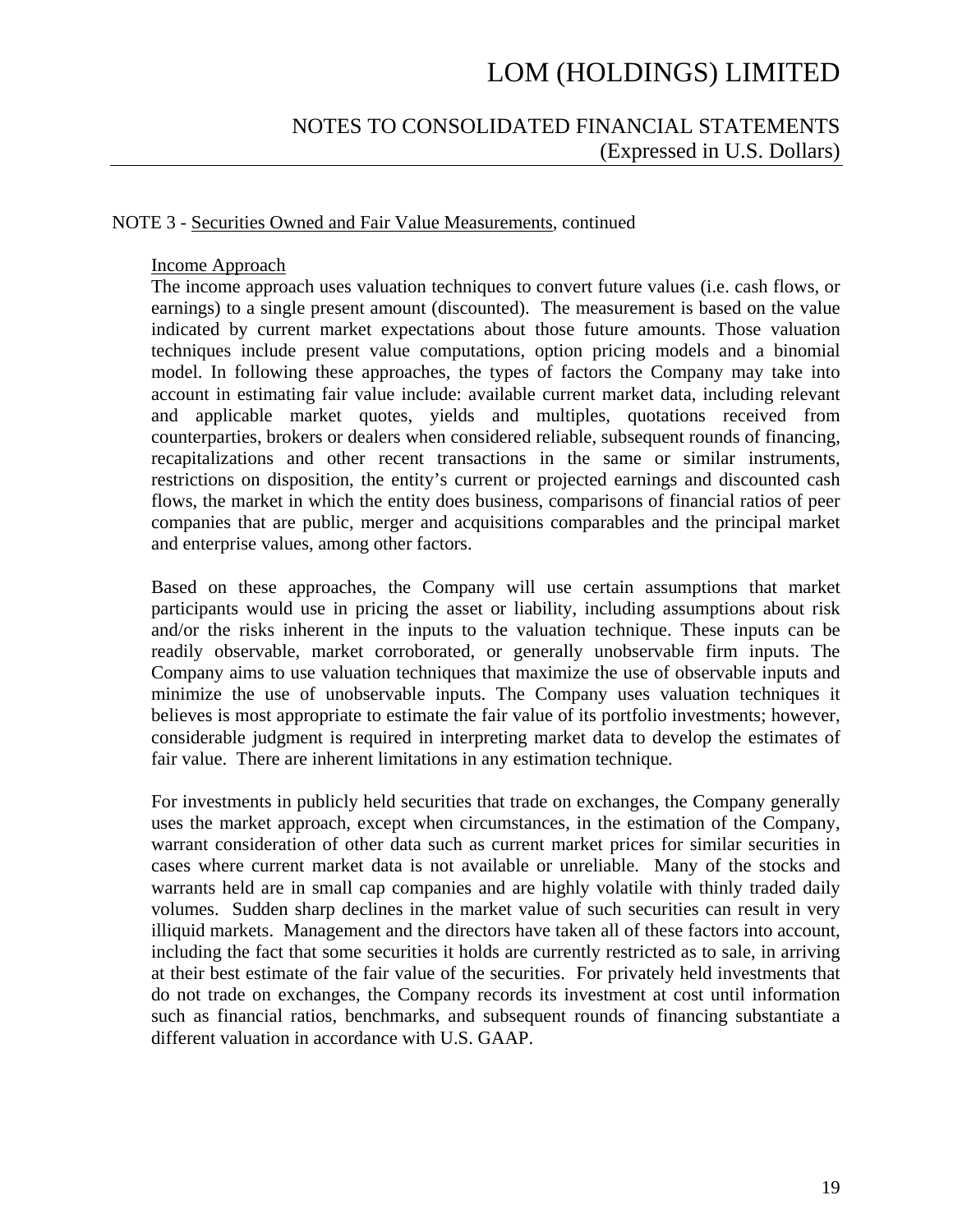# NOTES TO CONSOLIDATED FINANCIAL STATEMENTS (Expressed in U.S. Dollars)

## NOTE 3 - Securities Owned and Fair Value Measurements, continued

The use of different assumptions and/or estimation methodologies may have a material effect on the estimated fair values. Accordingly, the estimates presented herein are not necessarily indicative of the amounts that could be realized in a current market exchange and there can be no assurance that the fair values for these investments will be fully realizable upon their ultimate disposition or reflective of future fair values. Because of the inherent uncertainty of valuation, the estimated fair values of certain privately held investments may differ significantly from values that would have been used had an observable market for the private investment existed, and the differences could be material.

Based on the inputs used in the valuation techniques described above, financial instruments are categorized according to the fair value hierarchy prescribed by ASC 820. The fair value hierarchy ranks the quality and reliability of the information used to determine fair values.

Financial assets carried at fair value are classified and disclosed in one of the following three categories:

Level 1 - Observable inputs that reflect quoted market prices are available in active markets for identical assets or liabilities as of the reporting date. The types of investments in Level 1 include listed equities and monetary gold.

Level 2 - Observable inputs, other than Level 1 prices, such as quoted prices in active markets for similar assets and liabilities, quoted prices for identical or similar assets and liabilities in markets that are not active, or other inputs that are observable or can be corroborated by observable market data. Investments in this category include less liquid and restricted equity securities and securities in markets for which there are few transactions (non-active markets).

Level 3 - Unobservable inputs that are supported by little or no market activity and that are significant to the fair value of the assets or liabilities. This includes certain pricing models, discounted cash flow methodologies and similar techniques that use significant unobservable inputs. Investments in this category include investments in private companies.

In certain cases, the inputs used to measure fair value may fall into different levels of the fair value hierarchy. In such cases, the assignment of the asset within the fair value hierarchy is based on the lowest level of input that is significant to the fair value measurement. The Company's assessment of the significance of a particular input to the fair value measurement in its entirety requires judgment, and considers factors specific to the asset.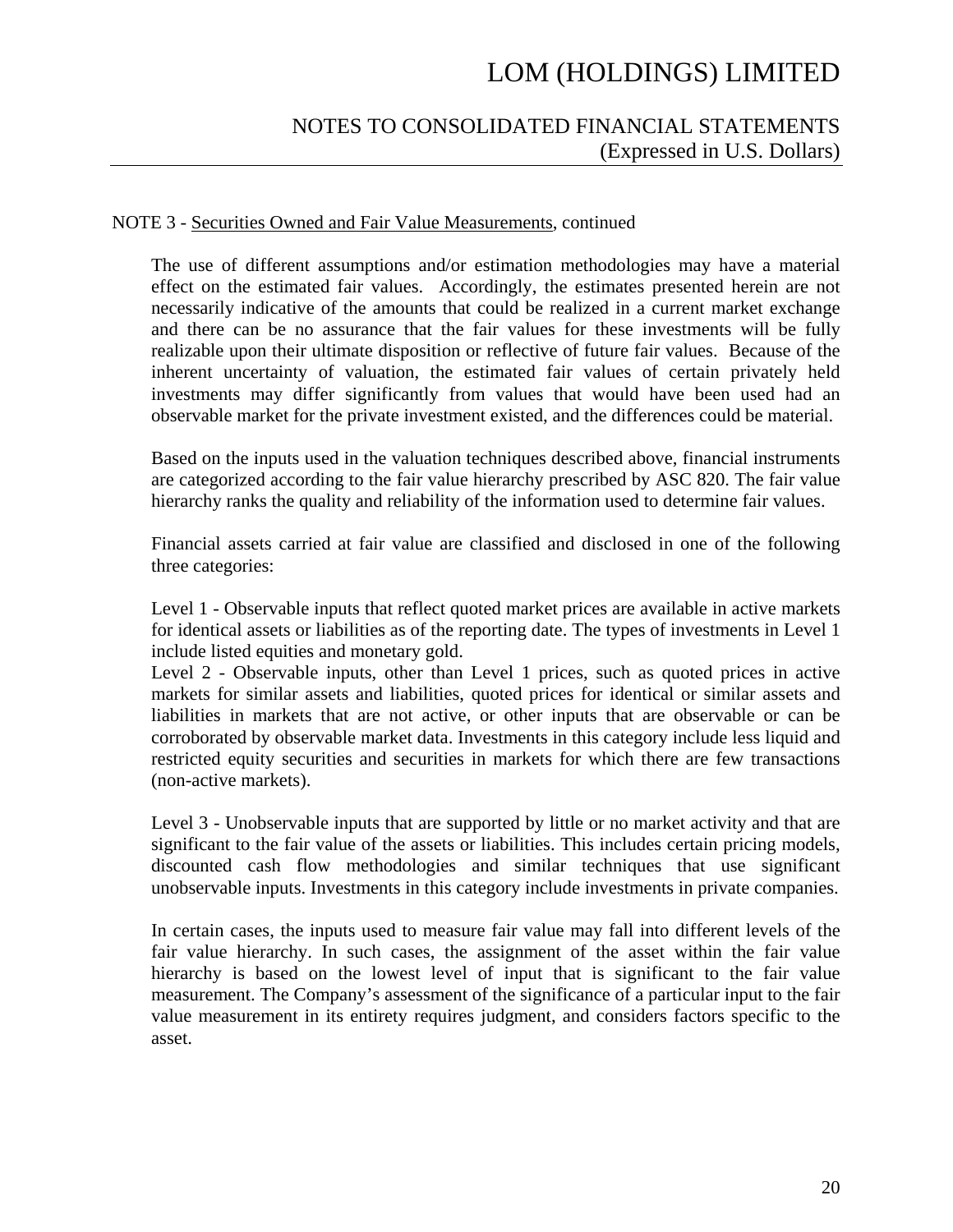# NOTES TO CONSOLIDATED FINANCIAL STATEMENTS (Expressed in U.S. Dollars)

## NOTE 3 - Securities Owned and Fair Value Measurements, continued

When determination is made to classify a financial instrument within Level 3, the determination is based upon the lack of significance of the observable parameters to the overall fair value measurement. However, the fair value determination for Level 3 financial instruments may include observable components. The following are the Company's major categories of assets measured at fair value on a recurring basis at December 31, 2010 and 2009, categorized by the ASC 820 fair value hierarchy:

|                           |                      |                | Fair Value Measurements at December 31, 2010 Using: |             |
|---------------------------|----------------------|----------------|-----------------------------------------------------|-------------|
|                           | <b>Quoted Prices</b> |                |                                                     |             |
|                           | in Active            | Significant    |                                                     |             |
|                           | Markets for          | Other          | Significant                                         |             |
|                           | Identical            | Observable     | Unobservabl                                         |             |
|                           | Assets               | Inputs         | e Inputs                                            |             |
| Description               | (Level 1)            | (Level 2)      | (Level 3)                                           | Total       |
| Assets:                   |                      |                |                                                     |             |
| Marketable securities     | \$557,988            | \$1,722,314    | \$<br>$\mathord{\hspace{1pt}\text{--}\hspace{1pt}}$ | \$2,280,302 |
| Privately held securities |                      |                | 2,073,383                                           | 2,073,383   |
|                           |                      |                |                                                     |             |
| <b>Total Assets</b>       | \$557,988            | \$1,722,314    | \$2,073,383                                         | \$4,353,685 |
|                           |                      |                |                                                     |             |
| Liabilities:              |                      |                |                                                     |             |
| Unrealized loss on future |                      |                |                                                     |             |
| contracts                 | \$<br>4,412          | $\mathbb{S}^-$ | \$                                                  | 4,412       |
|                           |                      |                |                                                     |             |
|                           |                      |                | Fair Value Measurements at December 31, 2009 Using: |             |
|                           | <b>Quoted Prices</b> |                |                                                     |             |
|                           | in Active            | Significant    |                                                     |             |
|                           | Markets for          | Other          | Significant                                         |             |
|                           | Identical            | Observable     | Unobservabl                                         |             |
|                           | Assets               | Inputs         | e Inputs                                            |             |
| Description               | (Level 1)            | (Level 2)      | (Level 3)                                           | Total       |
| Assets:                   |                      |                |                                                     |             |
| Marketable securities     | \$524,541            | \$1,813,716    | \$<br>$-$                                           | \$2,338,257 |
| Privately held securities |                      |                | 2,614,950                                           | 2,614,950   |
|                           |                      |                |                                                     |             |
| <b>Total Assets</b>       | \$524,541            | \$1,813,716    | \$2,614,950                                         | \$4,953,207 |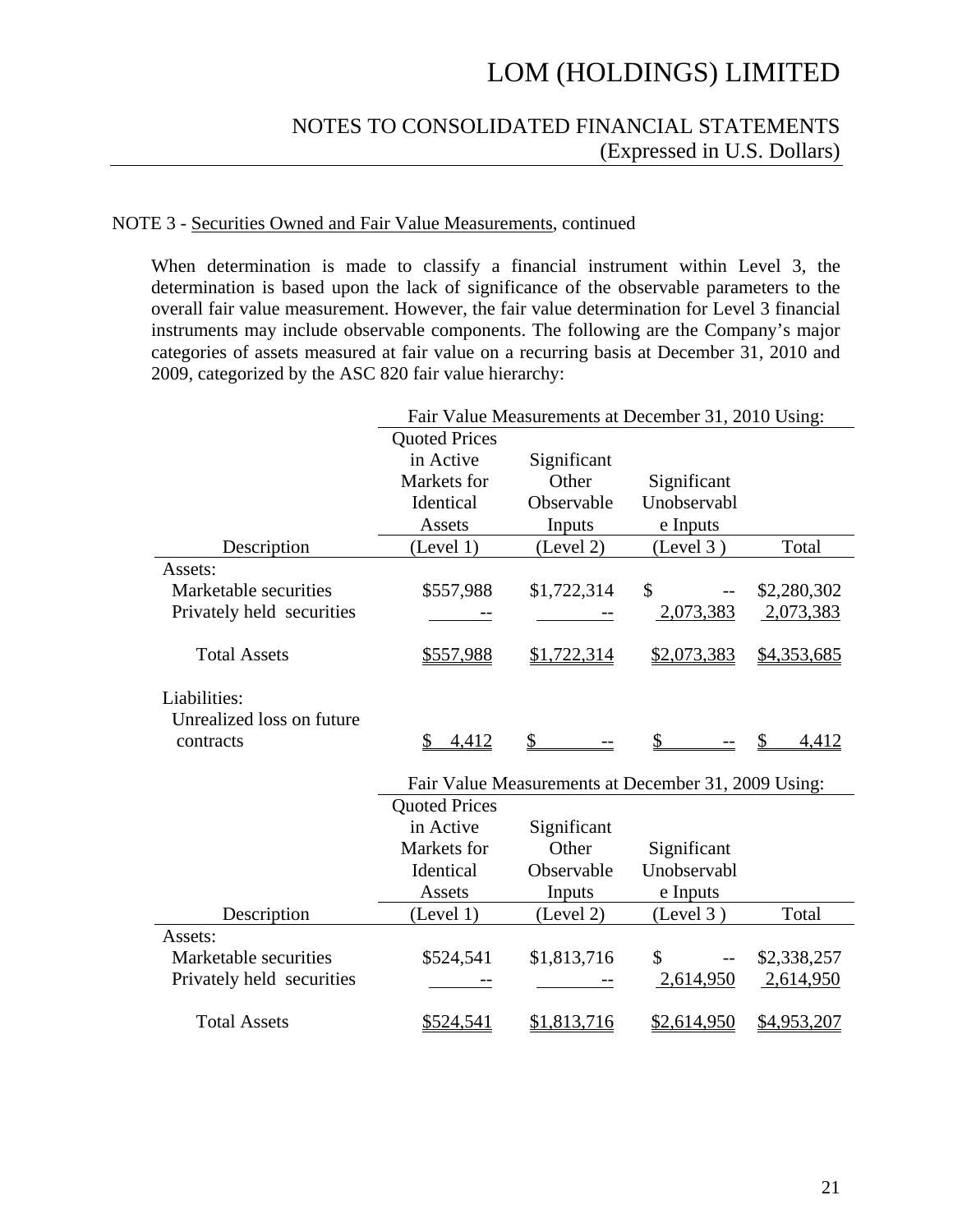# NOTES TO CONSOLIDATED FINANCIAL STATEMENTS (Expressed in U.S. Dollars)

## NOTE 3 - Securities Owned and Fair Value Measurements, continued

The following is a reconciliation of the beginning and ending balances for the Company's assets measured at fair value on a recurring basis using significant unobservable inputs (Level 3) during the year ended December 31, 2010 and 2009:

|                                                    | Privately          |
|----------------------------------------------------|--------------------|
|                                                    | Held               |
| Description                                        | Securities         |
| Assets:                                            |                    |
| Balance, January 1, 2010                           | \$2,614,950        |
| Purchases                                          | 13,337             |
| <b>Sales</b>                                       | (44, 522)          |
| Total loss, net included in earnings               | (510, 382)         |
| Transfers in and/or out of Level 3                 |                    |
| Balance, December 31, 2010                         | \$2,073,383        |
| Change in unrealized gains and losses relating to  |                    |
| investments still held at December 31, 2010        | $$$ (396,175)      |
|                                                    |                    |
|                                                    | Privately          |
|                                                    | Held               |
| Description                                        | Securities         |
| Assets:                                            |                    |
| Balance, January 1, 2009                           | \$2,574,635        |
| Purchases                                          | 9,830              |
| <b>Sales</b>                                       | (66, 351)          |
| Total gains, net included in earnings              | 96,836             |
| Transfers in and/or out of Level 3                 |                    |
| Balance, December 31, 2009                         | <u>\$2,614,950</u> |
| Changes in unrealized gains and losses relating to |                    |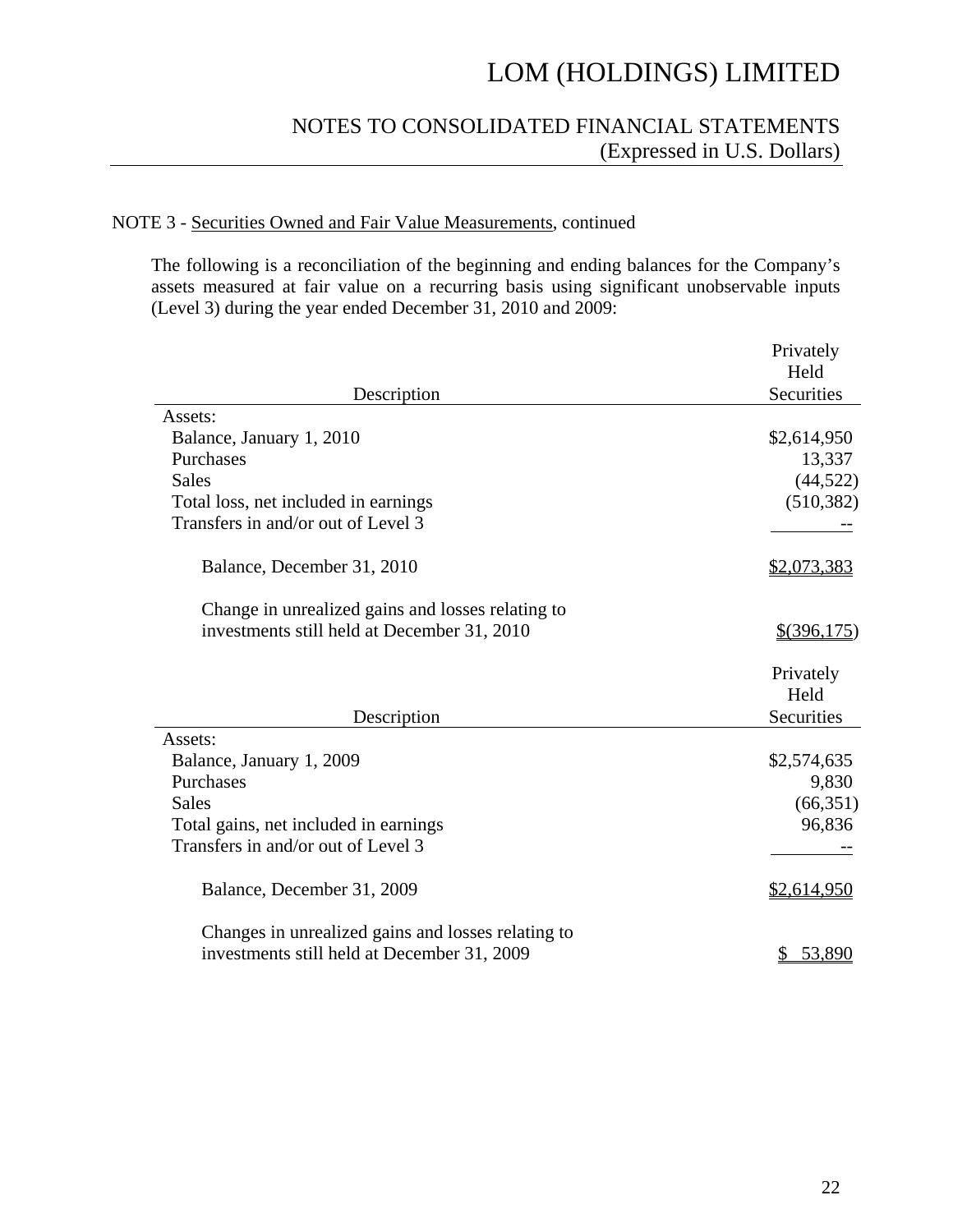# NOTES TO CONSOLIDATED FINANCIAL STATEMENTS (Expressed in U.S. Dollars)

## NOTE 3 - Securities Owned and Fair Value Measurements, continued

#### **Derivatives**

As of December 31, 2010, the Company owned five derivative futures contracts consisting of short gold mini futures which have been designated as hedges against quantities of physical gold held in inventory by the Company. These derivatives are traded on recognized commodity exchanges and the Company executes the trades through a broker on a net margin basis. As of December 31, 2010 the underlying notional value of the five short contracts, each representing 33.2 fine troy ounces of gold, amounted to \$235,952 compared to a cost of \$231,541 resulting in an unrealized loss of \$4,412. Because the contracts are executed on a net margin basis, the Company recorded only the unrealized loss in the financial statements.

At December 31, 2010, the volume of the Company's derivative activities based on their notional amounts and number of contracts, categorized by primary underlying risk, are as follows:

|                                | <b>Short Exposure</b> |              |  |
|--------------------------------|-----------------------|--------------|--|
|                                | Underlying            | Number       |  |
| Primary Underlying Risk        | <b>Contract Size</b>  | of Contracts |  |
| Commodities                    |                       |              |  |
|                                | 33.2 ounces of Fine   |              |  |
| <b>Short Gold Mini Futures</b> | <b>Troy Gold</b>      | 5            |  |

During the year ended December 31, 2010, the Company recorded realized losses of \$151,245 from derivative trades, hedging its physical gold held for resale to customers.

## NOTE 4 - Employee Loans Receivable

In April 2008, the Company issued a mortgage for \$1,268,679 to an officer of the company. The mortgage was secured by property owned by St. Georges Trust Company Limited, an affiliated entity, and by a guarantee from an officer of the Company in the total amount of the mortgage note. The mortgage bore interest at U.S. Dollar 3 month LIBOR plus 1% rate set at the beginning of each calendar month. The mortgage payment consisted of two payments per month totalling \$7,500 per month, which included principal and interest. The term of the mortgage was 15 years and any remaining outstanding principal was due at the end of the term. Interest earned on the mortgage for the year ended December 31, 2010 amounted to \$15,026 (2009 - \$20,772) and is included in net interest income. This employee loan receivable was paid in full on December 22, 2010.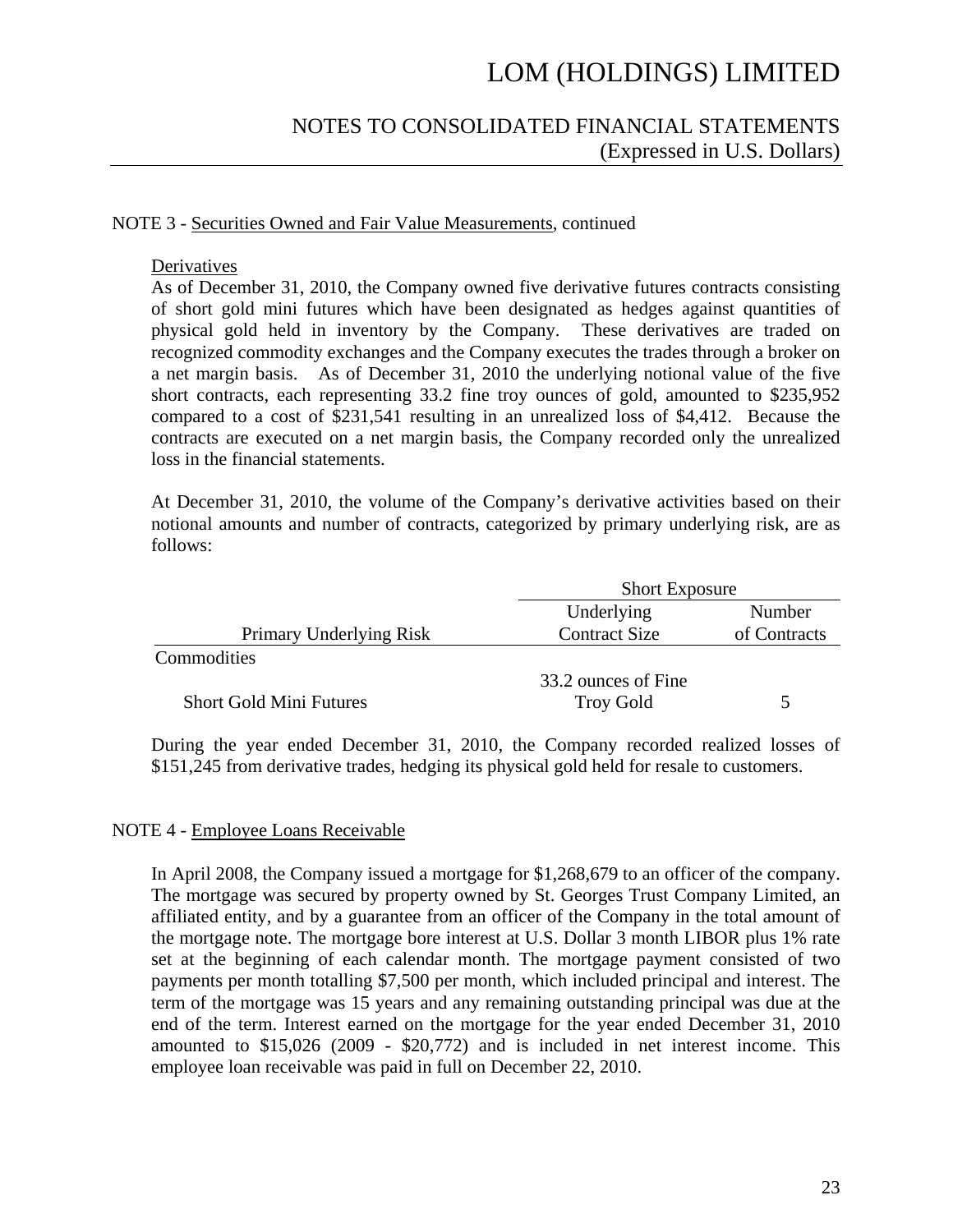# NOTES TO CONSOLIDATED FINANCIAL STATEMENTS (Expressed in U.S. Dollars)

#### NOTE 5 - Equity Investment in Yorkstreet Holdings Limited

|                                     | 2010      | 2009      |
|-------------------------------------|-----------|-----------|
| Yorkstreet Holdings Limited ("YHL") | \$978,172 | \$967,141 |

The Company owns 127,750 (39.92%) ordinary shares of YHL, an affiliate, which is accounted for under the equity method. The Company's Chair of the Board of Directors is the Chair of YHL's Board of Directors and is involved in YHL's operations. The Company also engages in certain transactions with YHL (see note 11). YHL provides management services through its wholly owned subsidiaries. The Company's share of the net income of YHL for the year ended December 31, 2010 was \$113,231 (2009 –\$101,713). The Company received a dividend in 2010 of \$102,200 (2009 – Nil) which was recorded as a reduction in the carrying value of the investment on the consolidated balance sheet.

YHL prepares its financial statements in accordance with Canadian GAAP. Effective on January 1, 2007, YHL adopted Section 3855 of the Canadian Institute of Chartered Accountants Handbook regarding recognition and measurement of financial instruments. This provision is similar to U.S. GAAP and requires reporting entities to categorize investments as trading, available-for-sale, and held-to-maturity with corresponding accounting for each category. YHL reported an unrealized loss related to the available-forsale securities and the Company reported its proportional share of the loss in the amount of \$Nil (2009 - \$2,137) on the consolidated statement of changes in stockholders' equity and comprehensive income.

Components of net change in investments recorded under the equity method:

|                                   | 2010      | 2009      |
|-----------------------------------|-----------|-----------|
| Net income                        | \$113,231 | \$101,713 |
| Dividends received                | (102,200) |           |
| Items of other comprehensive loss |           | (2,137)   |
| Net change                        | 1,031     | 99.576    |

The following is summarized financial information of Yorkstreet Holdings Limited:

|                            | 2010        | 2009        |
|----------------------------|-------------|-------------|
| Current assets             | \$2,892,050 | \$2,862,884 |
| Total assets               | 3,163,958   | 3,108,884   |
| <b>Current liabilities</b> | 840,396     | 812,967     |
| <b>Total liabilities</b>   | 840,396     | 812,967     |
| Total equity               | 2,323,562   | 2,295,917   |
| Total revenues             | 2,236,771   | 1,934,878   |
| Net income                 | 283,645     | 254,793     |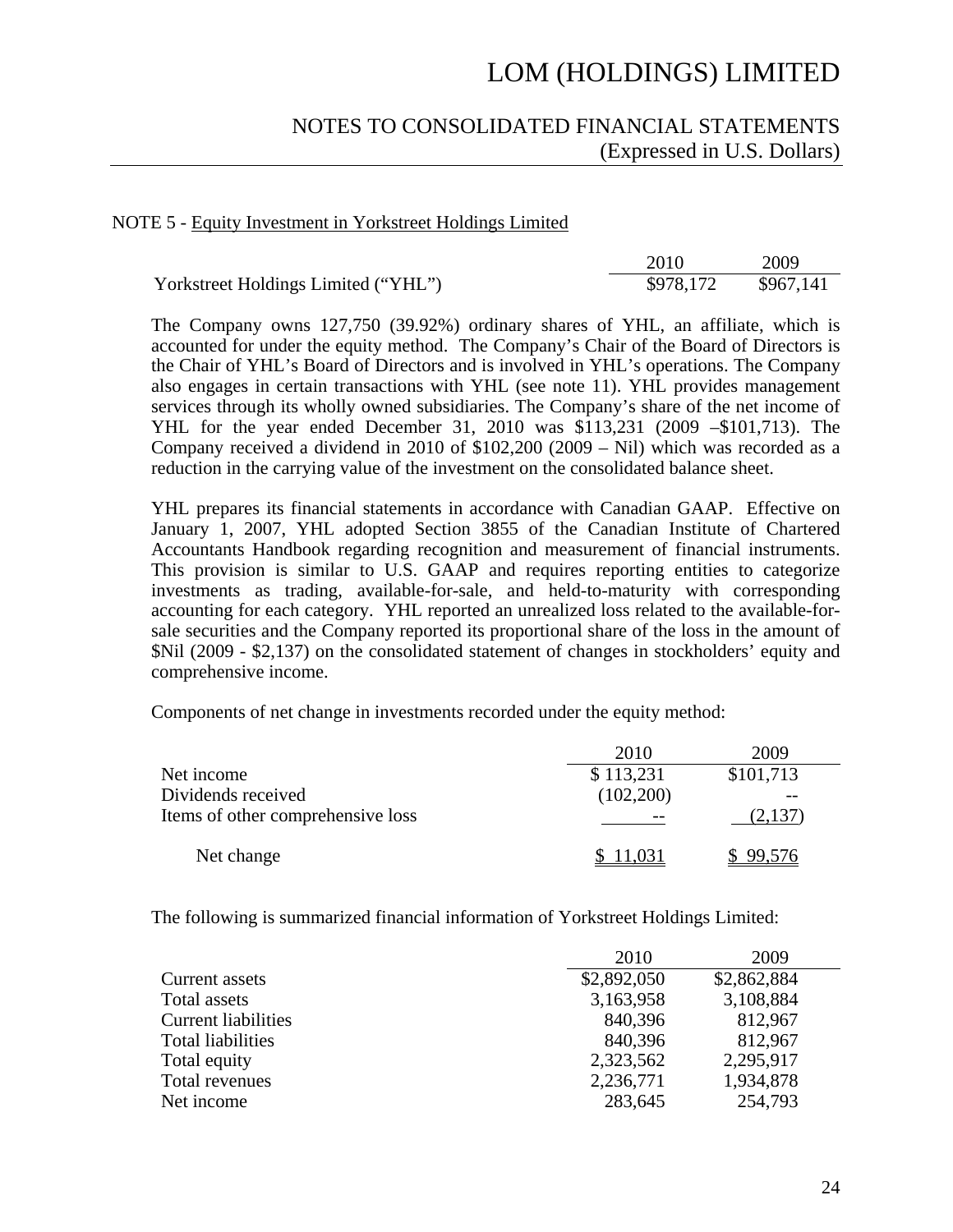# NOTES TO CONSOLIDATED FINANCIAL STATEMENTS (Expressed in U.S. Dollars)

### NOTE 6 - Property and Equipment

Property and equipment consists of the following:

|                                | 2010        | 2009        |
|--------------------------------|-------------|-------------|
| <b>Building</b>                | \$8,559,374 | \$8,559,374 |
| Freehold land                  | 2,008,192   | 2,008,192   |
| Computer hardware and software | 1,972,001   | 1,973,858   |
| Fixtures and fittings          | 527,824     | 559,940     |
| Leasehold improvements         | 477,056     | 495,257     |
| Machinery and equipment        | 438,293     | 489,947     |
|                                | 13,982,740  | 14,086,568  |
| Accumulated depreciation       | 4,616,992   | 4,639,344   |
| Net carrying amount            | \$9,365,748 | 9,447,224   |

Depreciation expense for the year ended December 31, 2010 amounted to \$393,096 (2009 - \$408,388). Included in computer hardware and software at December 31, 2010 are assets which have not been placed in service in the amount of \$1,045,316 (2009 - \$734,191). Accordingly, no depreciation expense was recorded related to these assets for the years ended December 31, 2010 and 2009.

## NOTE 7 - Common Stock and Additional Paid-in Capital

The Board of Directors has authorized the Company in 2010 to purchase up to \$500,000 (2009 - \$500,000) of its own shares from existing stockholders at no fixed price per share and that the shares purchased be retired. Such repurchase is subject to appropriate market conditions and repurchases will only be made in the best interest of the Company. During the year the Company repurchased 34,000 (2009 – 35,050) shares on the open market at an average price of \$3.19 (2009 - \$3.66) per share, for cash. These shares were immediately retired upon purchase.

#### NOTE 8 - Stock-Based Compensation Plans

From time to time the Company may grant stock options to executive and management personnel at its discretion. A summary of the status of the plan as of December 31, 2010 and changes during the years then ended are presented below: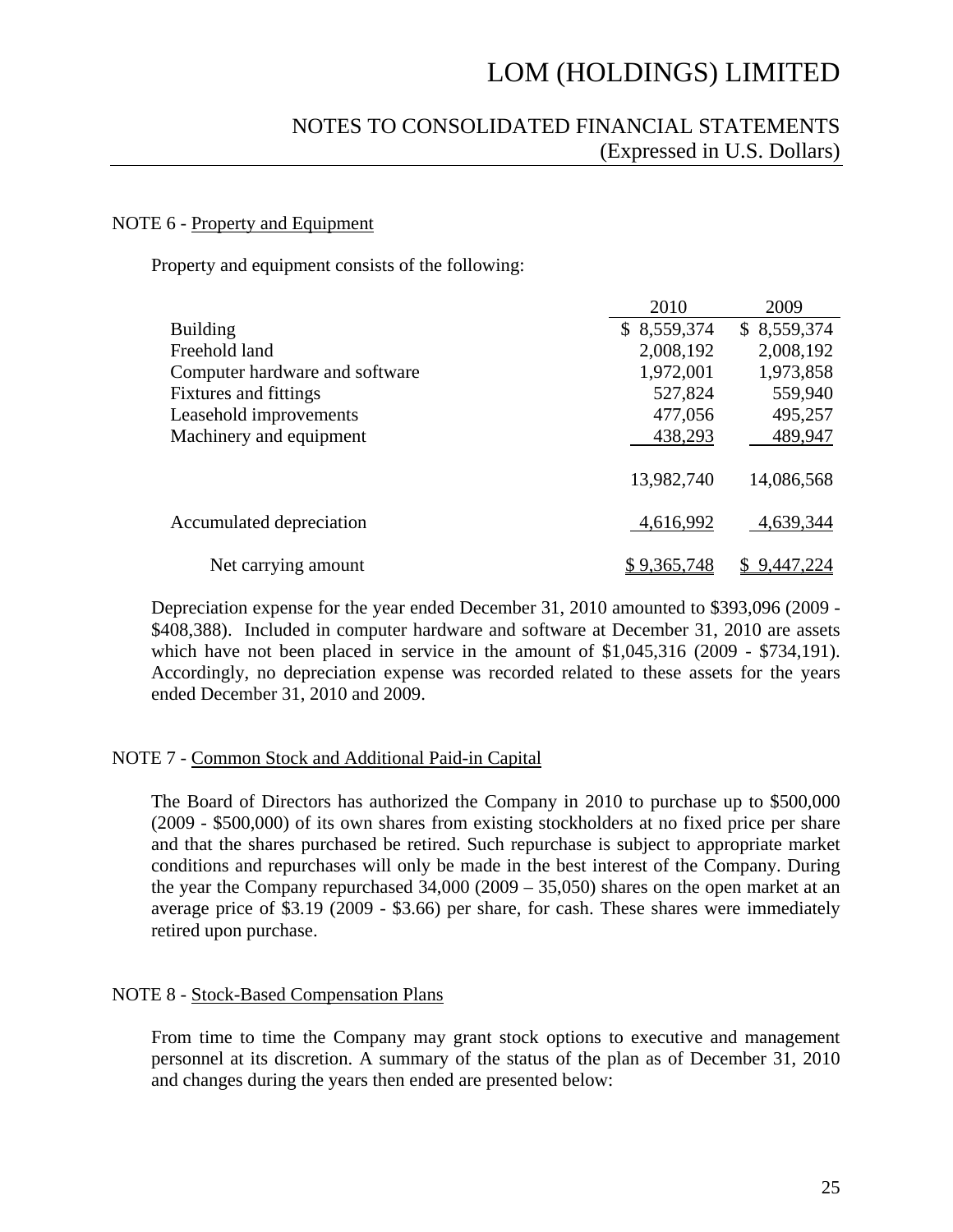# NOTES TO CONSOLIDATED FINANCIAL STATEMENTS (Expressed in U.S. Dollars)

## NOTE 8 - Stock-Based Compensation Plans, continued

## Directors' and Executive Stock Option Plan

|                         |              | 2010     |            |           |
|-------------------------|--------------|----------|------------|-----------|
|                         |              |          | Weighted   |           |
|                         |              |          | Average    |           |
|                         | Number       | Weighted | Remaining  |           |
|                         | <b>Of</b>    | Average  | Contracted | Aggregate |
|                         | <b>Stock</b> | Exercise | Terms      | Intrinsic |
|                         | Options      | Price    | (in years) | Value     |
| Outstanding – Beginning | 1,375,000    | \$5.15   | 2.5 years  |           |
| Granted                 |              | 0.00     |            |           |
| Exercised               |              | 0.00     |            |           |
| Forfeited               | (100,000)    | \$5.15   |            |           |
| Outstanding $-$ Ending  | 1,275,000    | \$5.15   | 1.5 years  |           |
| Exercisable             | .020.000     | \$5.15   | 1.5 years  |           |

On June 15, 2007, the Board of Directors granted and authorized the issuance of 1,375,000 stock options with an exercise price of \$5.15 with an expiry date of June 14, 2012. The vesting period is 20% immediately and 20% annually on the anniversary date of the grants until fully vested. The fair value of shares vested during the years ended December 31, 2010 and 2009 amounted to \$9,744. There were no options granted during 2009 or 2010. As of December 31, 2010 there was \$9,036 of total unrecognized compensation costs related to stock options granted and it will be recognized over the remaining 1.5 years before expiry.

Stock Based Compensation expense of \$9,745 was recognized during the year ended December 31, 2010 (2009 - \$9,744).

## NOTE 9 - Loans Receivable for Issuance of Common Stock

As of December 31, 2010, loans receivable for issuance of common stock relating to previous stock option exercises amounted to \$171,050 (2009 - \$172,250). These loans are to be repaid over a five-year period ending November 20, 2011. At December 31, 2010, common stock of the Company with a market value of \$384,000 is held in two escrow accounts as collateral for the loans.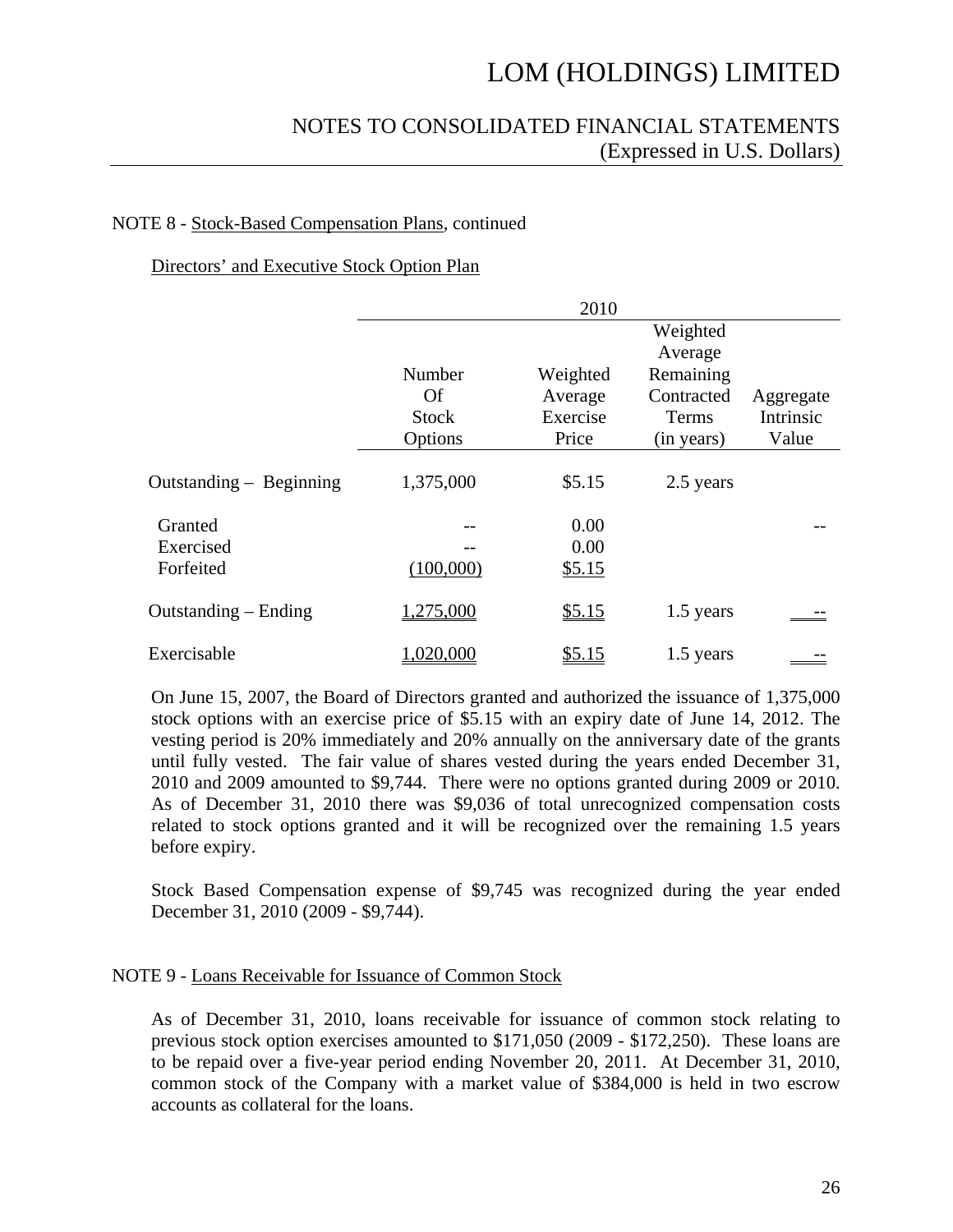# NOTES TO CONSOLIDATED FINANCIAL STATEMENTS (Expressed in U.S. Dollars)

## NOTE 10 - Assets Under Management

Cash, securities and properties held in the Company's role as custodian for customers are not included in the consolidated balance sheet as they are not the property of the Company. The Company is licensed by the Bermuda Monetary Authority under the Investment Business Act of 2003 and approved to hold client assets. The assets under management include LOM's investments, the LOM Sponsored Funds and the clients' investments which are included in the LOM Sponsored Funds. The fair value of assets under management as of December 31, 2010 is approximately \$876 million (2009 - \$796 million).

### NOTE 11 - Related Party Transactions

During the year, the Company earned broking fee revenue from directors and employees of \$31,059 (2009 - \$44,608).

During the year, the Company had transactions with stockholders' who are also directors and employees of the Company. These transactions consisted of commission expenses of \$684,938 (2009 - \$594,950) and referral fee expenses of \$103 (2009 - \$1,558).

During 2010 the Company earned rent and service charge income of \$243,800 (2009 - \$216,967) from YHL. In addition, the Company earned \$36,042 (2009 - \$32,205) for information technology services, recorded in other income, of which \$20,004 (2009 - \$12,027) is still outstanding at year end.

During the year, the Company paid \$53,231 (2009 - \$50,051) for corporate services, recorded in professional fees, provided by Waterstreet Corporate Services, a subsidiary of YHL. However, \$14,965 (2009 – \$10,526) of this amount was paid for government annual fees.

The Company earned management fees during the year of \$1,050,345 (2009 - \$906,910) from the LOM Sponsored Funds, of which \$187,635 (2009 - \$70,093) was included in other receivables at year end.

The Company is the custodian for the LOM Sponsored Funds and receives a custodial fee, recorded in administrative and custody fees, of \$77,029 (2009 - \$82,470) for these services.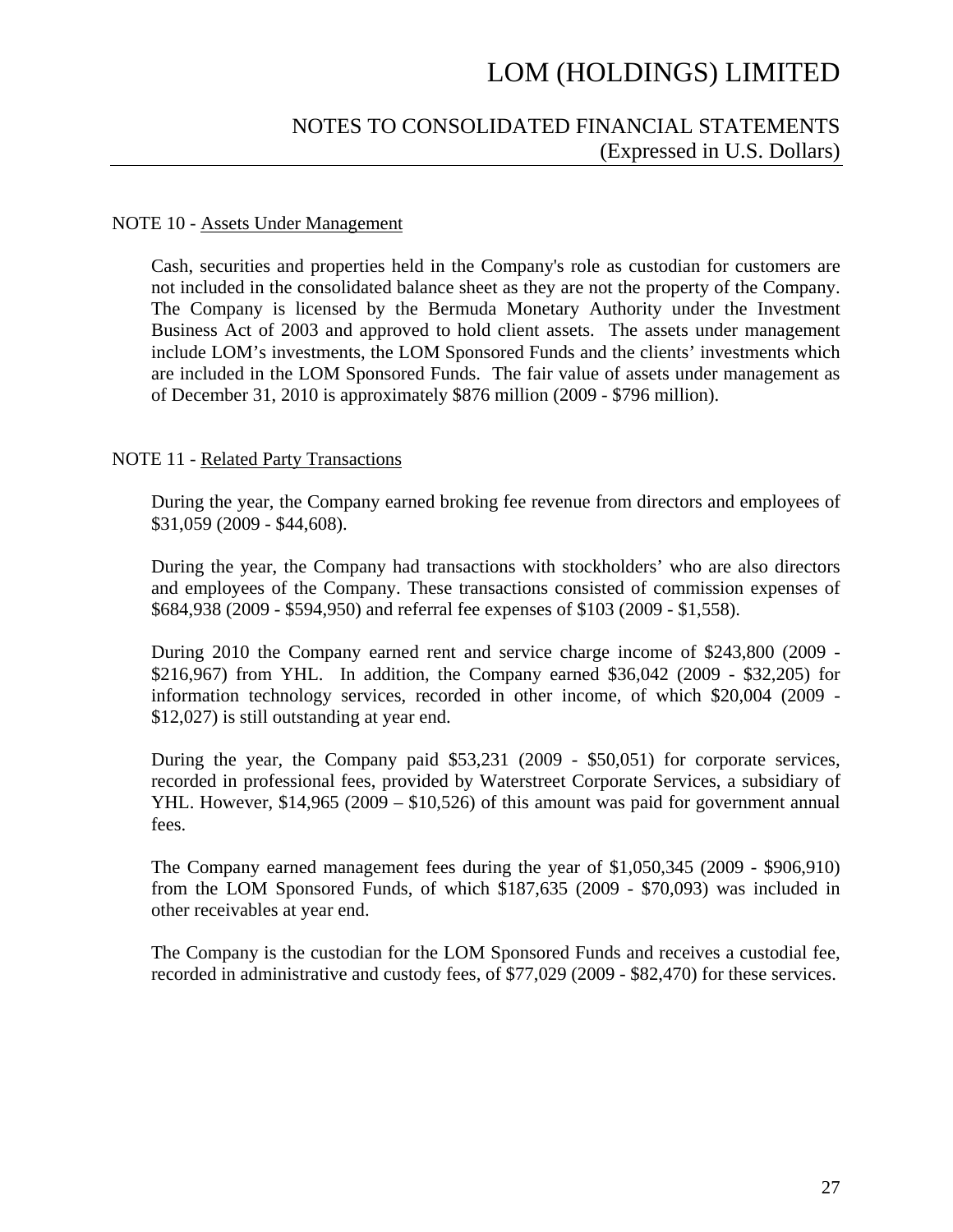# NOTES TO CONSOLIDATED FINANCIAL STATEMENTS (Expressed in U.S. Dollars)

### NOTE 12 – Off-Balance Sheet and Other Risks

In the normal course of trading, the Company is party to certain financial instruments with off-balance sheet risk, where the risk of potential loss due to changes in the market ("market risk") or failure of the other party to the transaction to perform (credit risk) exceeds the related amounts recorded. The Company attempts to manage these risks on an aggregate basis along with the risks associated with its investing activities as part of its overall risk management policies. (See also Note 15 for client related off-balance sheet risks).

#### Credit Risk

The Company is potentially subject to credit risk associated with its cash and cash equivalents and securities owned. The Company's credit risk is equal to the replacement cost at the then-estimated fair value of the instrument, less recoveries. As the Company places its cash and cash equivalents and securities with major international high credit quality financial institutions, management believes that the risk of incurring losses with these financial instruments is remote and that such losses, if any, would not be material.

### Liquidity Risk

The Company is potentially subject to liquidity risk with some of its non-marketable or illiquid securities owned. As a result, the Company may be unable to realize the full fair value of these securities since it may not be able to liquidate its positions in a timely manner.

#### Market Risk

The Company is subject to market risk with its securities owned. As a result of changes in market conditions, the values of these financial instruments will fluctuate.

#### NOTE 13 - Future Lease Payments

The Company leases office space under operating leases for certain of its overseas operations. Future annual minimum lease payments (excluding real estate taxes and maintenance costs) are as follows:

| For the Years<br>Ending December 31, | Amount             |
|--------------------------------------|--------------------|
| 2011<br>2012                         | \$61,000<br>50,834 |
| Total                                | \$111.834          |

Operating lease rent expense (including real estate taxes and maintenance costs) were  $$63,792(2009 - $176,600).$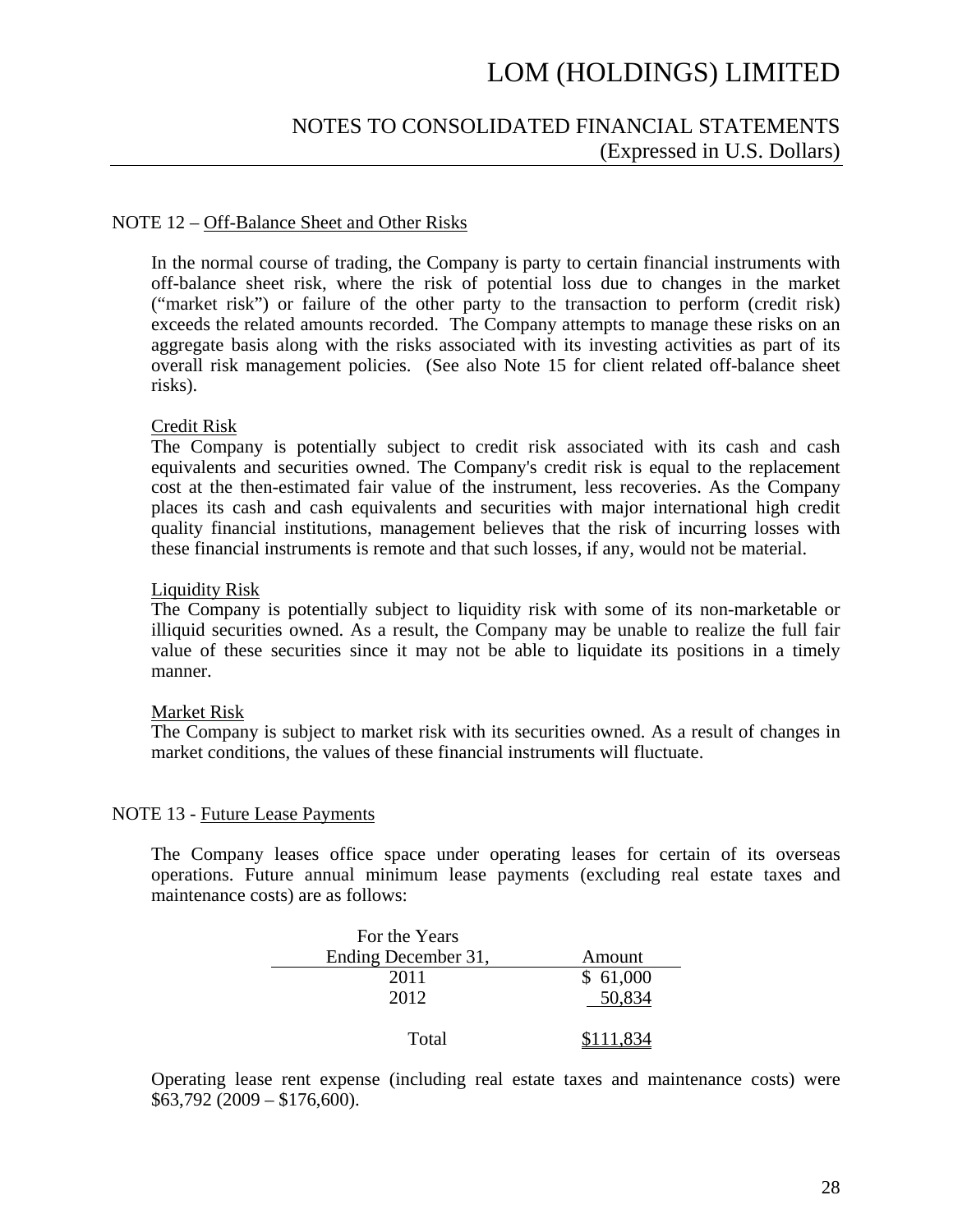# NOTES TO CONSOLIDATED FINANCIAL STATEMENTS (Expressed in U.S. Dollars)

#### NOTE 14 - Income Taxes

The Company accounts for income taxes in accordance with ASC 740 "Income Taxes" ("ASC 740"). ASC 740 clarifies the accounting for uncertainty in income taxes recognized in financial statements and requires the impact of a tax position to be recognized in the financial statements if that position is more likely than not of being sustained by the taxing authority. ASC 740 also provides guidance on derecognition, classification, interest and penalties, accounting in interim periods, disclosure and transition.

The Company makes no provision for income taxes since under current legislation in the jurisdictions in which it operates, no income taxes are imposed upon the Company. In addition, the Company is not subject to, and does not anticipate becoming subject to, income taxes in any jurisdiction in which it currently operates, other than in the United Kingdom. LOM (UK) Limited is subject to income taxes.

A reconciliation of the statutory income tax rates applied to the Company's net income from LOM (UK) Limited for the years ended December 31, 2010 and 2009 is as follows:

Provision for income taxes consist of the following:

|                                                                                              | 2010      | 2009      |
|----------------------------------------------------------------------------------------------|-----------|-----------|
| Income tax benefit for foreign operations at statutory<br>rate in effect of 28% (2009 - 28%) | \$(1,741) | \$(9,851) |
| Depreciation adjustment                                                                      | 98        | 74        |
| Permanent differences                                                                        |           |           |
| Income tax benefit                                                                           | (1,643)   | (9,777)   |
| Less: increase in valuation allowance                                                        | (1,643)   |           |
| Income Tax Expense (Benefit)                                                                 |           |           |

LOM (UK) Limited, has a deferred tax asset of approximately \$166,126 (2009 – \$169,516), arising predominantly from availability of net operating losses to be deducted from future taxable income. The asset has not been recognized and a full valuation allowance is provided for as there is no certainty that sufficient profits will arise in future accounting periods.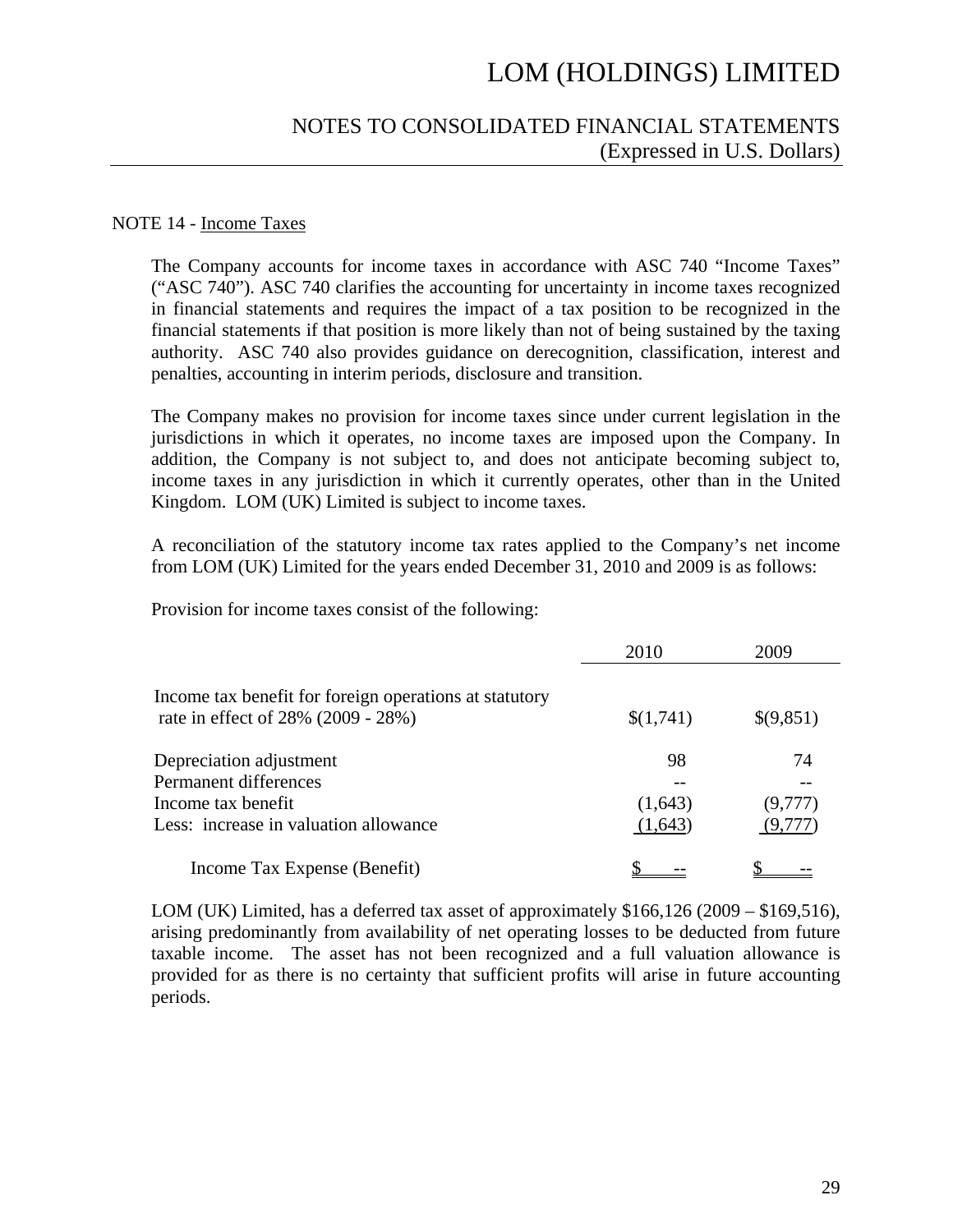# NOTES TO CONSOLIDATED FINANCIAL STATEMENTS (Expressed in U.S. Dollars)

## NOTE 15 - Commitments, Contingencies and Off-Balance Sheet Risk

## Client Activities

In the normal course of business, the Company's client activities include execution, settlement, and financing of various client securities and commodities transactions. These activities may expose the Company to off-balance sheet risk in the event the client is unable to fulfill its contractual obligations and the Company has to sell the financial instrument underlying the contract at a loss. The Company attempts to mitigate this risk by adhering to strict policies requiring client acceptance procedures prior to the execution of any transactions.

The Company's client securities activities are transacted on either a cash or margin basis. In margin transactions, the Company extends credit to the client collateralized by cash and securities in the client's account. The Company seeks to control the risks associated with its client activities by requiring clients to maintain margin collateral in compliance with various regulatory, exchange, and internal guidelines. The Company monitors required margin levels daily and, pursuant to such guidelines, requires the clients to deposit additional collateral or reduce positions when necessary. Such transactions may expose the Company to significant off-balance sheet risk in the event the margin is not sufficient to fully cover losses which clients may incur. In the event the client fails to satisfy its obligations, the Company may be required to purchase or sell the collateral at prevailing market prices in order to fulfill the client's obligations.

The Company records client transactions on a transaction date basis, which is generally the day of the trade. The Company is therefore exposed to risk of loss on these transactions in the event of the client's or broker's inability to meet the terms of their contracts in which case the Company may have to purchase or sell financial instruments at prevailing market prices.

## Counterparty Risk

In the event counterparties to the transactions do not fulfill their obligations, the Company may be exposed to significant credit risk to the extent such obligations are unsecured. The Company's policy is to monitor its market exposure and counterparty risk through the use of a variety of credit exposure reporting and control procedures.

## Employment Contract Commitments

The Company remains liable for health insurance premiums related to a termination agreement signed on July 1, 2005 for one its directors and officers. The firm is liable for 50% of the premiums due for this individual and their family through June 30, 2015. The Company recorded under commission and expenses total expenses of \$10,936 in 2010 (2009 - \$13,428) as a result of the agreement. The Company accrued the liability for the future health insurance premiums in the amount of \$39,172 (2009 - \$35,847) as of December 31, 2010.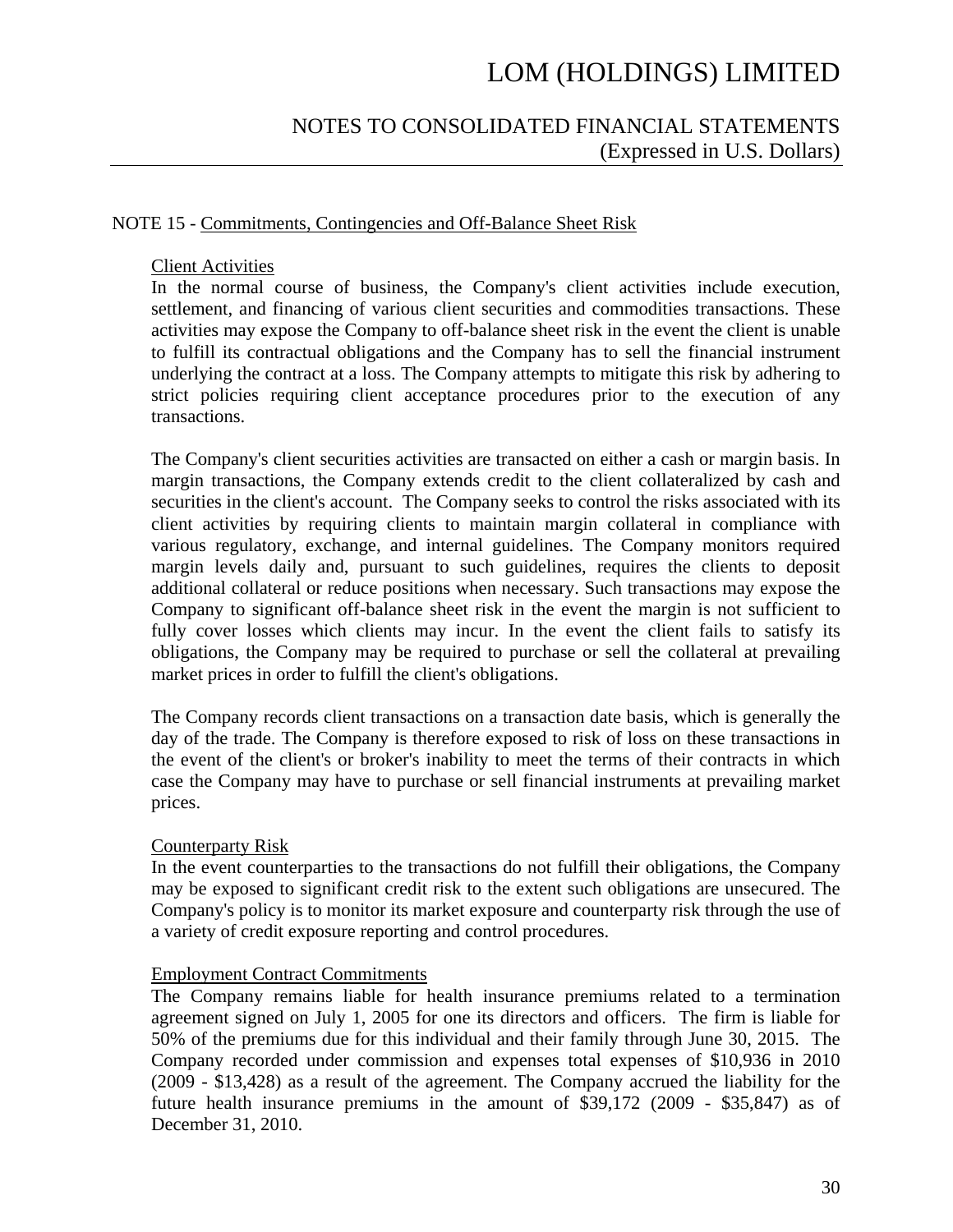# NOTES TO CONSOLIDATED FINANCIAL STATEMENTS (Expressed in U.S. Dollars)

## NOTE 15 - Commitments, Contingencies and Off-Balance Sheet Risk, continued

### Legal Proceedings

From time to time, the Company is involved in various legal proceedings, including arbitration proceedings, and/or regulatory inquiries that arise in the normal course of business. These matters generally relate to specific client accounts and/or transactions and may include requests for information on or from officers of the Company. In the opinion of management, the aggregate amount of any potential liability arising from such matters is not expected to have a material effect on the Company's financial position or results of operations. Management is unaware of any outstanding legal claims.

#### Regulatory Restrictions

The Company's business operations are strictly regulated under the laws of Bermuda and Bahamas, and other jurisdictions that the Company operates and has business relationships. Compliance with many of the regulations applicable to the Company involves a number of risks, particularly in areas where applicable regulations may be subject to interpretation. In the event of non-compliance with an applicable regulation, securities regulators may institute administrative or judicial proceedings that may result in censure, fines, civil penalties, issuance of cease-and-desist orders, deregistration or suspension of the noncompliant company. It could even lead to the suspension or disqualification of the Company officers or employees, or other adverse consequences. The imposition of such penalties or orders on the Company could in turn have a material adverse effect on the Company's operating results and financial condition.

## Futures Contracts

Futures contracts provide reduced counterparty risk to the Company since futures are exchange-traded; and the exchange's clearinghouse, as the counterparty to all exchangetraded futures, guarantees the futures against default. For futures contracts where the Company takes a short position, a gain, limited to the original fair value of the contract, or a loss, unlimited in size, will be recognized upon the termination of the futures contract. Short futures contracts represent obligations of the Company to deliver specified securities or commodities at contracted prices and thereby create a liability to repurchase the securities or commodity in the market at prevailing prices. Accordingly, these transactions involve, to varying degrees, elements of market risk, as the Company's ultimate obligation to satisfy the sale of securities sold short may exceed the amount recognized in the statement of financial condition.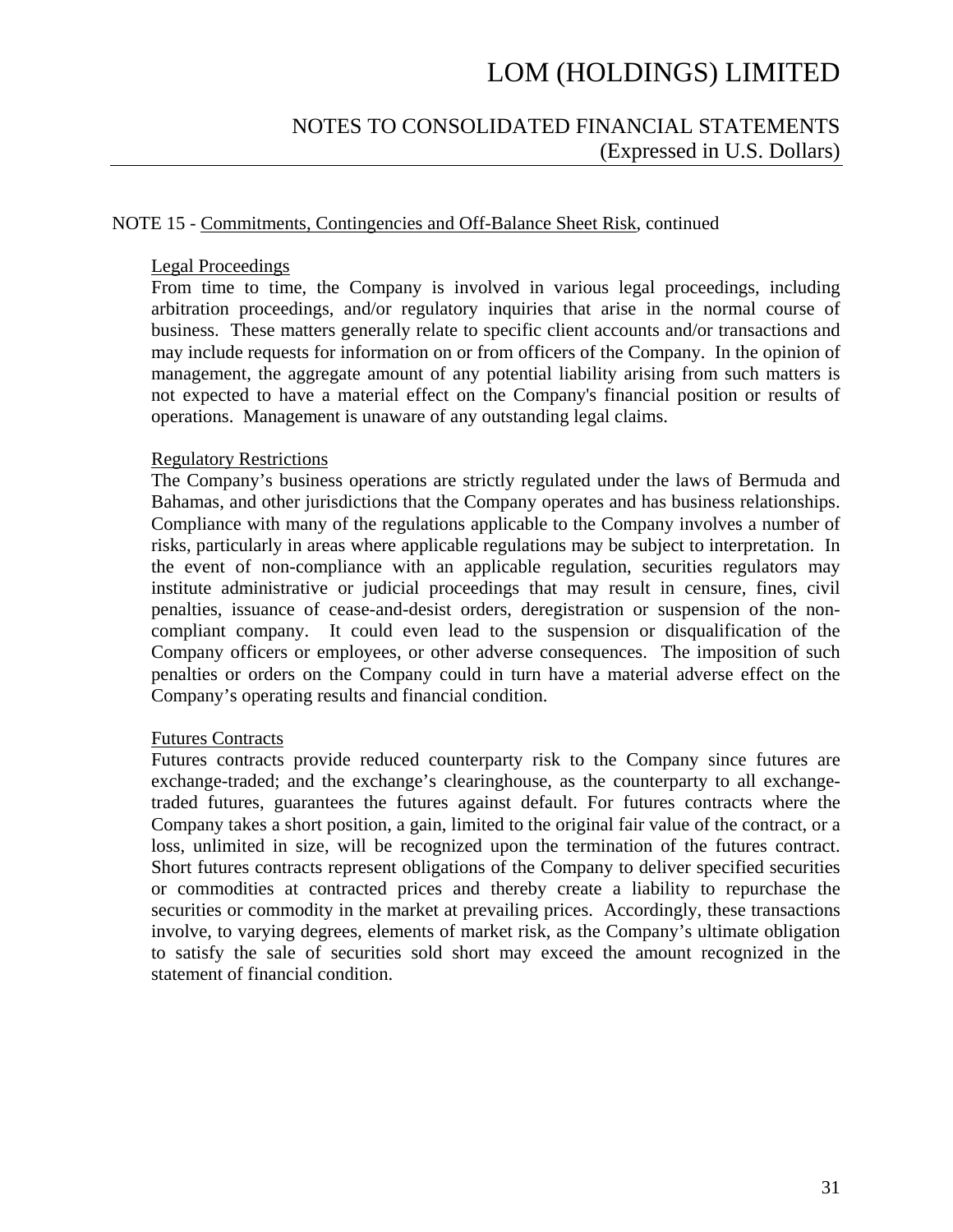# NOTES TO CONSOLIDATED FINANCIAL STATEMENTS (Expressed in U.S. Dollars)

## NOTE 15 - Commitments, Contingencies and Off-Balance Sheet Risk, continued

## Minimum Net Asset Requirements

Certain subsidiaries of the Company are required to maintain a minimum net asset or regulatory capital amount to satisfy the domiciliary regulator. Those minimum amounts are as follows:

| \$250,000 |
|-----------|
| \$250,000 |
| \$250,000 |
| \$300,000 |
|           |

The above subsidiaries were in compliance with the net asset requirements as of December 31, 2010 and 2009. LOM Securities (Bermuda) Limited, LOM Asset Management Limited, and Lines Overseas Management Limited are referred to as the "Bermuda regulated companies."

## NOTE 16 - Regulatory Matters

## Settlement of Securities and Exchange Commission Action

On October 15, 2010, the Company announced that the U.S. District Court in New York had approved a settlement, on consent, with the U.S. Securities and Exchange Commission (SEC) that resolved a civil enforcement action, commenced as an informal investigation in 2003, involving alleged improprieties with trades of Sedona Software Solutions Inc. and SHEP Technologies Inc. in 2002 and 2003.

As part of the settlement agreement, LOMH was dismissed entirely from the proceedings. Without admitting or denying any allegations in the SEC complaint, and without any adjudication of fact or law, five LOM Group subsidiaries and Scott Lines, the Company's CEO, entered into settlements, with regard only to the charges of negligence, and agreed to be enjoined from future violations of certain United States securities laws and SEC rules. Charges of scienter fraud were dropped altogether as part of the settlement.

The settlement required the LOM Group subsidiaries to:

- Pay a civil monetary penalty of \$450,000.
- Not open or maintain accounts for U.S. customers for two years (LOM ceased accepting new accounts for U.S. residents in 2001).
- Not trade in "penny stock" securities on the U.S. OTC-Bulletin Board or Pink Sheet markets for two years. (LOM's dealing in the two U.S. markets was substantially curtailed to a negligible amount in 2005, following an internal policy change).
- Engage an independent consultant who will monitor that the Company is in compliance with the settlement.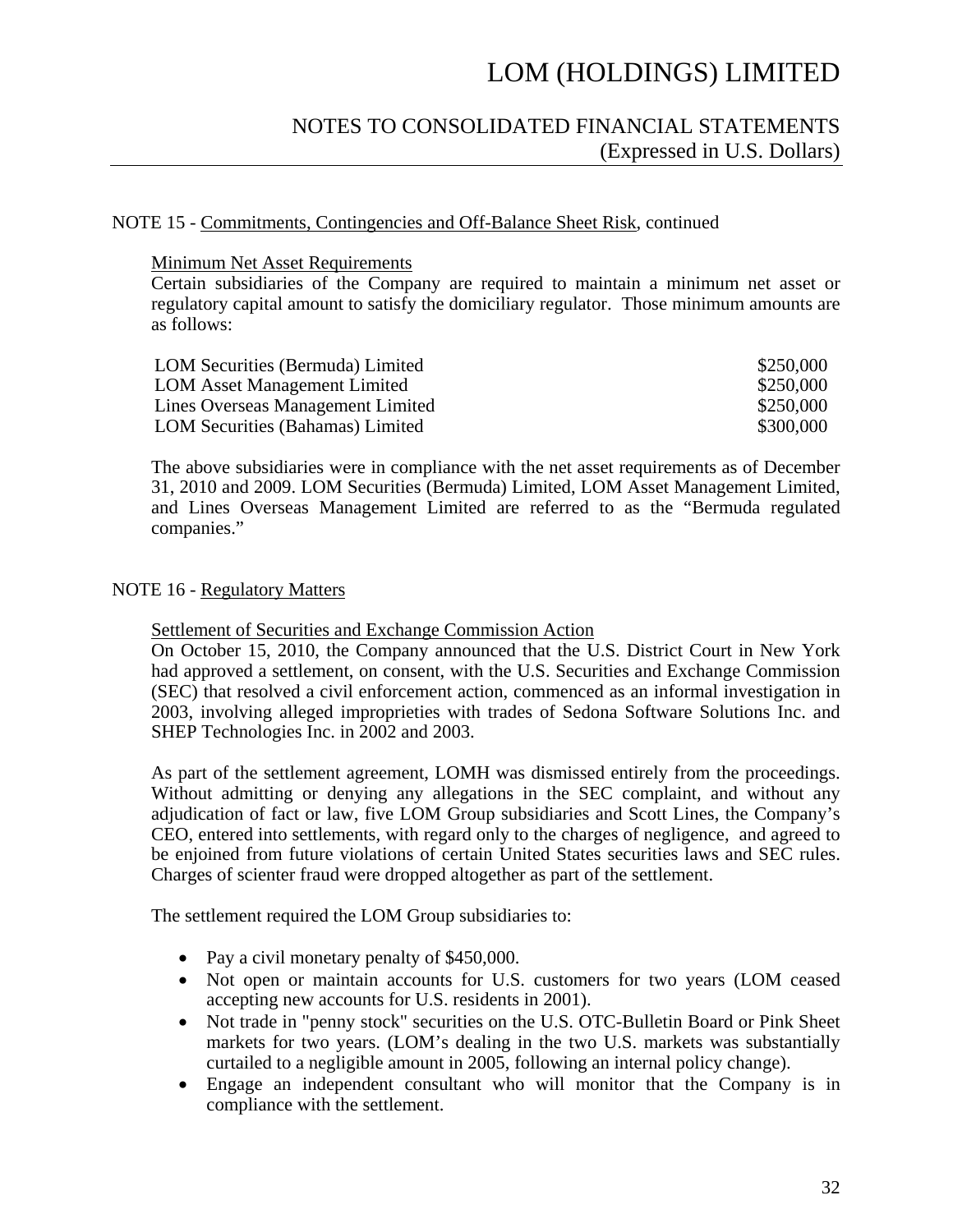# NOTES TO CONSOLIDATED FINANCIAL STATEMENTS (Expressed in U.S. Dollars)

## NOTE 16 - Regulatory Matters, continued

#### Settlement of Securities and Exchange Commission Action, continued

Scott Lines was also required to disgorge certain funds as part of the settlement agreement, none of these funds were paid by the Company or any of the LOM Group Subsidiaries included in the action. LOM Group subsidiaries included in the settlement were Holdings, LOM Capital Limited, Lines Overseas Management Limited, LOM Securities (Bermuda) Limited, LOM Securities (Bahamas) Limited and LOM Securities (Cayman) Limited.

#### NOTE 17 - Segment Information

The Company operates its business in segments which have been segregated based on products and services reflecting the way that management organizes the segments within the business for making operating decisions and assessing performance.

#### Measurement of Segment Income and Segment Assets

The Company evaluates each segment's performance based on its contribution to consolidated net income (loss). The accounting policies of the reportable segments are the same as those described in the summary of significant accounting policies.

### Factors Management Used to Identify the Company's Reportable Segment

Management monitors performance based on individual companies. The description of these companies is included in Note 1 to the consolidated financial statements. Intersegment revenue and expenses are allocated based on contractual terms that may not necessarily be at arms length.

Intersegment revenue relates to recharges from Holdings to all wholly-owned subsidiaries for information technology charges, administrative expenses and rent. These are charged at Holdings estimated current market prices. Revenues from segments below the quantitative thresholds for disclosure prescribed by accounting principles generally accepted in the United States of America are attributable to three operating segments and are aggregated and included in the other operating segment. These operating segments include LOM Services Limited, LOM Capital Limited and LOM (UK) Limited.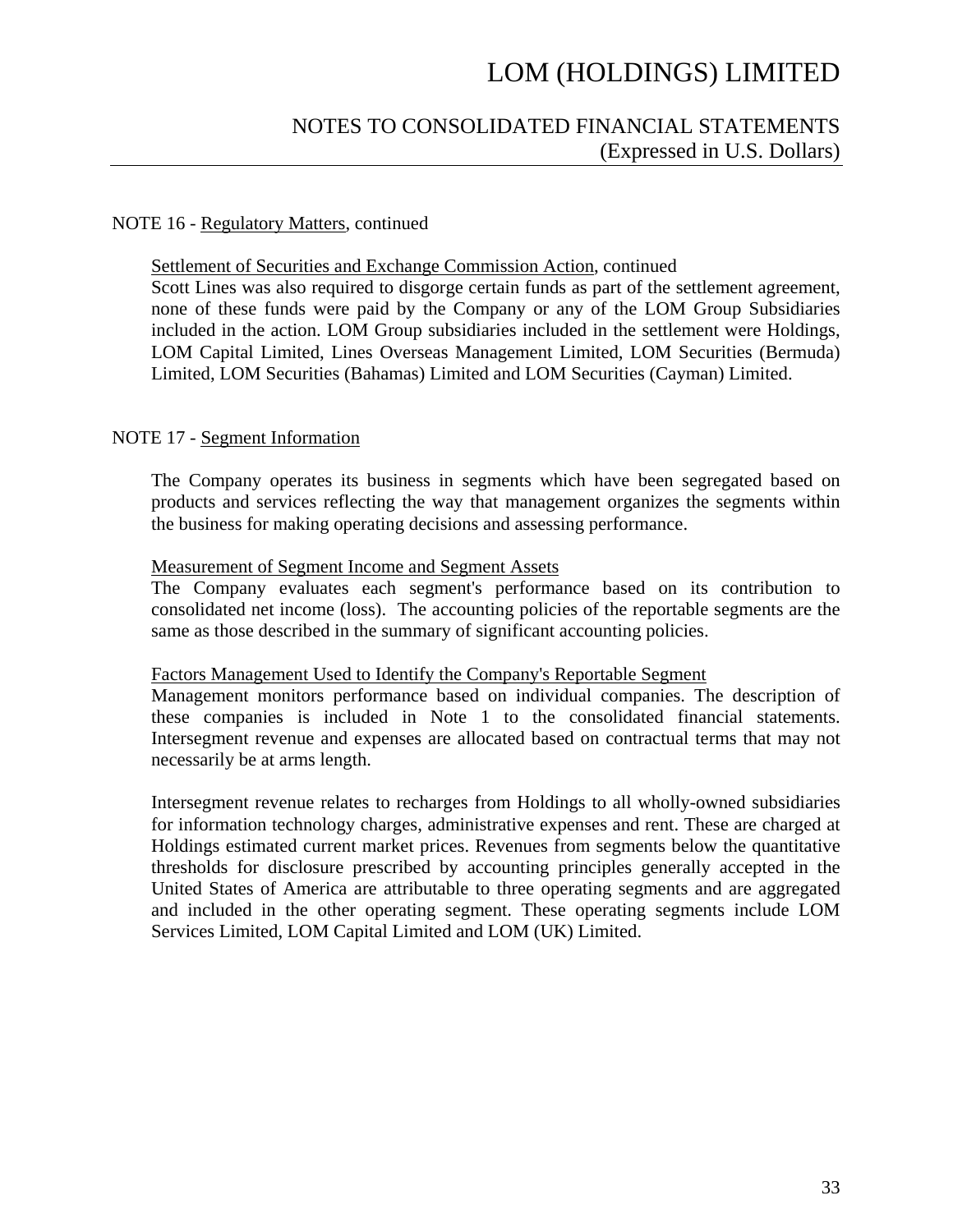# NOTES TO CONSOLIDATED FINANCIAL STATEMENTS

# NOTE 17 - Segment Information, continued

|                                          |                     | Brokerage   |                   |                                      |                         |                                       |               |              |                                |               |
|------------------------------------------|---------------------|-------------|-------------------|--------------------------------------|-------------------------|---------------------------------------|---------------|--------------|--------------------------------|---------------|
|                                          |                     |             |                   |                                      | Lines                   |                                       |               |              |                                |               |
|                                          | LOM                 | LOM         | LOM               | <b>LOM</b> Asset                     | Overseas                | <b>LOM</b>                            | LOM           |              |                                |               |
|                                          | Securities          | Securities  | Securities        | Managemen                            | Management              | (Holdings)                            | Properties    |              |                                |               |
|                                          | (Bermuda)           | (Cayman)    | (Bahamas)         | t Limited                            | Limited                 | Limited                               | Limited       |              |                                |               |
| 2010                                     | Limited             | Limited     | Limited           | (Bermuda)                            | (Bermuda)               | (Bermuda)                             | (Bermuda)     | Other        | Eliminations                   | Total         |
| Revenues from                            |                     |             |                   |                                      |                         |                                       |               |              |                                |               |
| external customers                       | \$1,849,533         | \$203,186   | \$1,914,455       | \$1,584,655                          | \$1,980,566             | 176,826<br><sup>\$</sup>              | \$726,527     | \$405,557    | \$<br>$\overline{\phantom{m}}$ | \$ 8,841,305  |
| Intersegment revenue                     |                     |             | $\qquad \qquad -$ | 120,983                              | 1,425,069               | 250,000                               | 396,679       | 628,269      | (2,821,000)                    |               |
| <b>Total Revenue</b>                     | \$1,849,533         | \$203,186   | \$1,914,455       | \$1,705,638                          | \$3,405,635             | 426,826                               | \$1,123,206   | \$1,033,826  | \$(2,821,000)                  | \$8,841,305   |
| Depreciation                             | \$<br>$\sim$ $\sim$ | 2,774<br>\$ | \$<br>44,366      | <b>S</b><br>$\overline{\phantom{a}}$ | $\mathcal{S}$<br>26,452 | $\mathbb{S}$<br>$\mathbf{u}$          | 260,733<br>S. | \$<br>58,771 | \$<br>$- -$                    | 393,096<br>\$ |
| Operating expenses                       | 2,297,997           | 296,786     | 1,593,025         | 1,434,713                            | 3,625,267               | 637,231                               | 823,338       | 993,836      | (2,571,000)                    | 9,131,193     |
| Segment (loss) income                    | (448, 464)          | (93,600)    | 321,430           | 270,925                              | (219, 632)              | (210, 405)                            | 299,868       | 39,990       | (250,000)                      | (289, 888)    |
| Identifiable assets                      | 1,086,915           | 28,643      | 318,258           | 1,340,539                            | 3,137,506               | 19,609,169                            | 8,416,722     | 1,639,579    | (16,378,323)                   | 19,199,008    |
| Long-lived assets net<br>of depreciation |                     | $--$        | 70,289            | 750,581                              | 286,505                 | $\hspace{0.05cm}$ – $\hspace{0.05cm}$ | 8,258,373     |              | $-$                            | 9,365,748     |
| Capital expenditures                     |                     | $- -$       | 3,516             | 750,581                              | 312,957                 | $\qquad \qquad -$                     | 44,067        | 6,571        | (795, 102),                    | 322,590       |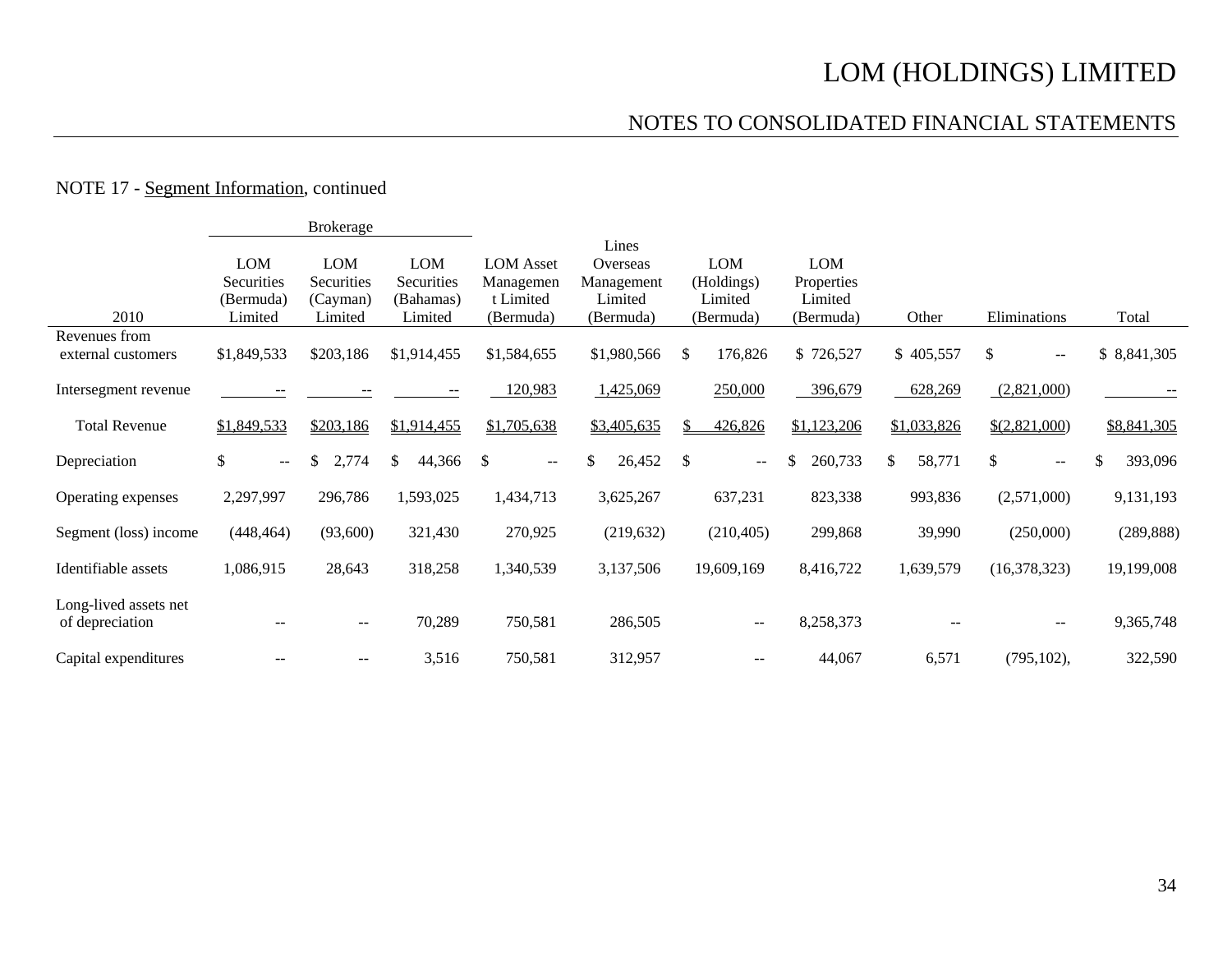# NOTES TO CONSOLIDATED FINANCIAL STATEMENTS

# NOTE 17 - Segment Information, continued

|                                                       |                                                  | <b>Brokerage</b>                                |                                           |                                                        |                                                           |                                                  |                                           |              |                                                     |               |
|-------------------------------------------------------|--------------------------------------------------|-------------------------------------------------|-------------------------------------------|--------------------------------------------------------|-----------------------------------------------------------|--------------------------------------------------|-------------------------------------------|--------------|-----------------------------------------------------|---------------|
| 2009                                                  | <b>LOM</b><br>Securities<br>(Bermuda)<br>Limited | <b>LOM</b><br>Securities<br>(Cayman)<br>Limited | LOM<br>Securities<br>(Bahamas)<br>Limited | <b>LOM</b> Asset<br>Management<br>Limited<br>(Bermuda) | Lines<br>Overseas<br>Management<br>Limited<br>(Bermuda)   | <b>LOM</b><br>(Holdings)<br>Limited<br>(Bermuda) | LOM<br>Properties<br>Limited<br>(Bermuda) | Other        | Eliminations                                        | Total         |
| Revenues from<br>external customers                   | \$1,594,094                                      | \$647,534                                       | \$1,376,051                               | \$1,765,002                                            | \$1,632,993                                               | 217,022<br>\$                                    | \$686,497                                 | \$95,296     | \$<br>$-$                                           | \$8,014,489   |
| Intersegment revenue                                  | $-\,-$                                           | --                                              | $--$                                      | 158,789                                                | 1,421,710                                                 | 100,000                                          | 396,679                                   | 878,474      | (2,955,652)                                         |               |
| Total revenue                                         | \$1,594,094                                      | \$647,534                                       | \$1,376,051                               | \$1,923,791                                            | \$3,054,703                                               | \$317,022                                        | \$1,083,176                               | \$973,770    | \$(2,955,652)                                       | \$8,014,089   |
| Depreciation                                          | \$<br>$--$                                       | 16,957<br>S.                                    | $\mathbb{S}$<br>44,149                    | $\mathbb{S}$<br>$- -$                                  | \$<br>$\hspace{0.05cm} -\hspace{0.05cm} -\hspace{0.05cm}$ | \$<br>$\overline{\phantom{m}}$                   | 262,390<br>\$                             | \$<br>84,892 | \$<br>$-$                                           | \$<br>408,388 |
| Operating expenses                                    | 1,644,570                                        | 1,113,780                                       | 1,347,140                                 | 1,612,683                                              | 3,401,161                                                 | 243,843                                          | 843,300                                   | 1,103,439    | (2,855,652)                                         | 8,454,264     |
| Segment (loss) income                                 | (50, 476)                                        | (466, 246)                                      | 28,911                                    | 311,108                                                | (346, 458)                                                | 73,179                                           | 239,876                                   | (129, 669)   | (100,000)                                           | (439,775)     |
| Identifiable assets                                   | 1,444,149                                        | 264,104                                         | 621,562                                   | 1,160,282                                              | 4,434,813                                                 | 20,220,390                                       | 8,737,859                                 | 1,688,471    | (17,350,802)                                        | 21,220,828    |
| Identifiable long-lived<br>assets-net of depreciation | $- -$                                            | 13,745                                          | 111,139                                   | $\overline{\phantom{a}}$                               | 734,191                                                   | $\overline{\phantom{m}}$                         | 8,475,037                                 | 113,112      | $\hspace{0.05cm} -\hspace{0.05cm} -\hspace{0.05cm}$ | 9,447,224     |
| Capital expenditures                                  | $\sim$ $\sim$                                    | 3,019                                           |                                           |                                                        | 103,437                                                   |                                                  | 4,205                                     | 35,471       | $\qquad \qquad -$                                   | 146,132       |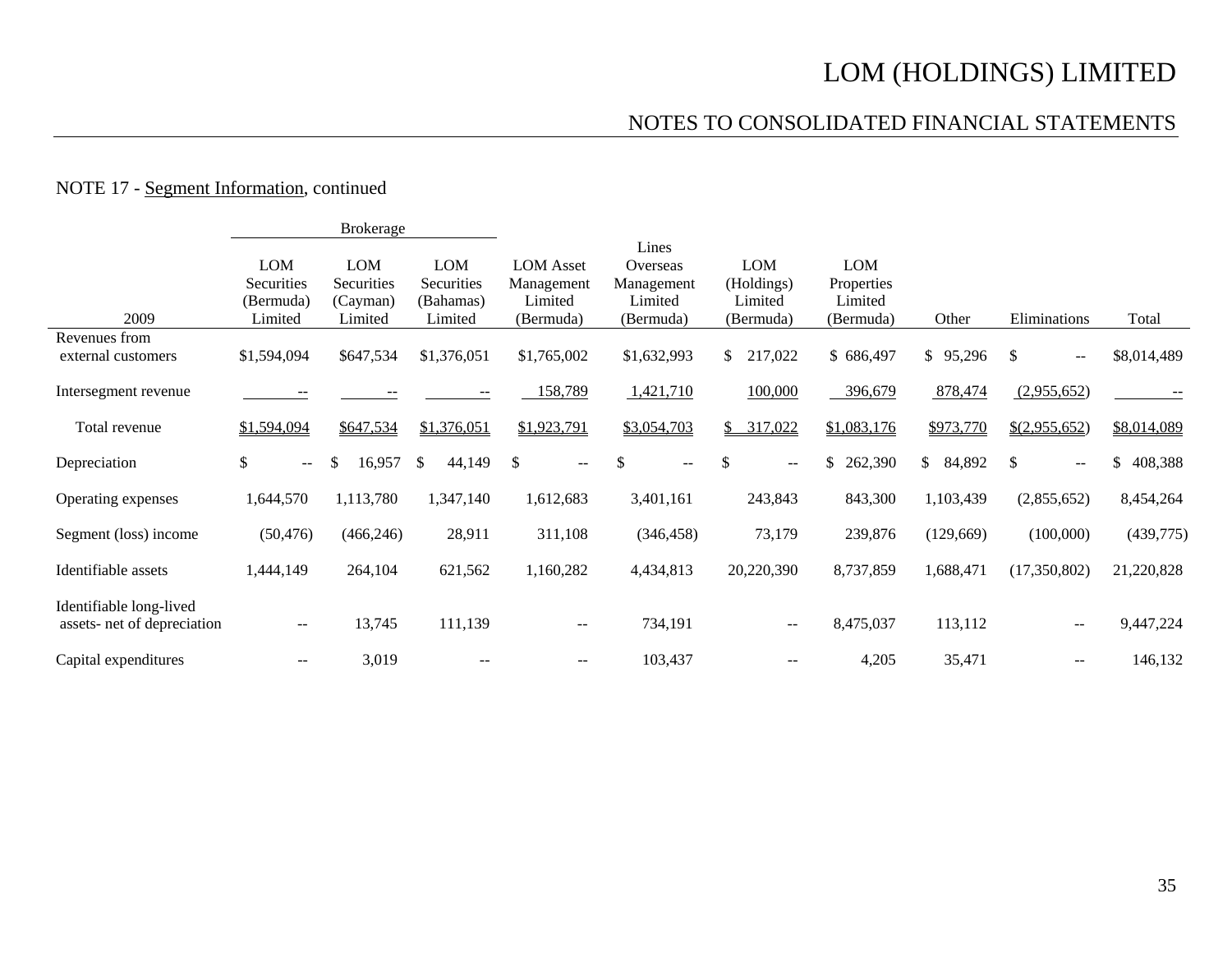# NOTES TO CONSOLIDATED FINANCIAL STATEMENTS

## NOTE 17 - Segment Information, continued

## Geographic Split

| 2010                                | <b>Bermuda</b> | Cayman    | <b>Bahamas</b> | Total       |  |
|-------------------------------------|----------------|-----------|----------------|-------------|--|
| Revenues from external customers    | \$6,723,664    | \$203,186 | \$1,914,455    | \$8,841,305 |  |
| Long lived assets - property, plant |                |           |                |             |  |
| and equipment                       | 9,295,459      | $- -$     | 70,289         | 9,365,748   |  |
|                                     |                |           |                |             |  |
|                                     |                |           |                |             |  |
| 2009                                | Bermuda        | Cayman    | <b>Bahamas</b> | Total       |  |
| Revenues from external customers    | \$5,990,904    | \$647,534 | \$1,376,051    | \$8,014,489 |  |
| Long lived assets - property, plant |                |           |                |             |  |

Geographic split is disclosed by location of business.

## NOTE 18 - Supplementary Information - Five Year Comparison Table

## Income Statement Data – For the Year Ended December 31,

|                             | 2010        | 2009        | 2008        | 2007         | 2006            |
|-----------------------------|-------------|-------------|-------------|--------------|-----------------|
| Net revenue-interest income | 707,755     | 631,373     | \$1,239,978 | 1,876,783    | .588,119        |
| Fees and other income       | 8,133,550   | 7,383,116   | 7,546,866   | 14,648,136   | 11,223,322      |
| Operating expenses          | (9,131,193) | (8,454,264) | (9,552,358) | (14,046,601) | (11, 158, 852)  |
| <b>Net Loss</b>             | (289, 888)  | (439,775)   | (765,514)   | 2,478,318    | <u>.652,589</u> |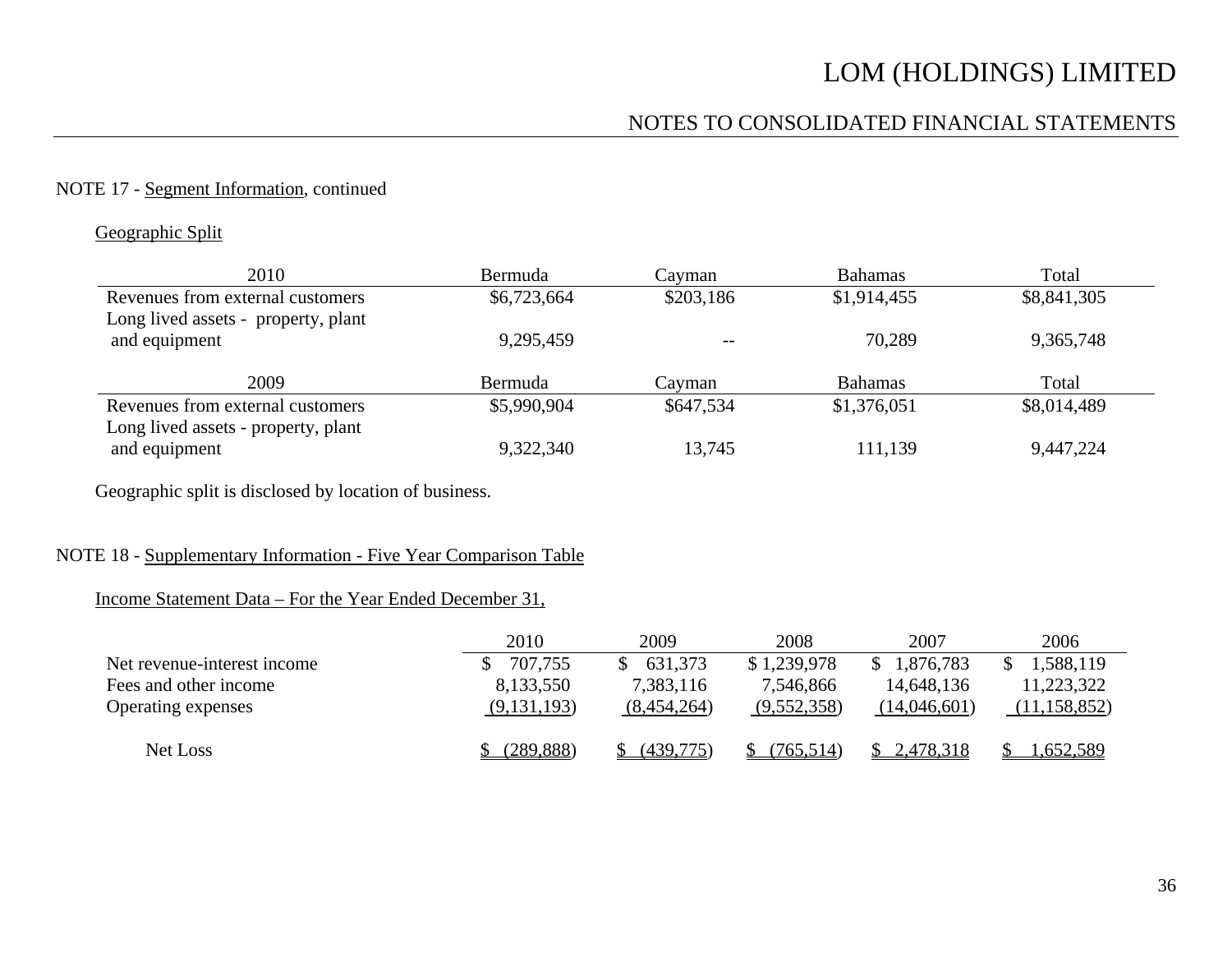# NOTES TO CONSOLIDATED FINANCIAL STATEMENTS

## NOTE 18 - Supplementary Information - Five Year Comparison Table, continued

## Balance Sheet Data – As of December 31,

|                                            | 2010        | 2009        | 2008        | 2007         | 2006        |
|--------------------------------------------|-------------|-------------|-------------|--------------|-------------|
|                                            |             |             |             |              |             |
| Cash, cash equivalents and restricted cash | \$3,795,209 | \$4,276,008 | \$3,409,556 | \$ 8,410,832 | \$9,827,719 |
| Securities owned                           | 4,353,685   | 4,953,207   | 4,979,635   | 4,889,451    | 2,758,929   |
| Property and equipment, net                | 9,365,748   | 9,447,224   | 9,709,480   | 9,345,224    | 9,257,592   |
| Total assets                               | 19,199,008  | 21,220,828  | 21,833,802  | 25,831,639   | 23,416,502  |
| Stockholders' equity                       | 18,430,795  | 18,880,413  | 19,498,393  | 21,879,946   | 20,240,103  |
| Directors and Executives Shareholdings     |             |             |             |              |             |
| (in numbers of shares owned)               | 3,586,996   | 3,465,496   | 3,515,096   | 3,554,596    | 3,635,396   |
|                                            |             |             |             |              |             |
| Financial Ratios – As of December 31,      |             |             |             |              |             |
|                                            | 2010        | 2009        | 2008        | 2007         | 2006        |
| Liabilities-equity ratio                   | 4.2%        | 12.4%       | 12.0%       | 18.1%        | 15.7%       |
| Return on equity                           | (1.6)       | (2.3)       | (3.9)       | 11.3         | 8.2         |
| Return on assets                           | (1.5)       | (2.1)       | (3.5)       | 9.6          | 7.1         |